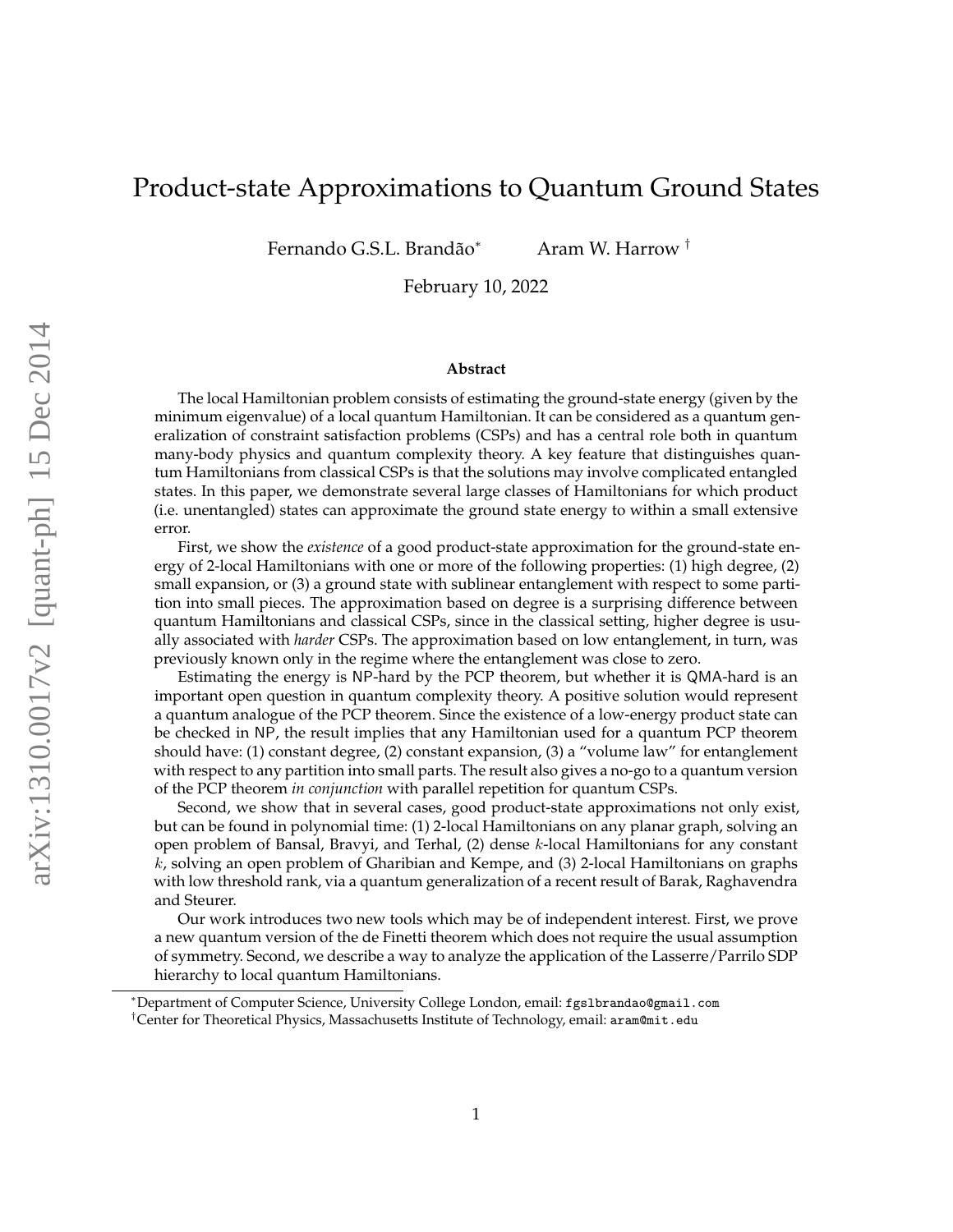## **1 Background**

A quantum k-local Hamiltonian on n qudits is a  $d^n \times d^n$  Hermitian matrix H of the form

$$
H = \frac{1}{l} \sum_{i=1}^{l} H_i,
$$
\n(1)

where each term  $H_i$  acts non-trivially on at most k qudits<sup>[1](#page-1-0)</sup> and  $||H_i|| \leq 1$ . Local Hamiltonians are ubiquitous in physics, where interactions are almost always few-body. Of particular interest – e.g. in quantum many-body physics, quantum chemistry, and condensed matter physics – is to understand the low-energy properties of local Hamiltonians. These can be either the low-lying spectrum of the model, or properties – such as correlation functions – of the ground state of the Hamiltonian, defined as the eigenstate associated to the minimum eigenvalue. A benchmark problem, termed the local Hamiltonian problem, is to approximate the ground-state energy (i.e. the minimum eigenvalue) of the model. What is the computational complexity of this task?

In a seminal result Kitaev proved that the local Hamiltonian problem is complete for the quantum complexity class QMA, in the regime of estimating the energy to within polynomial accuracy in the number of particles of the model [\[50\]](#page-42-0). The class QMA is the quantum analogue of NP in which the proof consists of a quantum state and the verifier has a quantum computer to check its validity [\[77\]](#page-44-0). Since then there have been several developments showing that simpler classes of local Hamiltonians are still hard [\[49,](#page-42-1) [58,](#page-43-0) [70\]](#page-44-1), culminating in the QMA-completeness of the problem for Hamiltonians on a line [\[6\]](#page-40-0) even when all the local terms are the same and the only input is the length of the line expressed in unary [\[40\]](#page-42-2). In fact a new area has emerged around the question of understanding the computational complexity of local Hamiltonians, at the crossover of quantum complexity theory and condensed matter physics: quantum Hamiltonian complexity [\[59\]](#page-43-1).

It is an important observation that the QMA-hardness of the local Hamiltonian problem implies, assuming QMA  $\neq$  NP, that one cannot find an efficient classical description of the ground state of local models in general. An efficient classical description is a representation of the quantum state in terms of polynomially many bits that would allow for the computation of local observables (e.g. the energy) in polynomial time. The QMA-hardness results therefore say that ground states of certain local Hamiltonians can be highly non-classical objects. In particular they can be highly entangled states. Indeed the local Hamiltonian problem can be seen as a quantum analogue of constraint satisfaction problems (CSPs), with the key distinguishing feature of quantum Hamiltonians being that the solutions may involve complicated entangled states.

A popular technique in physics to cope with this further level of complexity in the quantum case is to consider a product (i.e. unentangled) state as an *ansatz* to the true state. In quantum many-body physics this approximation is commonly refereed to as *mean-field theory*, while in the context of quantum chemistry it is also called *Hartree-Fock method*. Conceptually, disregarding the entanglement in the ground state maps the quantum problem to a classical constraint satisfaction problem.

In this paper we give several new results concerning the usefulness of this product-state approximation for a large class of Hamiltonians. One motivation is to obtain a deeper understanding of when entanglement is relevant and to develop new polynomial-time algorithms for estimating

<span id="page-1-0"></span><sup>&</sup>lt;sup>1</sup>See Section [1.2](#page-3-0) for a precise definition.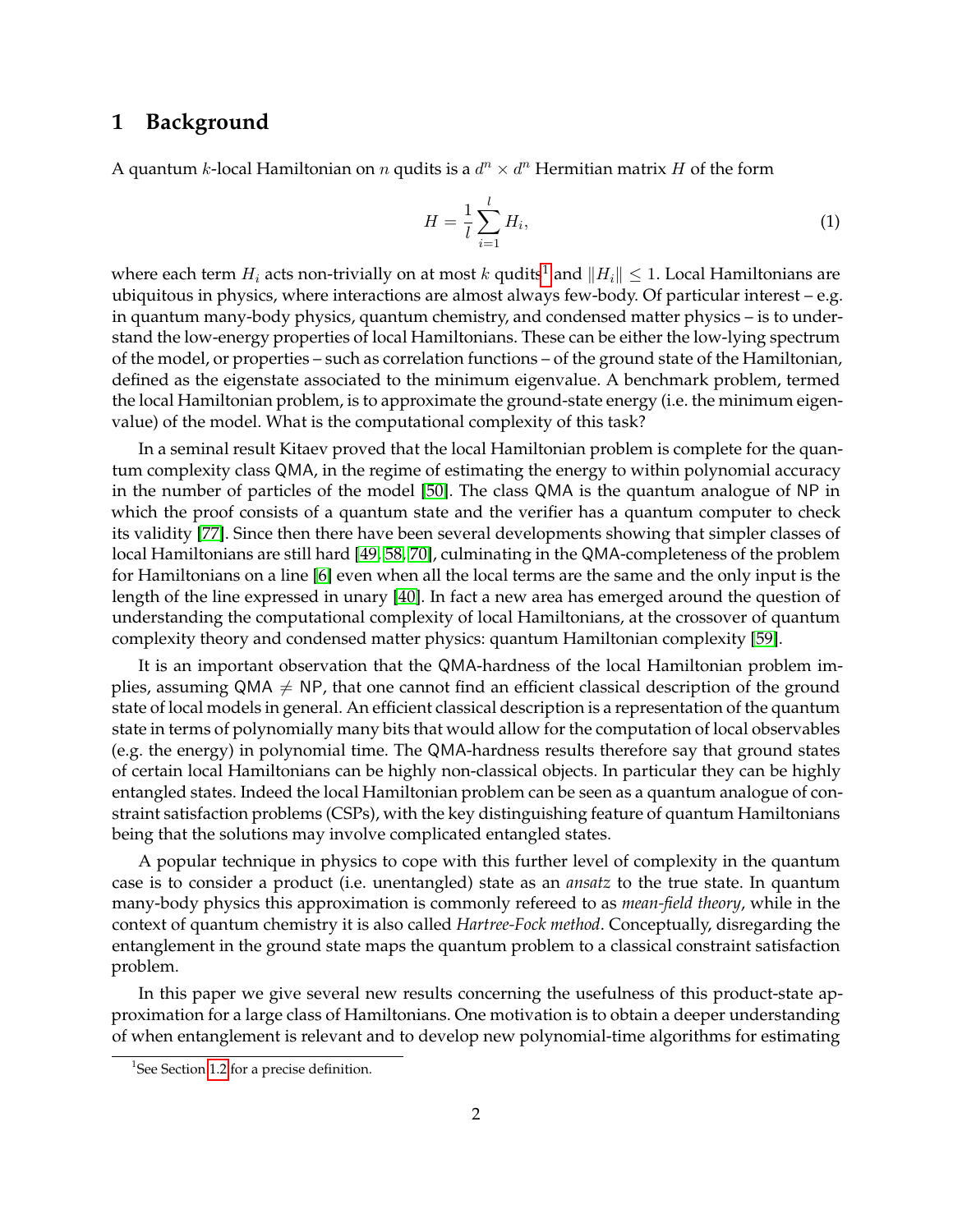the ground energy of interesting classes of Hamiltonians. A second motivation is related to a central open problem in quantum Hamiltonian complexity: The existence of a quantum version of the PCP theorem.

#### **1.1 The quantum PCP conjecture**

Let C be a CSP and let unsat(C) be the fraction of the total number of local constraints that are not satisfied in the best possible assignment for  $C$ . Then one formulation of the Cook-Levin theorem is that it is NP-hard to compute unsat( $C$ ) for an arbitrary CSP  $C$ . However this leaves open the possibility that one might be able to approximate unsat( $C$ ) to within small error in reasonable time.

The objective of the theory of approximation algorithms is to find out in which cases one can obtain in polynomial time approximate solutions to problems that are hard to solve exactly. This is by now a well-developed theory [\[74\]](#page-44-2). The quantum case, in contrast, is largely unexplored, with a few notable exceptions [\[13,](#page-40-1) [39,](#page-42-3) [8,](#page-40-2) [43\]](#page-42-4). It is also interesting to understand what are the limitations for obtaining approximation algorithms; this is the goal of the theory of hardness of approximation, where one is interested in proving the computational hardness of obtaining even approximate solutions. A landmark result in this theory, on which almost all other hardness-of-approximation results are based, is the PCP (Probabilistically Checkable Proof) Theorem [\[10,](#page-40-3) [11,](#page-40-4) [29\]](#page-41-0). One possible formulation in terms of [2](#page-2-0)- $CSPs^2$  is the following:

**Theorem 1** (PCP Theorem [\[10,](#page-40-3) [11,](#page-40-4) [29\]](#page-41-0)). *There is a constant*  $\varepsilon_0 > 0$  *such that it is* NP-hard to determine *whether for a given 2-CSP C, unsat*( $C$ ) = 0 *or unsat*( $C$ )  $\geq \varepsilon_0$ *.* 

As well as developing a quantum theory of approximation algorithms, a theory of hardness of approximation for QMA would also be an interesting development. Inspired by the PCP theorem we might be tempted to speculate a quantum hardness-of-approximation result for the local Hamiltonian problem, which would correspond to a quantum analogue of the PCP theorem. In more detail, consider a local Hamiltonian  $H = \mathbb{E}_i H_i$  where  $\mathbb{E}_i$  refers to taking the expectation over *i* with respect to some distribution, and "local" means that no  $H_i$  acts on more than a constant number of qubits. The ground-state energy is defined by the smallest eigenvalue of  $H$ :

$$
e_0(H) := \min\{\langle \psi | H | \psi \rangle : \langle \psi | \psi \rangle = 1\}.
$$
 (2)

The ground-state energy is the quantum analogue of the unsat value of CSPs. A central open problem in quantum Hamiltonian complexity is the validity of the following [\[59,](#page-43-1) [8,](#page-40-2) [43,](#page-42-4) [2,](#page-40-5) [1,](#page-40-6) [22,](#page-41-1) [61,](#page-43-2) [3\]](#page-40-7):

<span id="page-2-1"></span>**Conjecture 2** (Quantum PCP Conjecture). *There is a constant*  $\varepsilon_0 > 0$  *such that it is* QMA-hard to decide *whether for a 2-local Hamiltonian H,*  $e_0(H) \leq 0$  *or*  $e_0(H) \geq \varepsilon_0$ *.* 

We remark that H is not necessarily positive semidefinite, so the case of  $e_0(H) \leq 0$  does not necessarily correspond to perfect completeness.

One could also consider the conjecture for  $k$ -local Hamiltonians. However Conjecture [2](#page-2-1) is known to be equivalent to this more general version, even when restricted to 2-local Hamiltonians with sites formed by qubits [\[22\]](#page-41-1).

<span id="page-2-0"></span> $^2$ a  $k$ -CSP is a CSP in which each constraint only involves  $k$  variables.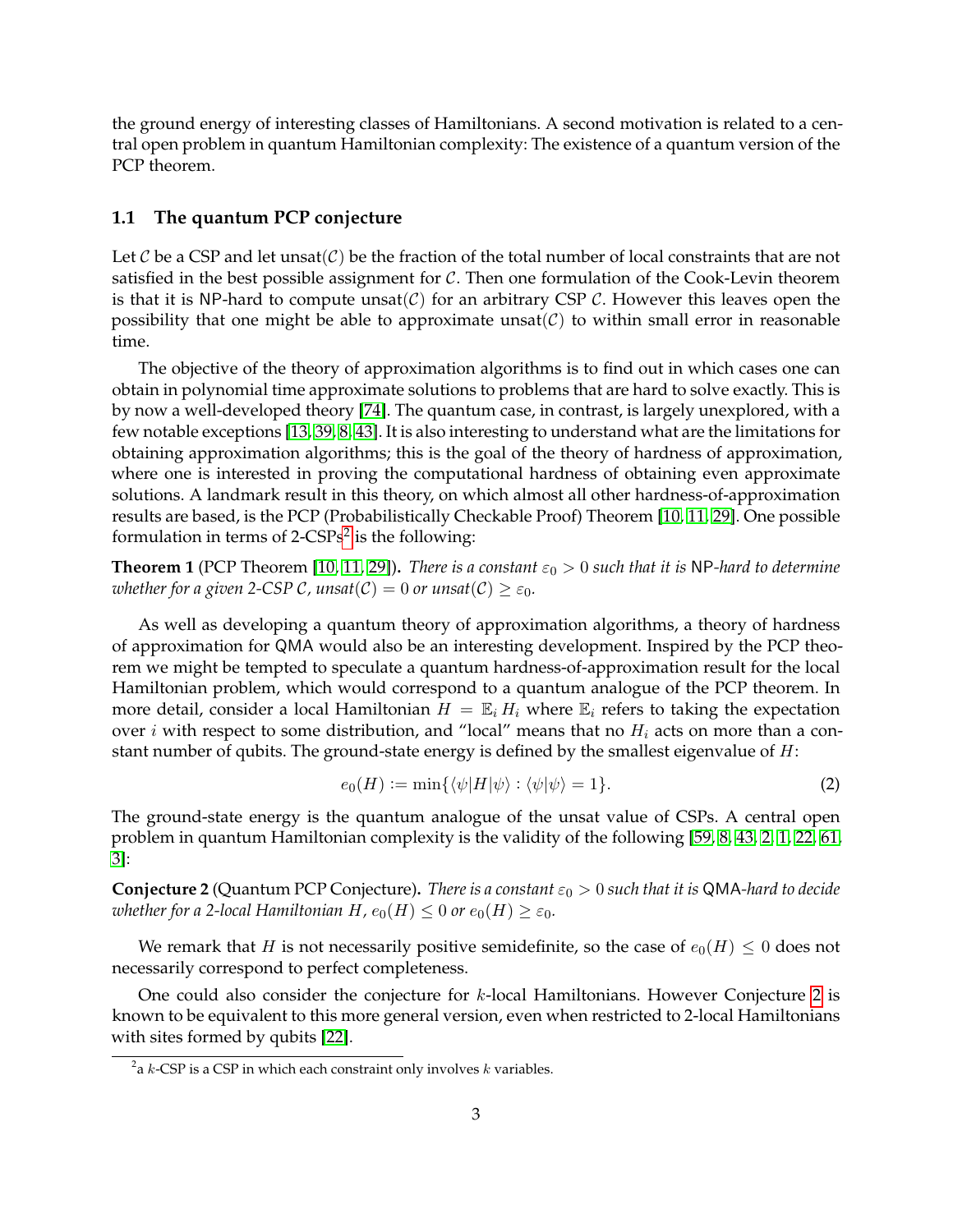There are many reasons why the quantum PCP conjecture is interesting (although a caveat to the following is that the quantum PCP conjecture, like the classical PCP theorem, is known not to hold in any constant number of spatial dimensions [\[13\]](#page-40-1)).

- 1. Like the classical PCP theorem, a quantum PCP theorem would yield a hardness-ofapproximation result for a QMA-hard problem at the error scale that is most natural. Moreover one could expect that, similarly to the PCP theorem, a quantum PCP theorem would lead to hardness-of-approximation results for other QMA-hard problems (e.g. see the survey [\[19\]](#page-41-2)).
- 2. One of the central goals of theoretical, and especially condensed-matter, physics, is to explain how the properties of a quantum system, starting with its ground-state energy, emerge from its underlying Hamiltonian. A common method for doing so is to use insight and inspired guesswork to come up with an *ansatz*, which is an approximate ground state with a succinct classical description. If the quantum PCP conjecture were true, this would mean that there would exist families of Hamiltonians for which succinct, efficiently-verifiable, ansatzes do not exist, even if we accept constant extensive error. A related question is the NLTS ("no low-energy trivial states") conjecture from [\[36\]](#page-42-5), which can be equivalently stated as ruling out the specific family of ansatzes obtained by applying a constant-depth circuit to a fixed product state.
- 3. A quantum PCP conjecture would imply the QMA-hardness of approximating the energy of thermal states of local Hamiltonians at *fixed* (but sufficiently small) temperature. However on physical grounds one might expect that genuine quantum effects should be destroyed by the thermal fluctuations. A resolution of the quantum PCP conjecture would give new insight into this question.

See [\[3\]](#page-40-7) for a recent review on the significance and status of the quantum PCP conjecture.

A way to *refute* the quantum PCP conjecture is to show that the estimation of the ground-state energy can be realized in NP  $^3$  $^3$ . In this work we follow this approach and give new approximation guarantees for the local Hamiltonian problem in the regime of extensive error.

#### <span id="page-3-0"></span>**1.2 Notation**

Let  $\mathcal{D}(\mathcal{H})$  be the set of quantum states on  $\mathcal{H}$ , i.e. positive semidefinite matrices of unit trace acting on the vector space H. A state on systems  $ABC$  is sometimes written  $\rho^{ABC}$  and we write  $\rho^A$  to denote the marginal state on the  $A$  system, i.e.  ${\rm tr}_{BC}\left(\rho^{ABC}\right)$ . For a pure state  $|\psi\rangle$ , we use  $\psi$  to denote the density matrix  $|\psi\rangle\!\langle \psi|$ .

We will measure entropy in "nats" so that the entropy of a density matrix  $\rho$  is defined as  $S(\rho) := -\text{tr}[\rho \ln(\rho)]$ . Entropic quantities are often written in terms of the subsystems; i.e. if  $\rho$  is a state on  $ABC$ , then  $S(ABC)_\rho := S(\rho^{ABC}), S(A)_\rho := S(\rho^A)$ , etc. When the state is understood from context, we may suppress the subscript. Define the mutual information  $I(A : B) = S(A) + S(B) S(AB)$  and the conditional mutual information  $I(A:B|C) = S(AC) + S(BC) - S(ABC) - S(C)$ . Additional information-theoretic quantities are defined in Section [3.2.](#page-17-0)

<span id="page-3-1"></span> $^3$ Note it it extremely unlikely that this estimation can be done in P or even in BQP, since we know it is NP-hard by the PCP theorem.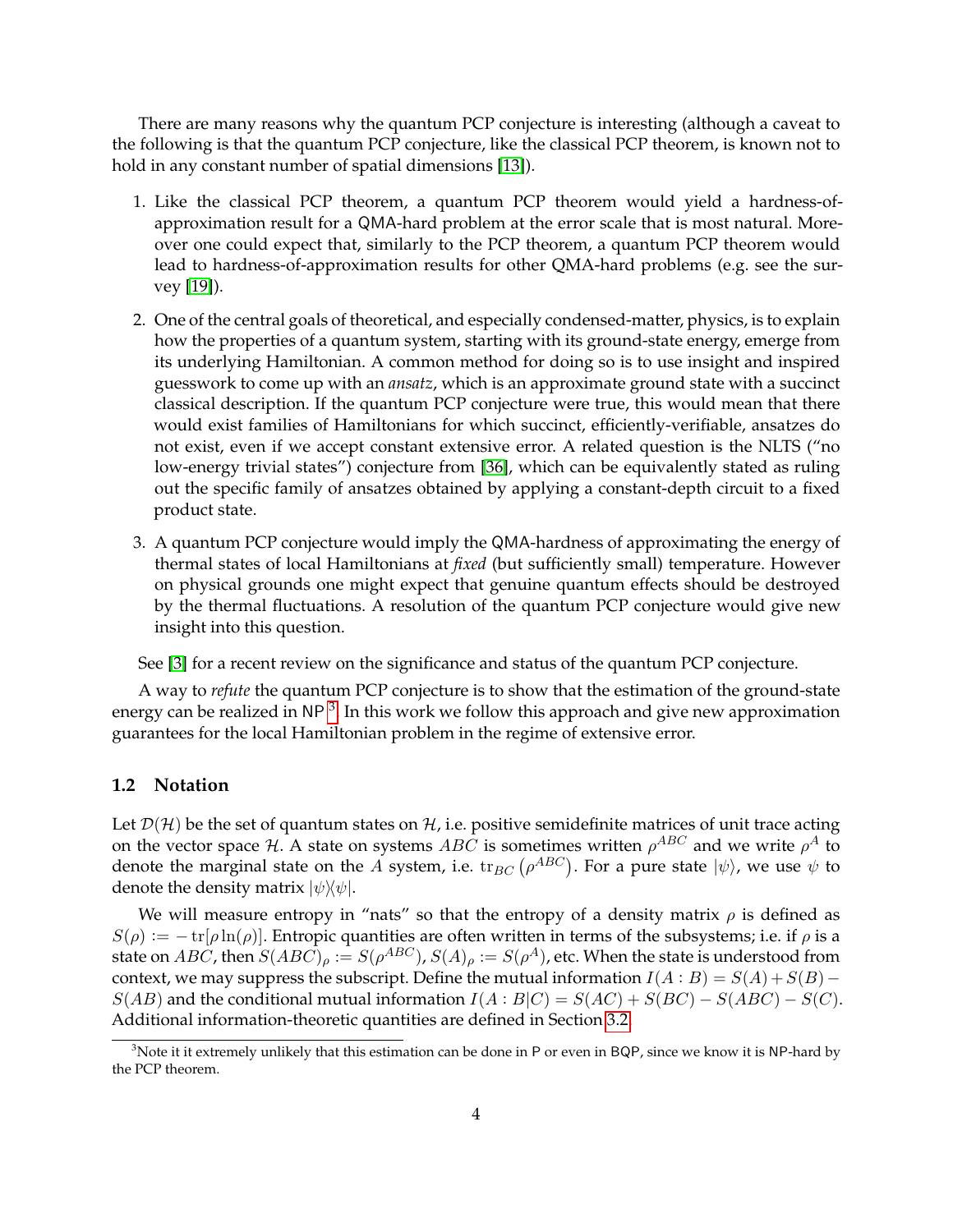Let  $\|X\|_1 \coloneqq \operatorname{tr} \sqrt{X^\dagger X}$  be the trace norm of  $X$ , and let  $\|X\|$  denote the operator norm, or largest singular value, of  $X$ .

Given a graph  $G = (V, E)$  and a subset of vertices S, we define the expansion of S as

$$
\Phi_G(S) := \Pr_{(u,v)\in E} [v \notin S | u \in S]. \tag{3}
$$

The expansion of the graph  $G$  is defined as

<span id="page-4-0"></span>
$$
\Phi_G := \min_{S : |S| \le |V|/2} \Phi_G(S). \tag{4}
$$

Let  $H_d$  denote the set of Hermitian  $d \times d$  matrices. Define the set of k-local Hamiltonians to be

$$
W_k = W_k^{(d,n)} = \text{Span}\{A_1 \otimes \cdots \otimes A_n : A_1, \ldots, A_n \in H_d, \text{at most } k \text{ of the } A_i \text{ are } \neq I_d\}.
$$
 (5)

In the language of quantum error-correction, the  $W_k$  are the operators of weight  $\leq k$ . For those familiar with Fourier analysis of Boolean functions, the diagonal matrices in  $W_k$  are precisely the functions of  $\{0,1\}^n$  with all nonzero Fourier coefficients of weight  $\leq k$ .

Say that a state  $\sigma$  is globally separable if it can be written as  $\sum_z p_z \sigma_z$  for some  $\sigma_z$  of the form  $\sigma_z = \sigma_z^{Q_1} \otimes \ldots \otimes \sigma_z^{Q_n}$  and a probability distribution  $p_z$ . A state is separable with respect to a partition  $V_1: \ldots: V_m$  if it can be written in the form  $\sum_z p_z \sigma_z^{V_1} \otimes \cdots \otimes \sigma_z^{V_m}.$ 

## **2 Results**

Our main results concern Hamiltonians for which product states give good approximations of the ground-state energy. In Section [2.1,](#page-5-0) we demonstrate a large class of Hamiltonians with this property, which puts the corresponding ground-state estimation problem in NP.

In Section [2.2,](#page-12-0) we give three cases in which such a product-state approximation can be found efficiently: planar Hamiltonians in Section [2.2.1,](#page-12-1) dense Hamiltonians in Section [2.2.2](#page-13-0) and Hamiltonians on graphs with low threshold rank (defined below) in Section [2.2.3.](#page-13-1)

Each of these results, except for the case of low threshold rank (which follows the analysis of the Lasserre hierarchy in [\[14\]](#page-40-8)) uses an information-theoretic approach based on the chain rule of conditional mutual information, and is inspired by a method due to Raghavandra and Tan [\[63\]](#page-43-3) originally developed to prove fast convergence of the Lasserre/Parrilo/sum-of-squares (SOS) hierarchy for certain CSPs. Similar techniques are also used to prove several new quantum de Finetti theorems in our companion paper [\[20\]](#page-41-3).

Indeed, de Finetti theorems are another sort of product-state approximation and our proof approach can be seen as a de Finetti theorem. We explore this in Section [2.3](#page-14-0) by stating a new de Finetti theorem which is the first version of the de Finetti theorem to *not* require any symmetry assumptions.

The low-threshold-rank result in Section [2.2.3](#page-13-1) is based on a variant of the SOS hierarchy that has been widely used in quantum chemistry [\[33,](#page-42-6) [56,](#page-43-4) [82,](#page-44-3) [54,](#page-43-5) [15,](#page-40-9) [16\]](#page-40-10), but until now only as a heuristic algorithm.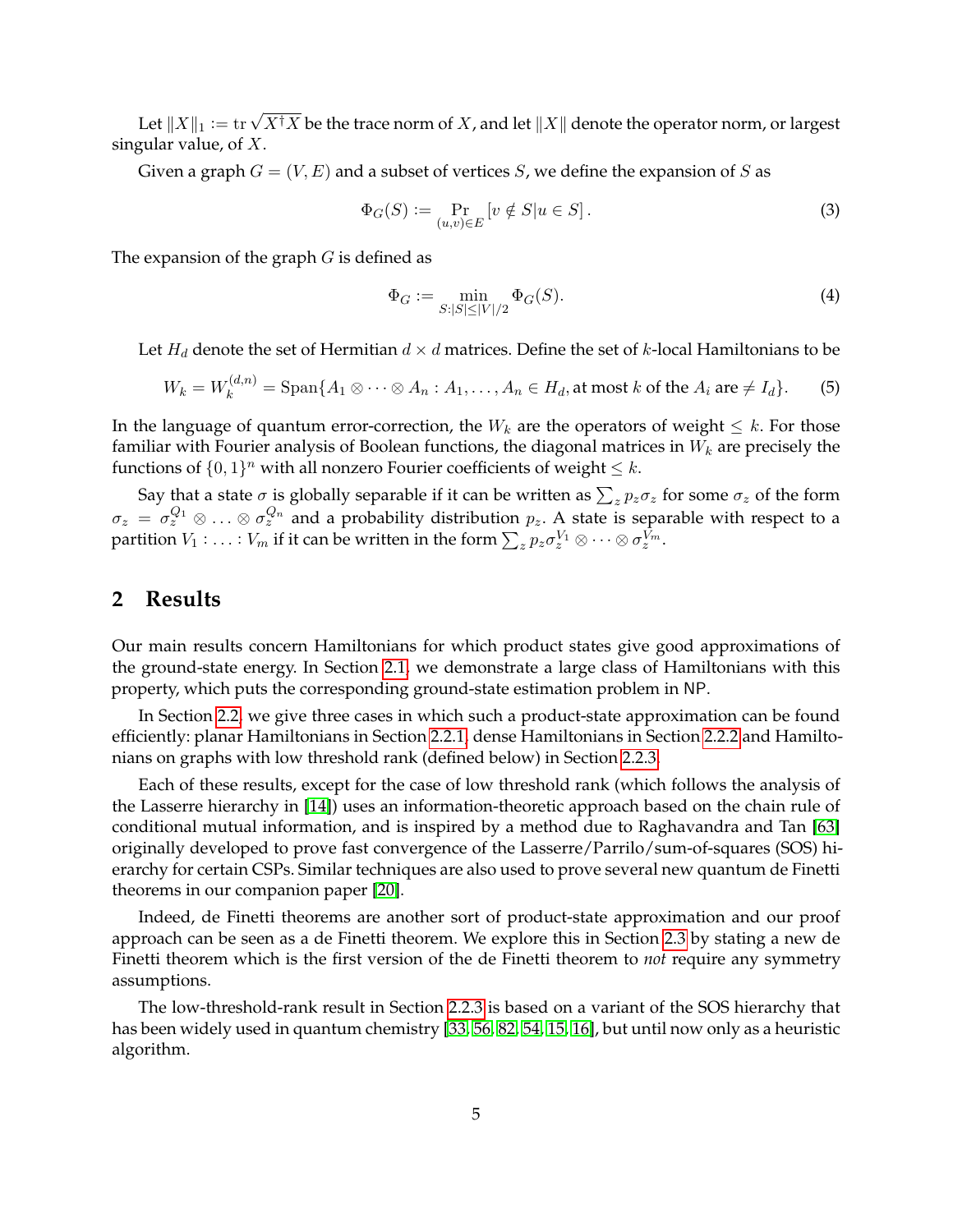#### <span id="page-5-0"></span>**2.1 Approximation Guarantees in** NP

Our first and main result shows that one can obtain a good approximation to the ground-state energy (or indeed the energy of any state) by a product state for a large class of 2-local Hamiltonians. To every 2-local Hamiltonian we can associate a constraint graph  $G = (V, E)$  with V the set of vertices associated to the sites of the Hamiltonian, and  $E$  the set of edges associated to the interaction terms of the Hamiltonian. The basic result is that if  $G$  is a  $D$ -regular graph then product states can approximate the ground energy with an error that is a power of  $1/D$ , yielding a good approximation for sufficiently large constant degree D.

The rest of this section is organized as follows. The basic version of our result described above is given in Section [2.1.1.](#page-5-1) Then we proceed to two different generalizations. In Section [2.1.2,](#page-6-0) we consider D-regular graphs in which groups of vertices have been clustered together. In this case, our approximation is further improved if the clusters are less than maximally expanding, or are less than maximally entangled. Then in Section [2.1.3,](#page-6-1) we give a version of the theorem for variabledegree weighted graphs in which  $1/D$  is replaced by the collision probability (probability that a two-step random walk starting from a random vertex will return to its starting point). Then in Section [2.1.4](#page-7-0) we discuss the significance of the results for the quantum PCP conjecture and connect them to previous work. An overview of the proof is given in Section [2.1.5.](#page-11-0) Finally in Section [2.1.6](#page-11-1) we discuss some additional variants of main theorem.

#### <span id="page-5-1"></span>**2.1.1 Regular graphs**

<span id="page-5-2"></span>**Theorem 3** (Basic product-state approximation). Let  $G = (V, E)$  be a D-regular graph with  $n = |V|$ . *Let* ρ <sup>Q</sup>1...Q<sup>n</sup> *be an* n*-qudit state. Then there exists a globally separable state* σ *such that*

$$
\mathop{\mathbb{E}}_{(i,j)\in E} \|\rho^{Q_i Q_j} - \sigma^{Q_i Q_j}\|_1 \le 12 \left(\frac{d^2 \ln(d)}{D}\right)^{1/3}.\tag{6}
$$

Theorem [3](#page-5-2) applies to any state  $\rho$ . If  $\rho$  is the ground state of a Hamiltonian then we obtain:

<span id="page-5-3"></span>**Corollary 4.** Let  $G = (V, E)$  be a D-regular graph, and let H be a Hamiltonian on  $n = |V|$  d-dimensional *particles given by*

$$
H = \mathop{\mathbb{E}}_{(i,j)\in E} H_{i,j} = \frac{2}{nD} \sum_{(i,j)\in E} H_{i,j},
$$

*where*  $H_{i,j}$  acts only on qudits  $i, j$  and satisfies  $||H_{i,j}|| \leq 1$ . Then there exists a state  $|\varphi\rangle$  such that  $|\varphi\rangle =$  $|\varphi\rangle^{Q_1}\otimes\ldots\otimes|\varphi\rangle^{Q_n}$  and

$$
\operatorname{tr}(H\varphi) \le e_0(H) + 12\left(\frac{d^2\ln(d)}{D}\right)^{1/3} \tag{7}
$$

<span id="page-5-4"></span>**Corollary 5.** *Let* G, H *be as in Corollary* [4.](#page-5-3) *Consider the promise problem of estimating whether*  $e_0(H) \leq \alpha$ *or*  $e_0(H) \ge \beta$ . If  $\beta - \alpha \ge 12 \left( \frac{d^2 \ln(d)}{D} \right)$  $\frac{\ln(d)}{D} \Big)^{1/3} + \delta$  then there exists witnesses of length  $O(nd\log(n/\delta))$  for the  $e_0(H) \leq \alpha$  case. The verifier requires time  $nDd^4$  poly  $\log(1/\delta)$ .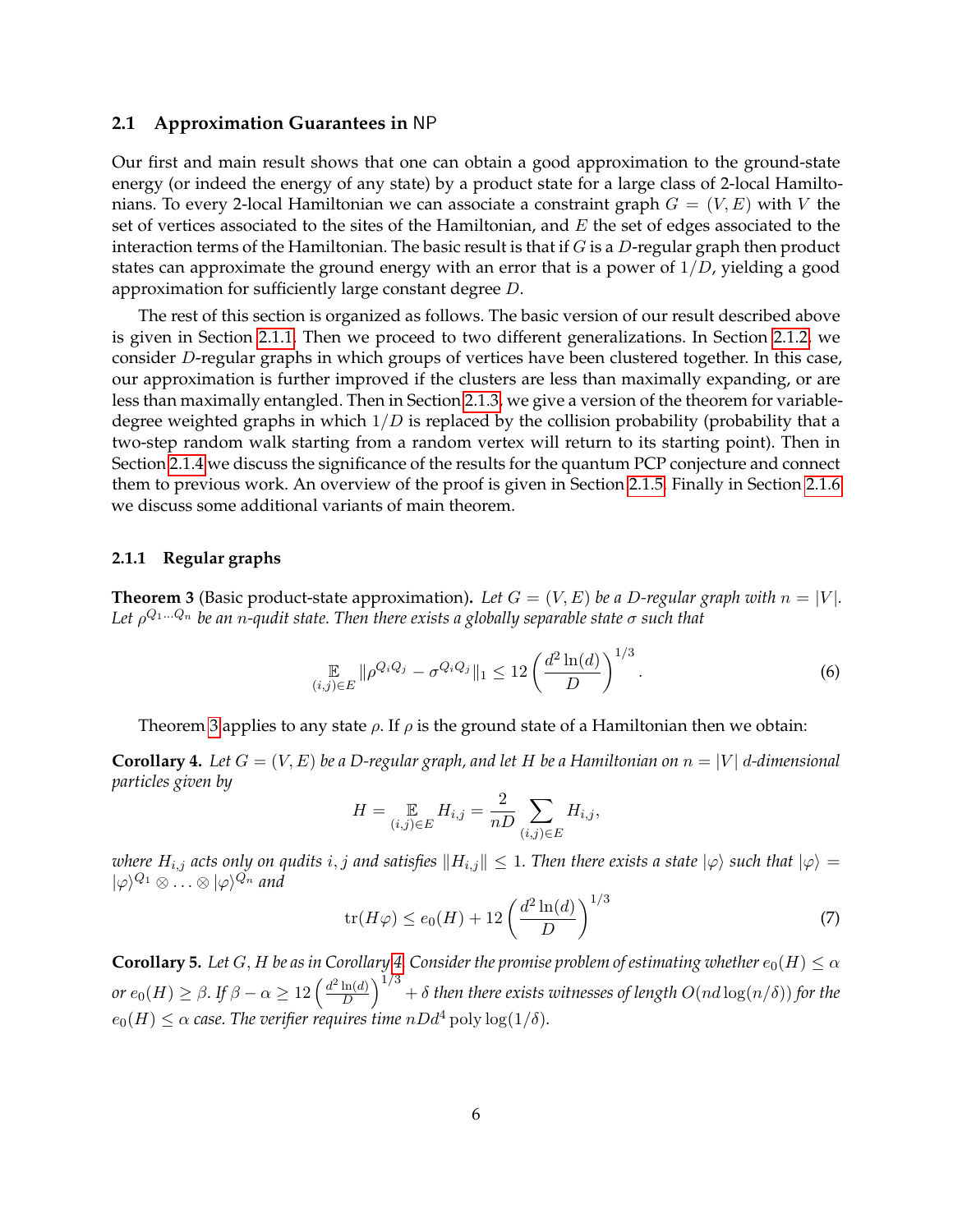#### <span id="page-6-0"></span>**2.1.2 Clustered approximation for regular graphs**

The first refinement of Theorem [3](#page-5-2) we consider is when the graph admits a natural way to group the vertices into clusters. In case *either* the clusters are lightly expanding or are lightly entangled, we can improve on the bound of Theorem [3.](#page-5-2)

<span id="page-6-2"></span>**Theorem 6** (Clustered product-state approximation for regular graphs). Let  $G = (V, E)$  be a D*regular graph, with*  $n = |V|$ ,  $m$  *a positive integer dividing*  $n$  *and*  $\{V_1, \ldots, V_{n/m}\}$  *a partition of*  $V$  *into sets each of size* m. Define  $\bar{\Phi}_G := \mathbb{E}_{i \in [n/m]} \Phi_G(V_i)$  to be the average expansion of the blocks.

Let  $\rho$  be a state on  $(\mathbb{C}^d)^{\otimes n}$  and define  $\bar{I}:=\mathbb{E}_{i\in[n/m]}$   $I(V_i:V_{-i})_\rho$  to be the average mutual information *of* V<sup>i</sup> *with its complement for state* ρ*.*

*Then there exists a state* σ *such that*

 $1.~\sigma$  *is separable with respect to the partition*  $(V_1,\ldots,V_{n/m})$ *; i.e.*  $\sigma=\sum_zp_z\sigma_z$  *for some states*  $\sigma_z$  *of the* form  $\sigma_z = \sigma_z^{V_1} \otimes \ldots \otimes \sigma_z^{V_{n/m}}$ ; and

*2.*

<span id="page-6-4"></span>
$$
\mathop{\mathbb{E}}_{(i,j)\in E} \|\rho^{Q_i Q_j} - \sigma^{Q_i Q_j}\|_1 \le 9\left(\frac{d^2 \bar{\Phi}_G}{D} \frac{\bar{I}}{m}\right)^{1/6} + \frac{1}{m} + \frac{m}{n} \tag{8}
$$

Along the lines of corollaries [4](#page-5-3) and [5,](#page-5-4) we can apply Theorem [6](#page-6-2) to the ground state of a local Hamiltonian.

<span id="page-6-5"></span>**Corollary 7.** Let G and  $V_1, \ldots, V_{n/m}$  be as in Theorem [6,](#page-6-2) and let H be a Hamiltonian on  $n = |V|$  d*dimensional particles given by*

$$
H = \mathop{\mathbb{E}}_{(i,j)\in E} H_{i,j} = \frac{2}{nD} \sum_{(i,j)\in E} H_{i,j},
$$

*where*  $H_{i,j}$  *acts only on qudits*  $i, j$  *and satisfies*  $||H_{i,j}|| \leq 1$ *. Let*  $\psi_0 = |\psi_0\rangle \langle \psi_0|$  *be a ground state of*  $H$ *; i.e.*  $e_0(H)=\langle\psi_0|H|\psi_0\rangle$ . Then there exists  $|\varphi\rangle:=|\varphi_1\rangle^{V_1}\otimes\ldots\otimes|\varphi_{n/m}\rangle^{V_{n/m}}$  such that

$$
\text{tr}(H\varphi) \le e_0(H) + 9\left(\frac{d^2\bar{\Phi}_G}{D}\frac{\mathbb{E}_i S(V_i)_{\psi_0}}{m}\right)^{1/6} + \frac{1}{m} + \frac{m}{n}.\tag{9}
$$

*There is a classical string of length*  $O(n2^m \log(1/\delta))$  *describing*  $|\varphi\rangle$  *to accuracy*  $\delta$ *.* 

This description can be verified in time polynomial in the witness length. Thus, the resulting ground-state estimation problem is in NP when  $m = O(\log n)$  (or more generally has a subexponential-size witness when  $m = o(n)$ ).

#### <span id="page-6-1"></span>**2.1.3 Non-regular graphs:**

In Theorems [3](#page-5-2) and [6](#page-6-2) our requirement that  $G$  be a regular graph was somewhat artificial. Indeed, we can also consider graphs with weighted edges. More generally, define

<span id="page-6-3"></span>
$$
H := \sum_{(i,j)\sim G} H_{i,j} := \sum_{i,j} G_{i,j} H_{i,j},\tag{10}
$$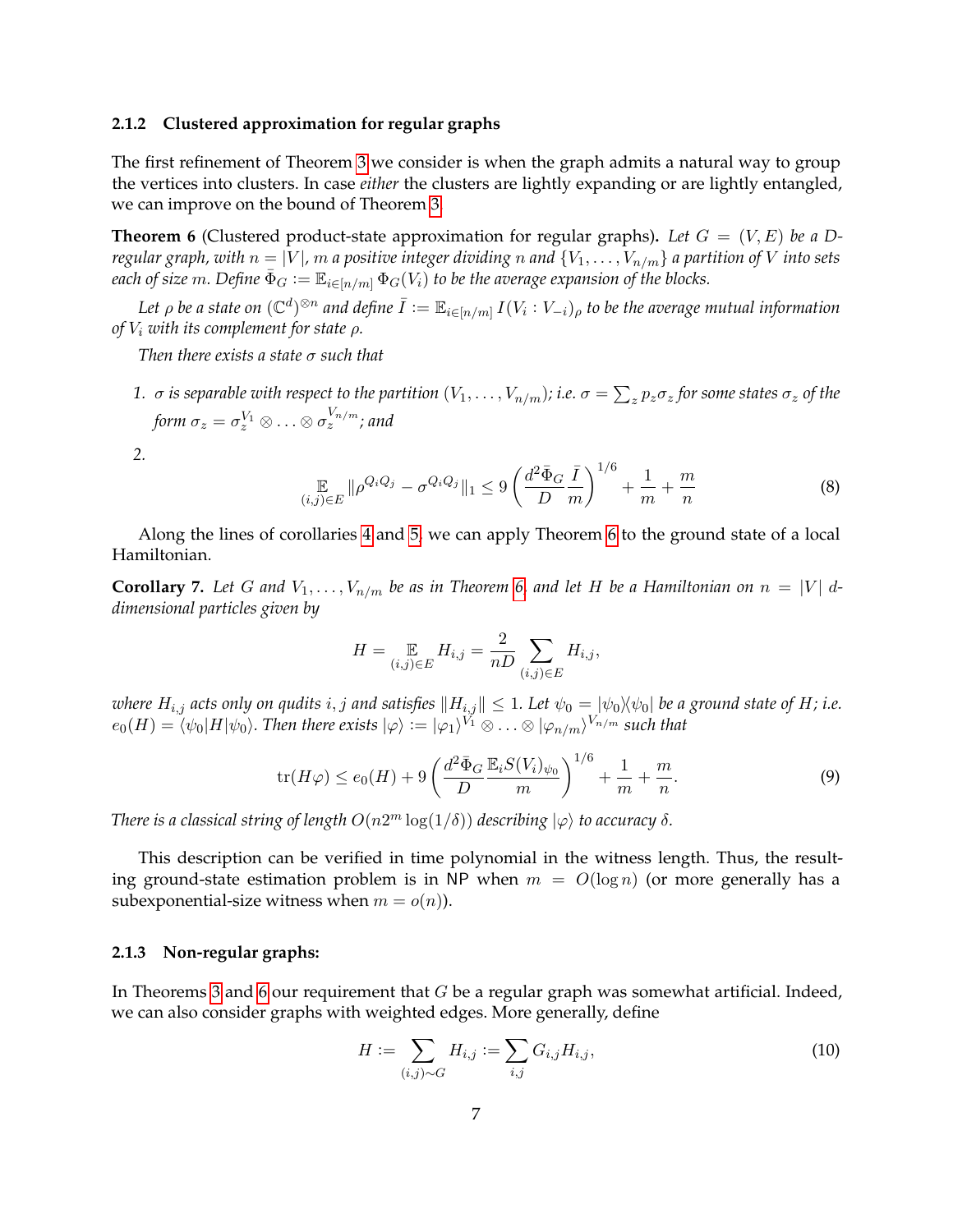where each  $||H_{i,j}|| \leq 1$  and  $G$  is a matrix satisfying  $G_{i,j} \geq 0$  and  $\sum_{i,j} G_{i,j} = 1$ . This is "PCPstyle" weighting with the triangle inequality naturally yielding the bound  $||H|| \leq 1$ , and with the quantum PCP conjecture concerning the hardness of an  $\epsilon$ -approximation to  $e_0(H)$  for sufficiently small constant  $\epsilon$ .

We can interpret G as a graph as follows. Without loss of generality we can assume that  $G =$  $G^T$ . Define the vector  $\pi$  by  $\pi_j := \sum_i G_{i,j}$ , and observe that  $\pi$  is a probability distribution. Define  $A_{i,j} = G_{i,j}/\pi_j$ . Since  $\sum_i A_{i,j} = 1$  for any  $j$ ,  $A$  is a stochastic matrix. Further observe that  $A\pi = \pi$ . Thus we can interpret A as a random walk with stationary distribution  $\pi$ , and we can interpret G as the distribution on edges obtained by sampling a vertex according to  $\pi$  and then taking one step of the walk according to A. Because  $G = G^T$ , the random walk is reversible <sup>[4](#page-7-1)</sup>.

In this case we can prove an analogue of Theorems [3](#page-5-2) and [6](#page-6-2) for weighted graphs, but without the ability to define clusters. Thus, our guarantee will not be in terms of expansion or entanglement, but only a quantity analogous to average degree.

<span id="page-7-2"></span>**Theorem 8.** Let G be a symmetric matrix with nonnegative entries summing to one and let  $A_{i,j} :=$  $G_{i,j}/\sum_{i'}G_{i',j}.$  Then for any  $\rho\in \mathcal D((\mathbb C^d)^{\otimes n})$  there exists a globally separable state  $\sigma$  such that

$$
\mathop{\mathbb{E}}_{(i,j)\sim G} \|\rho^{Q_i Q_j} - \sigma^{Q_i Q_j}\|_1 \le 14 \left(d^4 \ln(d) \operatorname{tr}[A^2] \|\pi\|_2^2\right)^{1/8} + \|\pi\|_2^2 \tag{11}
$$

*If further we have a Hamiltonian H given by Eq.* [\(10\)](#page-6-3), then there exists a state  $|\varphi\rangle = |\varphi_1\rangle \otimes \cdots \otimes |\varphi_n\rangle$  such *that*  $1/8$ 

$$
\operatorname{tr}(H\varphi) \le e_0(H) + 14 \left( d^4 \ln(d) \operatorname{tr}[A^2] \|\pi\|_2^2 \right)^{1/8} + \|\pi\|_2^2 \tag{12}
$$

The proof is in Section [5.2.](#page-25-0)

Degree here is replaced by  $\|\pi\|_2^2\mathop{\rm tr}(A^2)$  and indeed it can be seen as the harmonic mean of the degree. Ideally the bound would be unchanged by trivial changes such as adding degree-0 vertices. One possible such strengthening of Theorem [8](#page-7-2) would be to replace the average degree with the harmonic mean weighted by the measure  $\pi$ ; i.e.  $1/\sum_{i,j}\pi_{i}A_{i,j}^{2}$ .

<span id="page-7-3"></span>**Conjecture 9.** The  $\text{tr}[A^2] \| \pi \|^2_2$  term in Theorem [8](#page-7-2) can be replaced by some power of  $\sum_{i,j} \pi_i A_{i,j}^2$ .

#### <span id="page-7-0"></span>**2.1.4 Discussion of the Results and Implications for the Quantum PCP Conjecture**

Let us discuss the significance of Theorems [8,](#page-7-2) [6,](#page-6-2) and [3.](#page-5-2) Theorem [6](#page-6-2) gives a non-trivial approximation in terms of three parameters: the average expansion  $\bar{\Phi}_G$  of the regions  $V_i$ , the degree D of the graph, and the average entanglement  $\bar{I}$  of the regions  $V_i$  with their complement. The results also get weaker as the local dimension  $d$  increases. Below we discuss the relevance of each of them.

**Average Expansion:** This is the least surprising term, since one can always delete the edges between different blocks and incur an error that is upper bounded by the average expansion.

**Degree of the Graph:** We believe this is a more surprising approximation parameter. Indeed an easy corollary of the PCP theorem [\[10,](#page-40-3) [11,](#page-40-4) [29\]](#page-41-0) is the following (see section [6](#page-28-0) for a proof):

<span id="page-7-1"></span><sup>&</sup>lt;sup>4</sup>Despite this rather specific interpretation, our construction is of course fully general. Indeed, suppose that  $\tilde{H}$  =  $\sum_{i,j} \tilde{H}_{i,j}$ . Let  $\Gamma = \sum_{i,j} \|\tilde{H}_{i,j}\|$ . Then we can define  $G_{i,j} = \|\tilde{H}_{i,j}\|/\Gamma$ ,  $H_{i,j} = \frac{\tilde{H}_{i,j}}{\|\tilde{H}_{i,j}\|}$  and we have that G is of the appropriate form and  $H \mathrel{\mathop:}= \tilde{H}/\Gamma = \sum_{i,j} G_{i,j} H_{i,j}.$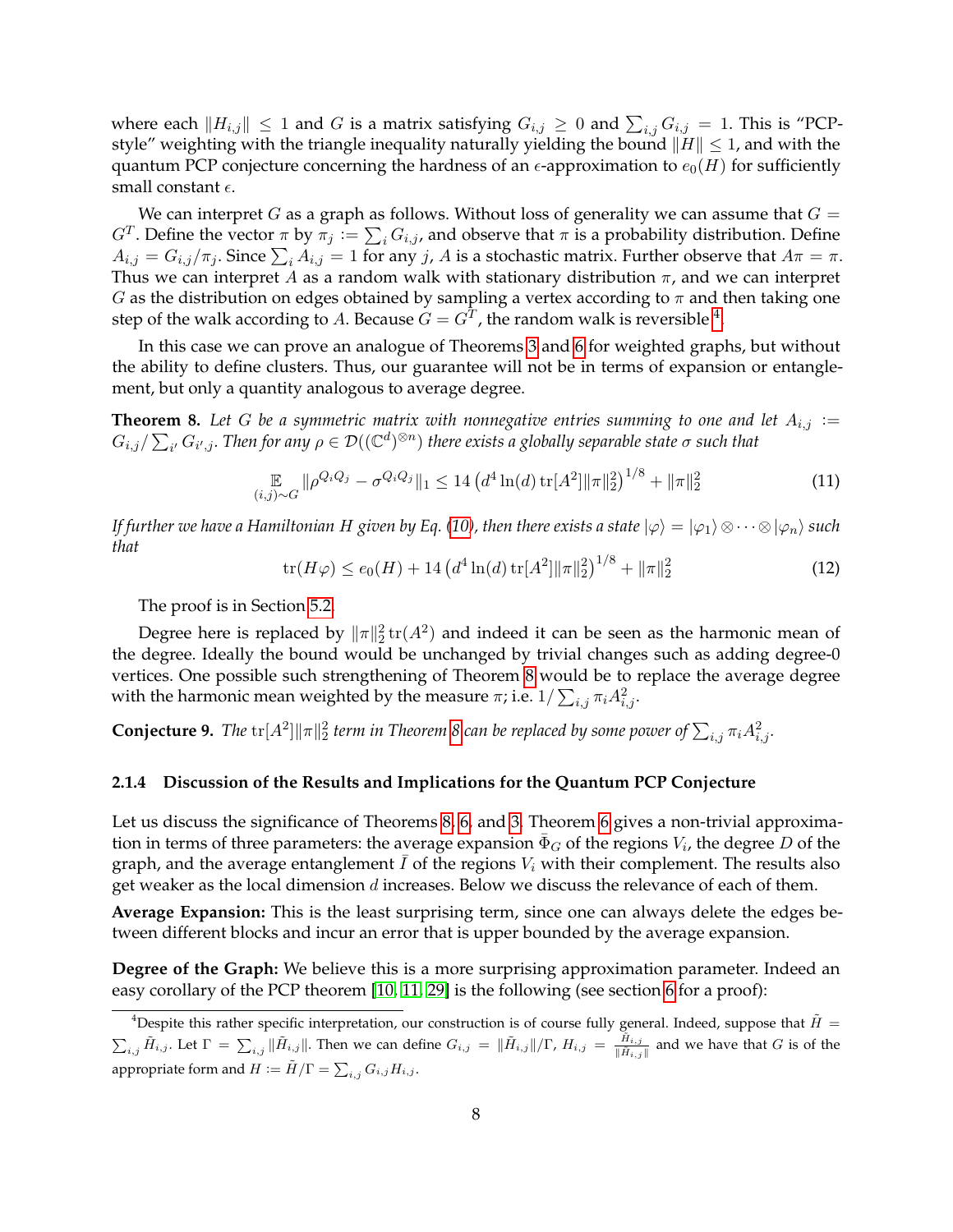<span id="page-8-1"></span>**Proposition 10.** *For any constants*  $c, \alpha, \beta > 0$ , *it is* NP-hard to determine whether a 2-CSP C, with  $a$ lphabet  $\Sigma$  on a constraint graph of degree  $D$ , is such that unsat $(\mathcal{C})=0$  or unsat $(\mathcal{C})\geq c|\Sigma|^\alpha/D^\beta.$ 

Assuming QMA  $\nsubseteq$  NP, Theorem [6](#page-6-2) shows the analogous result for the quantum case – namely that it is QMA-hard to achieve a  $cd^{\alpha}/D^{\beta}$  approximation for the ground-state energy of 2-local Hamiltonians – is *not* true. This suggest a route for a disproof of the quantum PCP conjecture by trying to a find a procedure for increasing the degree of the constraint graph without decreasing the ground-state energy of the model (by possibly increasing the dimension of the particles as well).

Classically this can be achieved by parallel repetition of the CSP [\[64\]](#page-43-6) or by gap amplification [\[29\]](#page-41-0), but it is unclear whether there is an analogous construction in the quantum case. We note that such degree-increasing maps have been pursued in the quantum case with an eye toward proving the quantum PCP conjecture [\[2\]](#page-40-5) whereas our results suggest that they may be useful in *disproving* it. Indeed a consequence of the result is that a quantization of the the gap amplification part of Dinur's proof of the PCP theorem [\[29\]](#page-41-0) to the quantum setting would disprove the quantum PCP conjecture. Therefore we conclude that we cannot quantize Dinur's approach without introducing substantial new ideas.

Parallel repetition gives a mapping  $P_t$  from 2-CSP to 2-CSP, for every integer t, such that  $\deg(\mathcal{P}_t(\mathcal{C})) = \deg(\mathcal{C})^t$ ,  $|\Sigma_{\mathcal{P}_t(\mathcal{C})}| = |\Sigma_{\mathcal{C}}|^{t-5}$  $|\Sigma_{\mathcal{P}_t(\mathcal{C})}| = |\Sigma_{\mathcal{C}}|^{t-5}$  $|\Sigma_{\mathcal{P}_t(\mathcal{C})}| = |\Sigma_{\mathcal{C}}|^{t-5}$ ,  $\mathrm{unsat}(\mathcal{P}_t(\mathcal{C})) \geq \mathrm{unsat}(\mathcal{C})$ , and  $\mathrm{unsat}(\mathcal{P}_t(\mathcal{C})) = 0$  if unsat( $C$ ) = 0 (see section [6](#page-28-0) for more details). The next corollary shows that a similar notion of parallel repetition for quantum constraint satisfaction problems would disprove the quantum PCP conjecture.

<span id="page-8-2"></span>**Corollary 11.** Suppose that for every  $t \geq 1$  there is a mapping  $\mathcal{P}_t$  from 2-local Hamiltonians on d*dimensional particles to 2-local Hamiltonians on*  $n_t$   $d_t$ -dimensional particles such that:

- *(i)*  $P_t$  *can be computed deterministically in polynomial time.*
- *(ii)*  $\mathcal{P}_t(H) = \mathbb{E}_{(i,j)\sim G'} H'_{i,j}$  with  $G'$  a probability distribution and  $||H'_{i,j}|| ≤ 1$ .
- $(iii) \deg(\mathcal{P}_t(H)) \geq \deg(H)^t$ ,
- $(iv)$   $n_t \leq n^{O(t)}$ ,
- $(v)$   $d_t = d^t$ ,
- (*vi*)  $e_0(\mathcal{P}_t(H)) \ge e_0(H)$ , if  $e_0(H) > 0$ ,
- (*vii*)  $e_0(\mathcal{P}_t(H)) \leq e_0(H)$ , if  $e_0(H) \leq 0$ .

*Then the quantum PCP conjecture is false.*

The proof is in Section [6.](#page-28-0)

*Entanglement Monogamy and Mean Field:* The approximation in terms of the degree can be interpreted as an instance of monogamy of entanglement [\[73\]](#page-44-4), a feature of quantum correlations that says a system cannot be highly entangled with a large number of other systems. If the degree is

<span id="page-8-0"></span><sup>&</sup>lt;sup>5</sup> $\Sigma_{\mathcal{P}_t(\mathcal{C})}$  and  $\Sigma_{\mathcal{C}}$  are the alphabets of  $\mathcal{P}_t(\mathcal{C})$  and  $\mathcal{C}$ , respectively.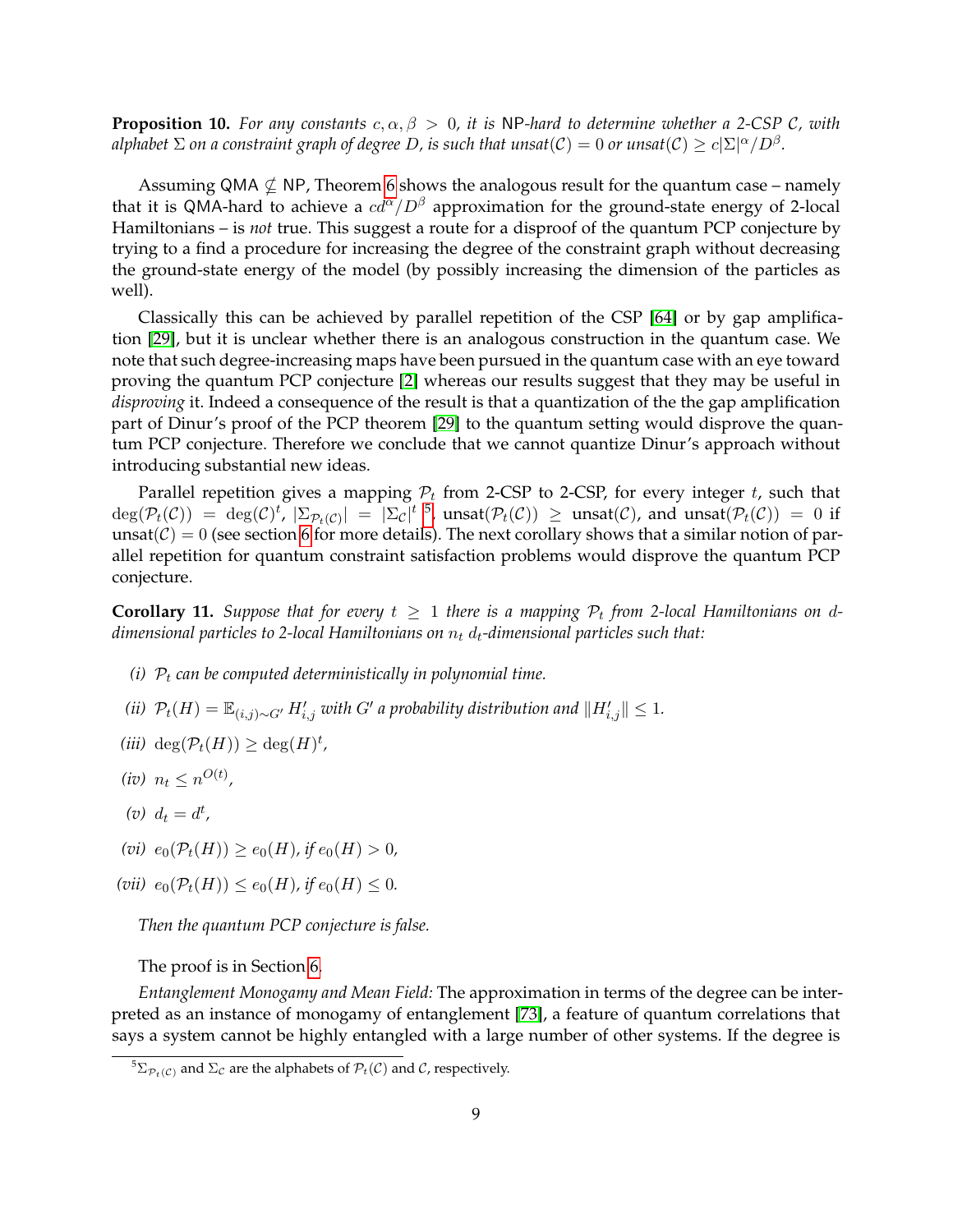high, it means that every particle is connected to many others by an interaction term. But since it cannot be highly entangled with many of them, we might expect that a product state gives a reasonable approximation to the energy of most such interactions. Indeed based on this idea it is folklore in condensed matter physics that mean field (where one uses a product state as an ansatz to the ground state) becomes exact once the dimension of the interaction lattice increases. For rotationally symmetric models this can be rigorously established [\[52\]](#page-43-7) using the standard quantum de Finetti Theorem [\[26\]](#page-41-4). The approximation we obtain here in terms of the degree of the graph gives a rigorous justification in the general case.

*Highly Expanding Graphs:* Finally the result also gives an approximation for *highly expanding* graphs. Using the bound  $\Phi_G \leq 1/2 - \Omega(\deg^{-1/2})$  (see e.g. Ref. [\[45\]](#page-42-7)), Theorem [6](#page-6-2) gives the existence of states  $|\varphi_1\rangle, \ldots, |\varphi_n\rangle$  such that

$$
\langle \varphi_1, \dots, \varphi_n | H | \varphi_1, \dots, \varphi_n \rangle \le e_0(H) + \Omega \left[ \left( \frac{1}{2} - \Phi_G \right)^{1/3} \right]. \tag{13}
$$

Therefore very good expanders, with  $\Phi_G$  approaching the maximum value 1/2, are not candidates for QMA-hard instances. See also Section [2.2.3](#page-13-1) for a similar setting in which not only do product states provide a good approximation, but a good choice of product state can be efficiently found.

A recent and independent result of Aharonov and Eldar [\[5\]](#page-40-11) shows that the ground-state energy of commuting Hamiltonians on hypergraphs with almost perfect small-set expansion can be approximated in NP. This is weaker than our result in the sense of its restriction to commuting Hamiltonians, and its requirement of high small-set expansion (which is similar to, but strictly more demanding than our requirement of high degree), but it is stronger than our result in its applicability to k-local Hamiltonians with  $k > 2$ . To apply our proof techniques to k-local Hamiltonians for  $k > 2$  and obtain error  $\epsilon$ , we would need there to be  $n^{k-1}/\epsilon^{O(1)}$  terms, so only for  $k = 2$  could this be interpreted as "large constant degree." Another possible way to obtain the results of [\[5\]](#page-40-11) from ours would be to reduce a k-local Hamiltonian to a 2-local Hamiltonian using the perturbation-theory gadgets of [\[22\]](#page-41-1). Unfortunately the resulting 2-local Hamiltonian has a constant fraction of vertices with only constant degree, which means our results do not yield nontrivial bounds here. Indeed the gadgets of [\[22\]](#page-41-1) create a ground state with significant entanglement, so any classical approximation of it would need to go beyond using product states.

**Average Entanglement:** Given a bipartite pure state  $|\psi\rangle^{AB}$  a canonical way to quantify the entanglement of A and B is by the von Neumann entropy of the reduced density matrix  $\psi^A$  (or  $\psi^B$ ), given by  $S(A)^\psi \, := \, - \operatorname{tr}(\psi^A \ln \psi^A)$  [\[46\]](#page-42-8). Theorem [6](#page-6-2) shows that we can obtain an ansatz of size  $n2^{O(m)}$  that approximates well the ground energy whenever the ground state satisfies a subvolume law for entanglement, i.e. whenever we can find a partition of the sites into regions  $V_i$  of size m such that in the ground state their entanglement (with the complementary region) is sublinear, on average, in the number of particles of the regions.

Although the dependence of our result on entanglement is intuitive, it is not trivial. One can trivially say (from Pinsker's inequality) that if  $\mathbb{E}_i S(\bar{V}_i)_\psi \leq \epsilon$  then there will exist a product state with energy within  $O(\sqrt{\epsilon})$  of that of  $\psi$ . However, we are very far from this regime, and obtain effective approximations whenever the entanglement is merely not within a constant factor of its maximum value.

There is a general intuition that the amount of entanglement in the ground state of a Hamil-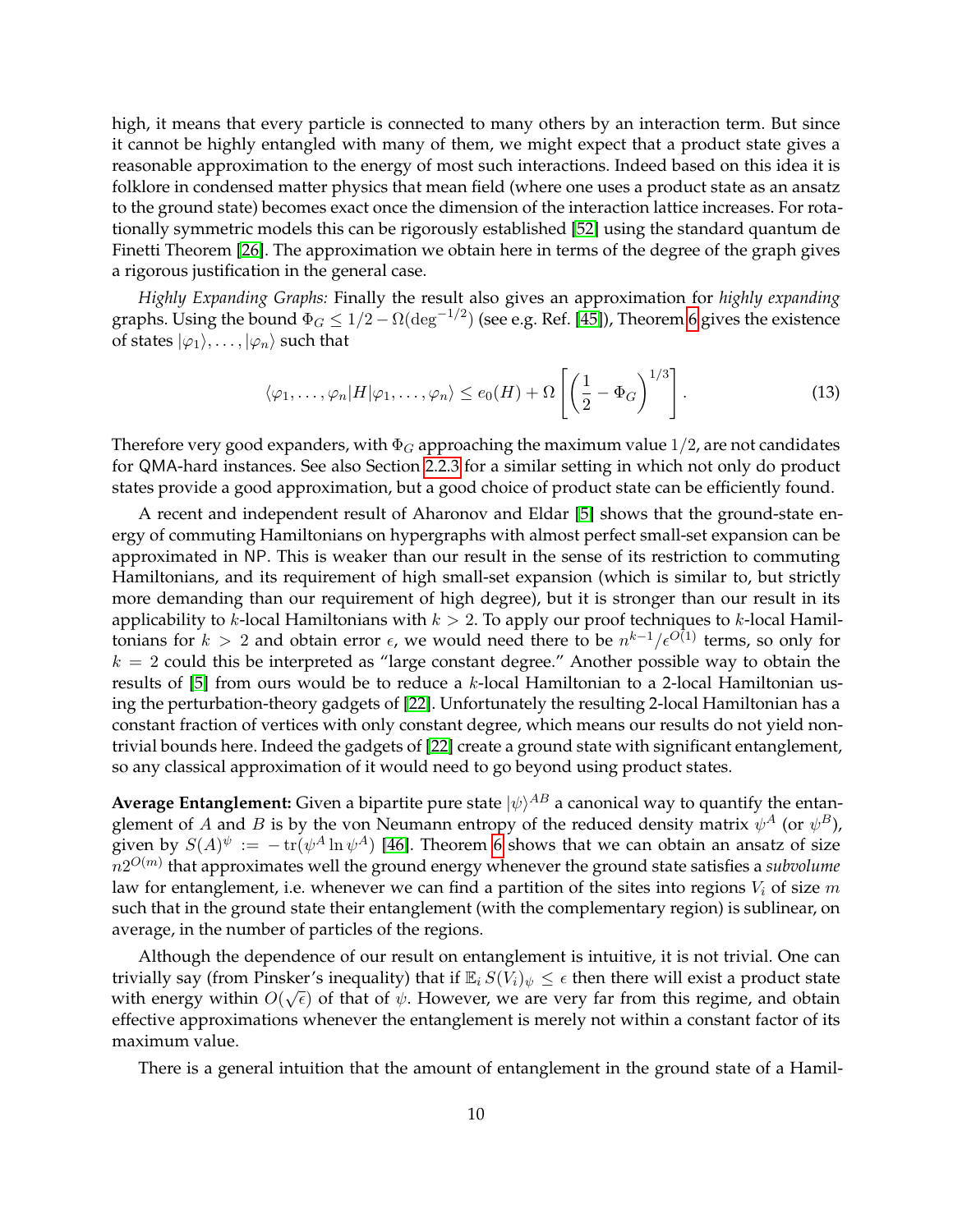tonian should be connected to its computational complexity (see e.g. [\[32\]](#page-41-5)). For one-dimensional models this can be made precise: An area law for entanglement in the ground state, meaning that the entanglement  $6$  of an arbitrary connected region is a constant, implies there is an efficient classical description for estimating the ground-state energy to within inverse polynomial accuracy [\[76,](#page-44-5) [75,](#page-44-6) [71\]](#page-44-7) (in terms of a matrix-product state of polynomial bond dimension [\[34\]](#page-42-9)).

Here we find a similar situation, but with notable differences. On one hand the result is weaker in that it only implies an efficient classical description of the ground state for estimating the ground-state energy; on the other hand the result is much more general, being true for 2-local Hamiltonians on general interaction graphs and only requiring a subvolume law instead of an area law. This new relation of entanglement and computational hardness gives a motivation for studying the entanglement scaling in ground states of Hamiltonians on more general graphs than finite dimensional ones.

Another interesting choice for the state  $\rho$  in Theorem [6](#page-6-2) is the thermal state of the Hamiltonian at temperature  $T: \rho_T := \exp(-H/T)/\operatorname{tr}(\exp(-H/T))$ . In this case, it is more convenient to normalize the Hamiltonian to have an extensive amount of energy; i.e.  $H = \sum_{i \in V} \mathbb{E}_{j \sim \Gamma(i)} H_{ij}$ , where  $\Gamma(i)$ is the set of neighbors of i and again each  $||H_{i,j}|| \leq 1$ . Thus  $||H|| \leq n$ . Now using the bound<sup>[7](#page-10-1)</sup>  $tr(H\rho_T) \leq e_0(H) + \varepsilon$  for  $T = O(\varepsilon/\ln(d))$  we find there is a state  $|\varphi\rangle = |\varphi_1\rangle \otimes \ldots \otimes |\varphi_{n/m}\rangle$  satisfying

$$
\frac{1}{n}\operatorname{tr}(H\varphi) \le \frac{1}{n}e_0(H) + \varepsilon + 9\left(\frac{d^2\bar{\Phi}_G}{D}\frac{\mathbb{E}_i I(V_i:V_{-i})_{\rho_T}}{m}\right)^{1/6}.\tag{14}
$$

Therefore Hamiltonians for which the thermal state satisfies a subvolume law for the mutual information for constant, but arbitrary small, temperatures are also not candidates for QMA-hard instances. We find this observation interesting since it is much easier to prove area laws for thermal states than for ground states [\[79\]](#page-44-8). We note however that the known area law for thermal states from Ref. [\[79\]](#page-44-8) is not strong enough to give a non-trivial approximation for arbitrary 2-local Hamiltonians.

The approximation in terms of the average entanglement means that in order for the quantum PCP conjecture to be true we must find a family of Hamiltonians on qubits whose ground states satisfy a strict volume law for the entanglement of every region of size  $n^{o(1)}$  (on average over the choice of the region for every partition of the sites into  $n^{o(1)}$ -sized regions). Such examples can be constructed: For example, take a 3-regular expander and place three qubits at each vertex. Using 2-local interactions we can ensure that the ground state is the tensor product of an EPR pair along each edge. The expansion condition then ensures that this state satisfies a volume law. On the other hand such states are easy to give witnesses for using the techniques of [\[23,](#page-41-6) [43\]](#page-42-4). To the best of our knowledge there is no known example of a Hamiltonian that both satisfies a strict volume law and cannot be described by a witness from [\[43\]](#page-42-4).

**Local dimension:** Our error bound contains a term that grows as  $d^{\Omega(1)}$  due mostly to the loss incurred by state tomography (cf. Lemma [16\)](#page-16-0). Since the information-theoretic parts of the argument involve terms that scale like  $log(d)$ , it is worth asking whether the d-dependence of our result can be improved. However, a simple example shows that a bound of the form  $\log^{\alpha}(d)/D^{\beta}$  for  $\alpha, \beta > 0$ 

<span id="page-10-0"></span><sup>&</sup>lt;sup>6</sup>In this case one must quantify entanglement not by the von Neumann entropy, but by the smooth max-entropy [\[71\]](#page-44-7).

<span id="page-10-1"></span>This bound can be derived from the fact that the Gibbs state  $\rho_T$  minimizes the free energy  $F(\rho) := \text{tr}(H\rho) - TS(\rho)$ .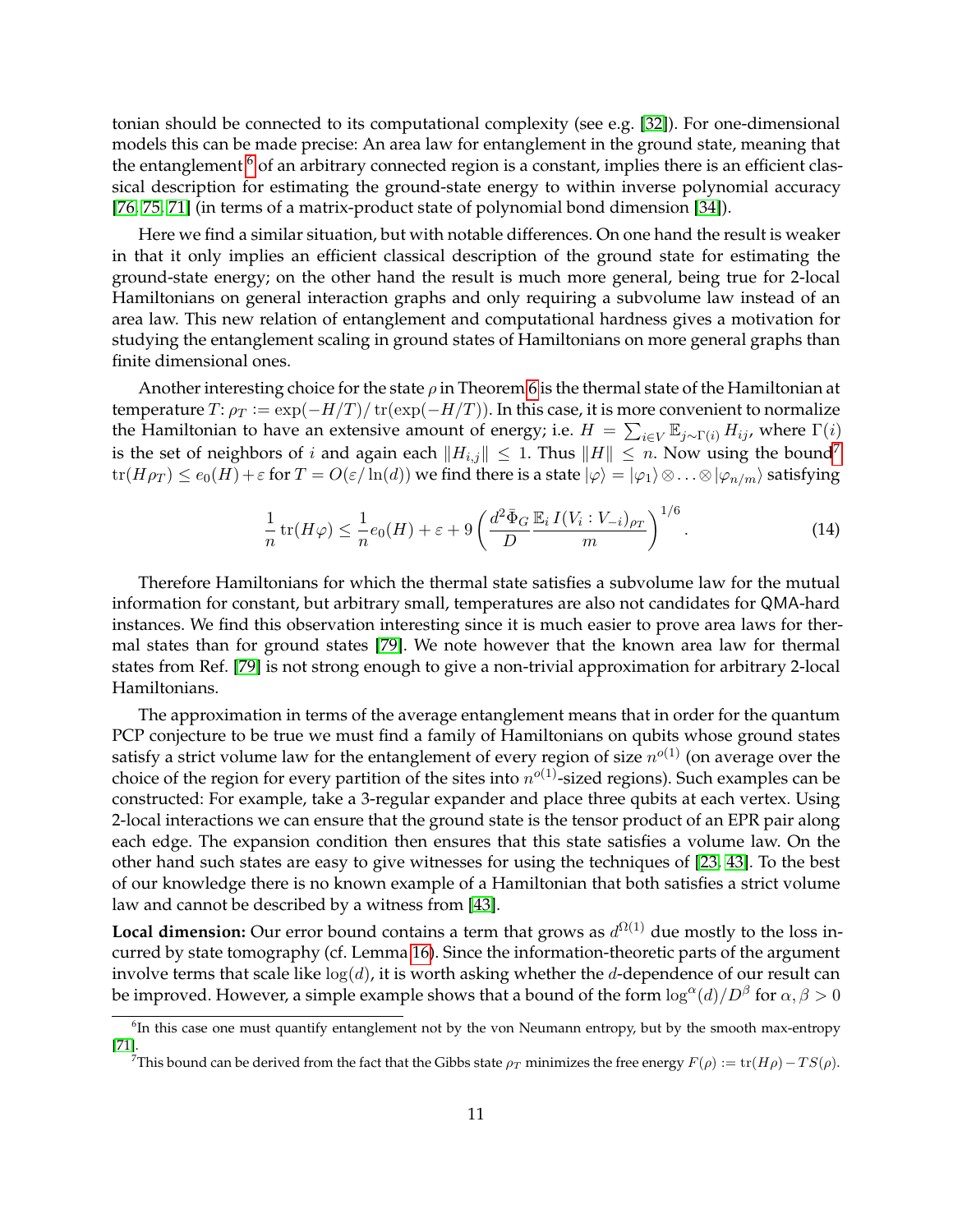is impossible. The example is none other than the "universal counter-example" that is ubiquitous in quantum information.

Let  $d = n$  and define  $F_{i,j}$  to be the swap operator on systems i and j. If  $H = \mathbb{E}_{i \neq j} F_{i,j}$ , then its ground state is the antisymmetric state

$$
|\psi\rangle = \frac{1}{\sqrt{n!}} \sum_{\pi \in S_n} \text{sgn}(\pi) |\pi(1)\rangle \otimes \cdots \otimes |\pi(n)\rangle.
$$

While tr[ $\psi H$ ] = -1 it is easy to show that tr[ $\varphi H$ ] ≥ 0 for all product states  $\varphi$ . However here  $D = d = n$ . Thus, for this parameter regime, product states cannot be arbitrarily accurate.

#### <span id="page-11-0"></span>**2.1.5 Proof sketch**

The proofs of Theorems [3,](#page-5-2) [6](#page-6-2) and [8](#page-7-2) are based on information-theoretic methods. These methods were introduced by Raghavendra and Tan [\[63\]](#page-43-3) (see also [\[14\]](#page-40-8)) and we adapt them to our purposes. (The motivation of [\[63,](#page-43-3) [14\]](#page-40-8) was to analyze the Lasserre hierarchy for certain CSPs, and we explore a quantum version of the Lasserre hierarchy in Section [2.2.3.](#page-13-1))

The key idea is that given a quantum state of *n* subsystems  $Q_1, \ldots, Q_n$ , by measuring a small number k of the subsystems chosen at random, one can show that *on average* the remaining pairs of subsystems will be close to a product state up to small error. (Speaking about the average pair is crucial, as one can see by imagining n/2 Bell pairs.) This statement is a consequence of the *chain rule* of the mutual information. As we show, the error scales as the quotient of the average mutual information of  $V_i$  with its complementary region and k, which we choose as  $k = \delta n$  for small  $\delta > 0$ . Then in a next step we show how an average pair of particles being close to product implies that an average pair of particles *connected* by the constraint graph of the Hamiltonian are close to product (increasing the error in the process); it is here that the degree of the graph appears as an approximation factor. So far, our strategy generally follows the iterative conditioning approach of [\[14\]](#page-40-8), which applied to classical random variables. To bridge the gap to quantum states, we will need to use an informationally-complete measurement, which simply means a POVM from whose outcomes the original state of a system can be reconstructed.

For the product-state approximation, we choose the tensor product of all single-particle reduced states of  $\tilde{\rho}$ , with the state  $\tilde{\rho}$  being the postselected state obtained by measuring t subsystems of the original state  $\rho$  (which we typically take to be the ground state of the Hamiltonian). By the ideas outlined above, we can show that this state has energy no bigger than the R.H.S. of Eq. [\(8\)](#page-6-4).

As a final ingredient in the clustered case (Theorem [6\)](#page-6-2), before applying the argument above we fuse some of the original particles of the model into blocks  $V_1, \ldots, V_{n/m}$  which we treat as individual particles. This creates new difficulties (such as the fact that the degree of the effective graph on the blocks is not the same as the original degree) that are handled by applying the chain rule of mutual information in two stages: first to the blocks of sites and then to the sites in each block.

#### <span id="page-11-1"></span>**2.1.6 Variants of the main theorems**

In this section we sketch a few easy-to-prove variants of our main theorems.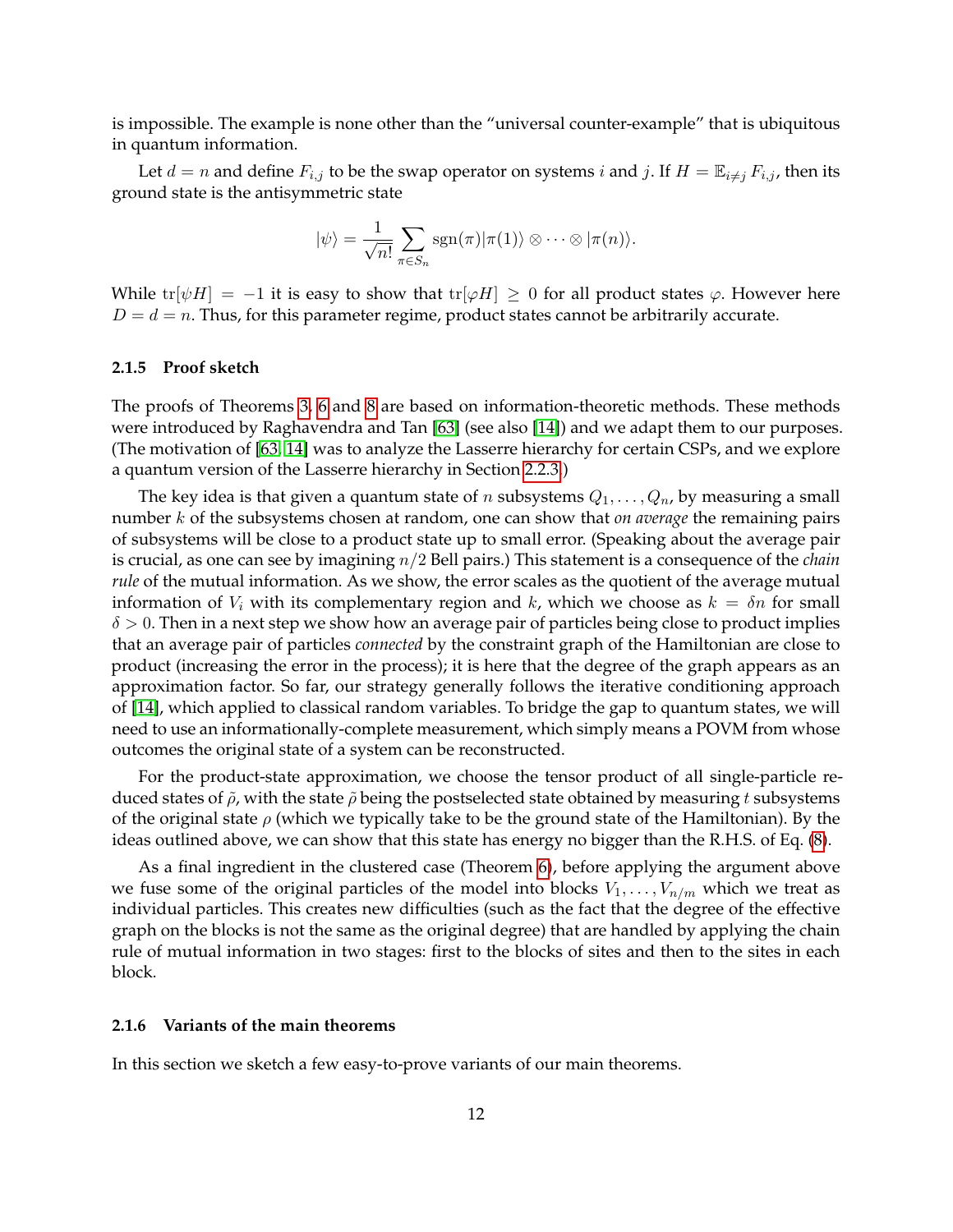Another way to state our main theorems is that if we measure a random small subset of qudits and condition on the outcomes, then the remaining qudits will be approximately product across a random edge of the graph. See Eq. [\(60\)](#page-24-0) for the clustered version of this claim.

This version is also meaningful for classical probability distributions, in which case we obtain a variant of Lemma 4.5 of [\[63\]](#page-43-3). The result, roughly, is that conditioning on a random  $\delta n$  variables leaves *all* of the random variables approximately independent across a random edge. Now there is no problem from measurement disturbance, although conditioning may have its own costs.

All of our results make use of state tomography because we wish to consider arbitrary 2-local interactions. This is what leads to the  $poly(d)$  terms in the error. However, suppose the individual Hamiltonian terms  $H_{i,j}$  are of the form  $\sum_{x,y}\lambda_{x,y}^{i,j}A_x\otimes A_y$  where each  $A_x\geq 0$ ,  $\sum_xA_x=I$  and  $|\lambda_{x,y}^{i,j}| \leq 1$ . Then we can replace the generic state tomography procedure with the measurement  $\{A_x\}$ . This is essentially the approach used in [\[20\]](#page-41-3) to prove de Finetti theorems for local measurements. The result is to remove the  $poly(d)$  terms in our error bounds.

The above claims are straightforward to prove, although we will not do so in this paper. We also state one conjecture that we cannot prove. It is natural to conjecture a common generalization of Theorem [6](#page-6-2) and Theorem [8](#page-7-2) that yields a meaningful bound for clustered weighted graphs. We see no barrier in principle to proving this, but the purely technical challenges are formidable and might obscure some more fundamental difficulty.

#### <span id="page-12-0"></span>**2.2 Efficient algorithms for finding product-state approximations**

When our task is only to find a product state minimizing the energy of a  $k$ -local Hamiltonian, then essentially our problem becomes a classical  $k$ -CSP, albeit with an alphabet given by the set of all unit vectors in  $\mathbb{C}^d$ . However, we find that the problem is easy to approximate in many of the same cases that classical CSPs are easy to approximate, such as planar graphs, dense hypergraphs and graphs with low threshold rank.

#### <span id="page-12-1"></span>**2.2.1 Polynomial-time Approximation Scheme for Instances on a Planar Graph**

It is known that there are polynomial-time approximating schemes (PTAS) for a large class of combinatorial problems (including many important NP-hard problems) on planar graphs [\[12\]](#page-40-12). Bansal, Bravyi, and Terhal generalized this result to obtain a PTAS for the local Hamiltonian problem on planar 2-local Hamiltonians with a bounded degree constraint graph [\[13\]](#page-40-1). They left as an open problem the case of unbounded degree. Combining their result with the techniques used in Section [2.1](#page-5-0) we show:

<span id="page-12-2"></span>**Theorem 12.** *For every* ε > 0 *there is a polynomial-time randomized algorithm such that, given a 2-local Hamiltonian H on a planar graph, computes a number* x *such that*  $e_0(H) \le x \le e_0(H) + \varepsilon$ .

The idea for obtaining Theorem [12](#page-12-2) is to use the same information-theoretic techniques behind Theorem [3](#page-5-2) to replace the ground state by a state which is product on all high-degree vertices and the original ground state on the low-degree part, only incurring a small error in the energy. Then using the methods of [\[12,](#page-40-12) [13\]](#page-40-1) we can also replace the state on the low-degree vertices by a tensor product of states each on a constant number of sites. At this point we have a constraint satisfaction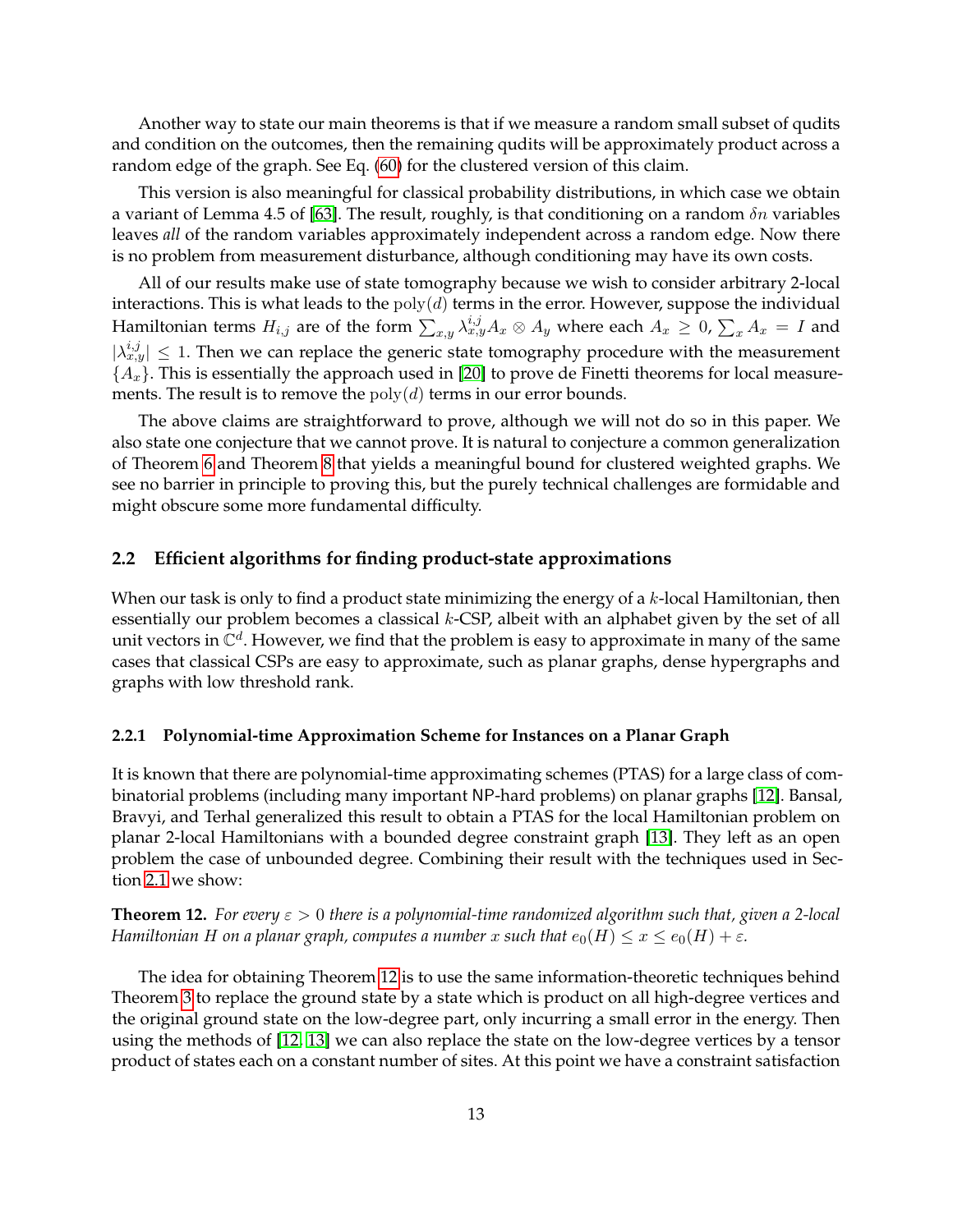problem over a planar graph and we can employ e.g. [\[12,](#page-40-12) [13\]](#page-40-1) to approximate the optimal solution in polynomial time.

#### <span id="page-13-0"></span>**2.2.2 Polynomial-time Approximation Scheme for Dense Instances**

We say a k-local Hamiltonian  $H = \frac{1}{m}$  $\frac{1}{m}\sum_{j=1}^m H_j$  is dense if  $m~=~\Theta(n^k).$  Several works have established polynomial-time approximation schemes (PTAS) for dense CSPs [\[27,](#page-41-7) [35,](#page-42-10) [37,](#page-42-11) [9,](#page-40-13) [7,](#page-40-14) [17\]](#page-41-8). In Ref. [\[39\]](#page-42-3) Gharibian and Kempe generalized these results to the quantum case showing that one also has a PTAS for estimating the energy of dense quantum Hamiltonians over product state assignments. They also asked whether one could improve the result to obtain a PTAS to the groundstate energy [\[39\]](#page-42-3). We answer this question in the affirmative:

<span id="page-13-2"></span>**Theorem 13.** For every  $\varepsilon > 0$  there is a polynomial-time algorithm such that, given a dense k-local *Hamiltonian H, computes a number* x *such that*  $e_0(H) \le x \le e_0(H) + \varepsilon$ .

The idea behind the proof of Corollary [13](#page-13-2) is to show that a product state assignment gives a good approximation to the ground-state energy of dense local Hamiltonians. The statement then follows from the result of Ref. [\[39\]](#page-42-3). Theorem [3](#page-5-2) indeed shows that product states give a good approximation in the case of 2-local Hamiltonians. The necessary work here is then to generalize the argument to  $k$ -local Hamiltonians for arbitrary  $k$ .

One approach might be to employ the perturbation-theory gadgets of Bravyi, DiVincenzo, Loss, and Terhal [\[22\]](#page-41-1). However, this approach ruins the density by creating a constant fraction of constant-degree vertices.

Instead we will address the case of k-local Hamiltonians directly. In the process, we will flesh out an interesting result that follows from the same information-theoretic ideas as Theorems [3](#page-5-2) and [12](#page-12-2) and that might be of independent interest: A new quantum version of the de Finetti Theorem [\[28\]](#page-41-9) that applies to general quantum states, and not only to permutation-symmetric states as the previous known versions [\[47,](#page-42-12) [72,](#page-44-9) [62,](#page-43-8) [78,](#page-44-10) [24,](#page-41-10) [51,](#page-43-9) [26,](#page-41-4) [65,](#page-43-10) [80,](#page-44-11) [21,](#page-41-11) [20\]](#page-41-3). Theorem [13](#page-13-2) follows directly from this result, which we discuss in more detail in section [2.3.](#page-14-0)

### <span id="page-13-1"></span>**2.2.3 Polynomial-time Approximation Scheme for graphs with low threshold rank by Lasserre Hierarchy**

Another class of Hamiltonians for which we can show a product-state assignment provides a good approximation to the energy, which can moreover be found in polynomial time, are 2-local Hamiltonians whose interaction graph has low *threshold rank* rank<sub>λ</sub>, defined as the number of eigenvalues with value larger than  $\lambda$ . For a regular graph with n vertices, the degree D is related to the threshold rank as  $1/D \leq \lambda^2 + \text{rank}_{\lambda}/n$ . Therefore for  $\lambda = o(1)$  and  $\text{rank}_{\lambda} = o(n)$ , Theorem [3](#page-5-2) shows that product states give a good approximation to the ground energy. However this does not say anything about the difficulty of finding the best product-state configuration.

In [\[14\]](#page-40-8) the Lasserre hierarchy was shown to give good approximations of 2-CSPs on graphs with low threshold rank (examples of graphs with small threshold rank include small-set expanders and hypercontractive graphs [\[14\]](#page-40-8)). The main result of this section is essentially an extension of their result to the quantum case.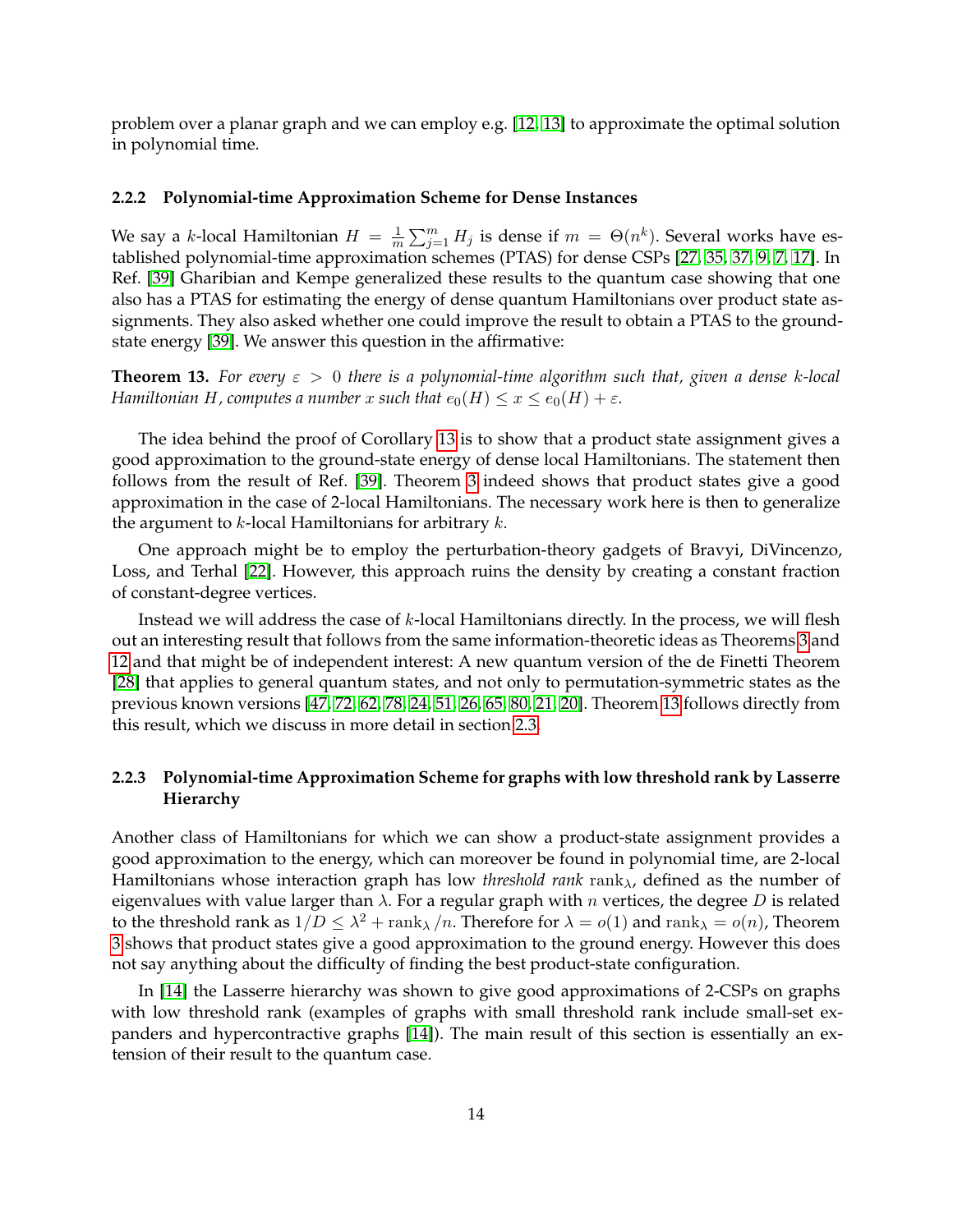<span id="page-14-1"></span>**Theorem 14.** *Let* G *be a D-regular graph, and*  $H = \mathbb{E}_{(i,j) \sim G} H_{i,j}$  *a* 2-local Hamiltonian on n qudits with *each*  $||H_{i,j}|| \leq 1$ *. Given*  $\epsilon > 0$ , let  $k = \text{poly}(d/\epsilon) \, \text{rank}_{\text{poly}(\epsilon/d)}(G)$  and suppose that  $n \geq 8k/\varepsilon$ . Then it is possible to estimate the ground-state energy of H to within additive error  $\epsilon$  in time  $n^{O(k)}.$  If there exists a measurement  $\{A_x\}$  (i.e.  $A_x\geq 0$  and  $\sum_x A_x=I$ ) and a set of permutations  $\pi_{i,j}$  such that each  $H_{i,j} = -\sum_x A_x \otimes A_{\pi_{i,j}(x)}$  then we can instead take k to be  $\mathrm{poly}(1/\epsilon)\operatorname{rank}_{\mathrm{poly}(1/\epsilon)}(G)$ .

In fact the algorithm also gives a product state  $|\varphi\rangle = |\varphi_1\rangle \otimes \cdots \otimes |\varphi_n\rangle$  that achieves this error; i.e. such that

$$
\langle \varphi | H | \varphi \rangle \le e_0(H) + \epsilon. \tag{15}
$$

The proof of Theorem [14](#page-14-1) begins by using the Lasserre hierarchy for lower-bounding the ground-state energy of a Hamiltonian. Since variational methods provide upper bounds to the ground-state energy, such lower bounds can be useful even as heuristics, without any formal proof about their rate of convergence. Indeed, the SDP we discuss has been proposed as such a heuristic previously, by [\[15,](#page-40-9) [16\]](#page-40-10) (building on previous work by [\[33,](#page-42-6) [56,](#page-43-4) [82,](#page-44-3) [54,](#page-43-5) [60,](#page-43-11) [57\]](#page-43-12)). The rough idea is to approximate the minimum energy of an l-local Hamiltonian by minimizing over all locally compatible sets of k-body reduced density matrices (for some  $k \geq l$ ) satisfying a global positive semidefinite condition. This optimization scheme is an SDP of size proportional to  $\binom{n}{k}$  $\binom{n}{k}$  $d^k$ , and as  $k \to n$ , it approaches full diagonalization of the Hamiltonian  $^8.$  $^8.$  $^8.$ 

To produce the explicit product-state approximation, as well as the accuracy guarantee, we will need to use a rounding scheme due to [\[14\]](#page-40-8), where the Lasserre hierarchy was similarly used for classical 2-CSPs. Indeed, the structure of the algorithm and proof of Theorem [14](#page-14-1) follows [\[14\]](#page-40-8) closely. In section [9](#page-34-0) we give the details of applying the Lasserre hierarchy to quantum Hamiltonians and give the proof of Theorem [14.](#page-14-1)

#### <span id="page-14-0"></span>**2.3 de Finetti Theorems with no Symmetry**

The de Finetti theorem says that the marginal probability distribution on  $l$  subsystems of a permutation-symmetric probability distribution on  $k \geq l$  subsystems is close to a convex combination of independent and identically distributed (i.i.d.) probability measures [\[28\]](#page-41-9). It allows us to infer a very particular form for the l-partite marginal distribution merely based on a symmetry assumption on the global distribution. Quantum versions of the de Finetti theorem state that a *l*-partite quantum state  $\rho_l$  that is a reduced state of a permutation-symmetric state on  $k \geq l$  subsystems is close (for  $k\gg l$ ) to a convex combination of i.i.d. quantum states, i.e.  $\rho_l\approx\int\mu(d\sigma)\sigma^{\otimes l}$ for a probability measure  $\mu$  on quantum states [\[51,](#page-43-9) [26,](#page-41-4) [65,](#page-43-10) [20,](#page-41-3) [31\]](#page-41-12). Quantum versions of the de Finetti theorem have found widespread applications in quantum information theory. However a restriction of all known de Finetti theorems (quantum and classical) is that they only apply to permutation-symmetric states. Is there any way of formulating a more general version of the theorem that would apply to a larger class of states? Here we give one such possible generalization.

We first show a new classical de Finetti theorem for general probability distributions.

<span id="page-14-3"></span>**Theorem 15.** Let  $p^{X_1,...,X_n}$  be a probability distribution on  $\Sigma^n$ , for a finite set  $\Sigma$ . Let  $\vec{i} = (i_1,...,i_k), \vec{j} =$  $(j_1, \ldots, j_m)$  be random disjoint ordered subsets of  $[n]$ , and let  $\vec{x} = (x_1, \ldots, x_m)$  be distributed according

<span id="page-14-2"></span><sup>&</sup>lt;sup>8</sup>This can be considered as a special case of a more sophisticated SDP based on the noncommutative Positivstellensatz [\[60,](#page-43-11) [30,](#page-41-13) [57\]](#page-43-12), whose general performance we will not analyse.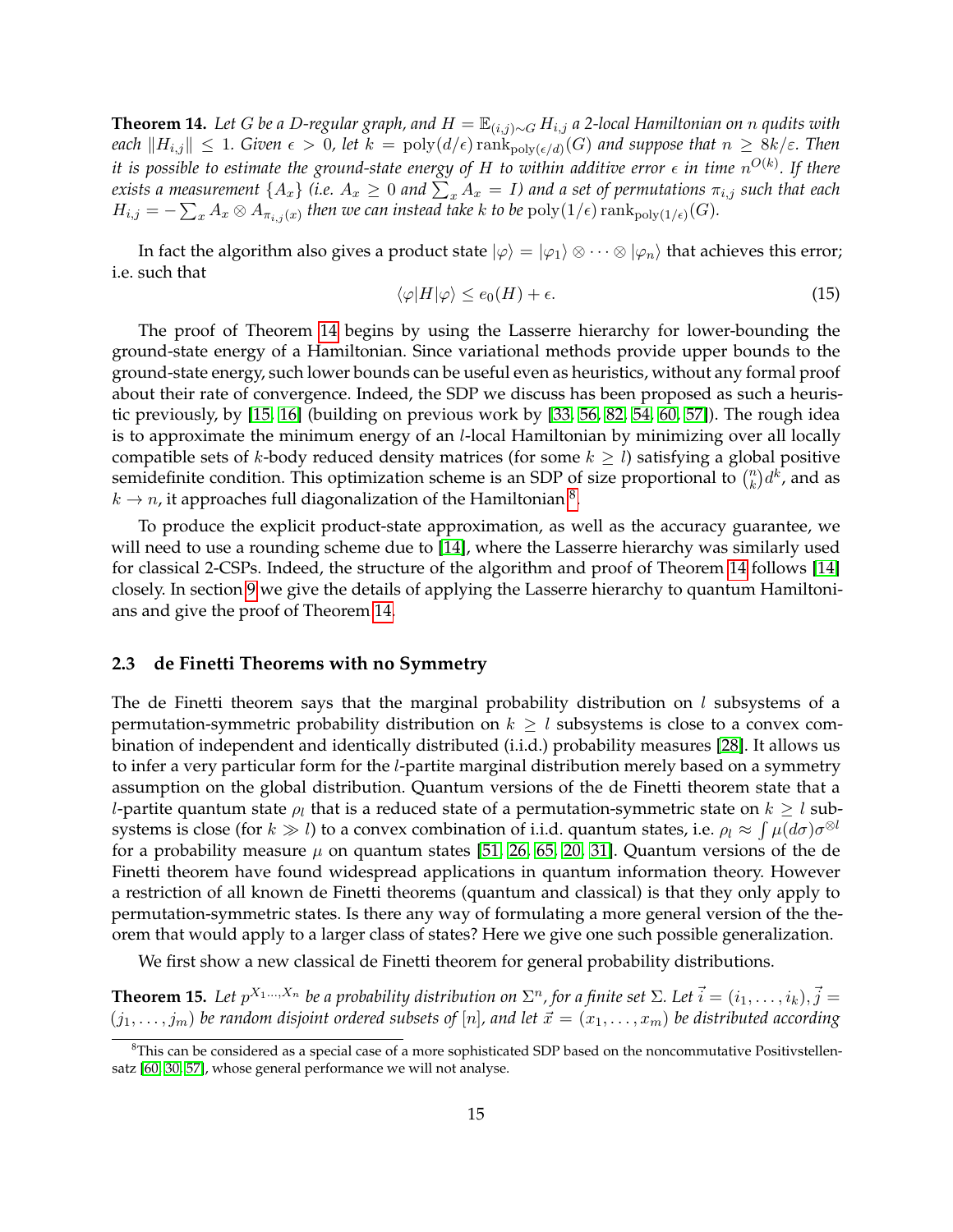*to*  $p^{X_{\vec{j}}}:=p^{X_{j_1}...X_{j_m}}.$  *Define*  $p_{X_{\vec{j}}=\vec{x}}$  *to be the conditional distribution resulting from taking*  $X_{j_1}=x_1,$  $\ldots$ *,*  $X_{j_m}=x_m$ , and define  $p_{X_{\vec{j}}=\vec{x}}^{X_{\vec{i}}}$  to be the  $X_{i_1},\ldots,X_{i_k}$  marginal of this distribution.

*Then for every integer*  $t \leq n - k$  *there is an integer*  $m \leq t$  *such that* 

$$
\mathbb{E}_{\substack{\vec{j}=(j_1,\ldots,j_m) \\ \vec{x}=(x_1,\ldots,x_m)}} \mathbb{E}_{\vec{j}=(i_1,\ldots,i_k)} \left\| p_{X_{\vec{j}}=\vec{x}}^{X_{\vec{i}}} - p_{X_{\vec{j}}=\vec{x}}^{X_{i_1}} \otimes \cdots \otimes p_{X_{\vec{j}}=\vec{x}}^{X_{i_k}} \right\|_1^2 \le \frac{2k^2 \ln|\Sigma|}{t},\tag{16}
$$

In words the theorem says that given a probability distribution  $p^{X_1...X_n}$  over  $n$  variables, after conditioning on the values of at most  $t$  variables chosen uniformly at random, the remaining k-partite marginal distributions are close to a *product* distribution up to error  $O(k^2 \ln |\Sigma|/t)$ , on average over the the choice of the k-partite marginal distribution, the variables  $(X_{j_1},\ldots,X_{j_m})$ that are conditioned on, and the outcomes  $(x_1, \ldots, x_m)$  observed.

We can recover a version of the standard de Finetti theorem directly from Theorem [15.](#page-14-3) Let  $p^{X_{1},...,X_{n}}$  be permutation symmetric. Then setting  $t=n-k$  and using convexity of the trace norm and the  $x^2$  function we find there is a measure  $\mu$  on distributions over  $\Sigma$  such that  $^9$  $^9$ 

<span id="page-15-1"></span>
$$
\left\| p^{X_1,\dots,X_k} - \int \mu(dq)q^{\otimes k} \right\|_1 \le \sqrt{\frac{2k^2 \ln |\Sigma|}{n-k}}.\tag{17}
$$

We now turn to the problem of obtaining a quantum version of Theorem [15.](#page-14-3) It turns out that it is straightforward to obtain one, unlike other quantum generalizations of the standard de Finetti theorem that require substantially more work (see [\[47,](#page-42-12) [72,](#page-44-9) [62,](#page-43-8) [78,](#page-44-10) [24,](#page-41-10) [51,](#page-43-9) [26,](#page-41-4) [65,](#page-43-10) [80,](#page-44-11) [21,](#page-41-11) [20,](#page-41-3) [31\]](#page-41-12)). The only ingredient beyond Theorem [15](#page-14-3) is the idea of applying a product measurement to a multipartite quantum state in order to turn it into a multipartite probability distribution (this will also be a central idea in the proof of the other theorems). If we want to translate distance bounds on the subsystems of the probability distribution into bounds on the original quantum state, then we will need an *informationally complete* measurement.

We model a quantum measurement as a quantum-classical channel  $\Lambda : \mathcal{D}(Q) \to \mathcal{D}(X)$ ,

$$
\Lambda(\rho) = \sum_{x=1}^{|X|} \text{tr}(M_x \rho)|x\rangle\langle x|,\tag{18}
$$

with  $\{M_x\}$  forming a POVM (positive-operator valued measure), i.e.  $0 \le M_x$ ,  $\sum_x M_x = I$ , and  $\{|x\rangle\}$  forming an orthonormal basis. A measurement  $\Lambda$  is called informationally complete if the map  $\Lambda$  is injective; i.e. if any two density matrices can be distinguished by their classical measurement outcomes. We say that the *distortion* of a measurement  $\Lambda$  is  $\sup_{\xi\neq 0} ||\xi||_1/||\Lambda(\xi)||_1$ . There are several constructions of informationally complete measurements; for instance Ref. [\[51\]](#page-43-9) gives a are several constructions of informationally complete measurement of  $\mathcal{D}(\mathbb{C}^d)$  with distortion  $\sqrt{2}d^3$ .

If  $\Lambda$  is informationally complete, then it is straightforward to show that  $\Lambda^{\otimes k}$  is as well. However, we will need explicit bounds on the associated distortion.

<span id="page-15-0"></span> $9$ Note however we do know de Finetti theorems with a better error term. For instance, Diaconis and Freedman proved that the error in the R.H.S. of Eq. [\(17\)](#page-15-1) can be improved to  $O(k^2/n)$  [\[28\]](#page-41-9).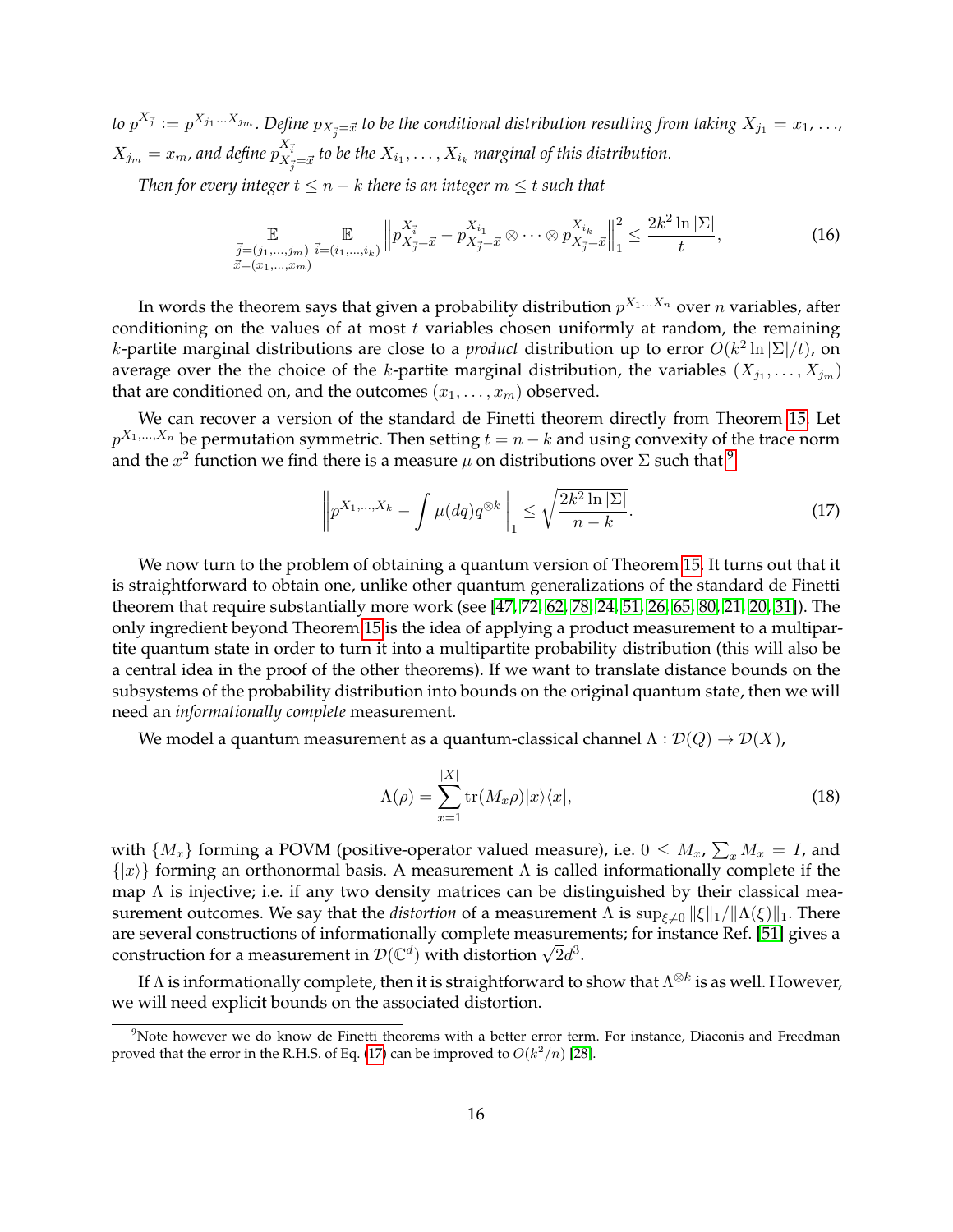<span id="page-16-0"></span>**Lemma 16** (Informationally complete measurements)**.** *For every positive integer* d *there exists a measurement* Λ *with* ≤ d 8 *outcomes such that for every positive integer* k *and every traceless operator* ξ*, we have*

<span id="page-16-4"></span>
$$
\frac{1}{(18d)^{k/2}} \|\xi\|_1 \le \|\Lambda^{\otimes k}(\xi)\|_1
$$
\n(19)

The proof is in Section [3.1.](#page-17-1)

<span id="page-16-1"></span>**Theorem 17.** Let  $\rho^{Q_1,...,Q_n} \in \mathcal{D}(Q^{\otimes n})$ . For every integer  $t \leq n-k$ , there is an integer  $m \leq t$  such that *the following holds. Let*  $\Lambda$  *be the measurement from Lemma* [16.](#page-16-0) Let  $\vec{i} = (i_1, \ldots, i_k), \vec{j} = (j_1, \ldots, j_m)$  be *random disjoint ordered subsets of*  $[n]$  *and*  $\vec{x} = (x_1, \ldots, x_m)$  *be the measurement outcomes resulting from* applying  $\Lambda^{\otimes m}$  to  $Q_{\vec{j}}:=Q_{j_1}\otimes\cdots\otimes Q_{j_m}.$  Let  $\rho_{\vec{j},\vec{x}}$  be the post-measurement state, conditioned on obtaining *outcomes*  $\vec{x}$ *. Then* 

<span id="page-16-3"></span>
$$
\mathbb{E}_{\substack{\vec{j}=(j_1,\ldots,j_m) \\ \vec{x}=(x_1,\ldots,x_m)}} \mathbb{E}_{\vec{j}=(i_1,\ldots,i_k)} \left\| \rho_{\vec{j},\vec{x}}^{Q_{i_1}\ldots Q_{i_k}} - \rho_{\vec{j},\vec{x}}^{Q_1} \otimes \cdots \otimes \rho_{\vec{j},\vec{x}}^{Q_k} \right\|_1^2 \le \frac{4\ln(d)(18d)^k k^2}{t},\tag{20}
$$

We note that a variant of Theorem [17](#page-16-1) had been conjectured by Gharibian, Kempe and Regev also in the context of giving a polynomial-time approximation scheme for the local Hamiltonian problem on dense instances [\[38\]](#page-42-13).

It is instructive to compare Theorem [17](#page-16-1) with the usual previous method for applying quantum de Finetti theorems to quantum states without any symmetry. For example, in quantum key distribution (QKD), the sender and receiver treat each of the  $n$  transmitted qubits identically, but nothing forces the eavesdropper to use a symmetric attack. However, by randomly selecting a subset of k qubits, or equivalently, randomly permuting the n qubits and selecting the first  $k$ , we can obtain a state which is a reduction of a *n*-partite permutation-symmetric state. This strategy, together with the de Finetti theorem of Ref. [\[26\]](#page-41-4), yields the bound

<span id="page-16-2"></span>
$$
\left\| \mathop{\mathbb{E}}_{i_1,\dots,i_k} \rho^{Q_{i_1}\dots Q_{i_k}} - \int \mu(d\sigma) \sigma^{\otimes k} \right\|_1 \leq \frac{2d^2k}{n-k} \tag{21}
$$

Let  $\vec{j} = [n]\backslash \vec{i}$ , denote the  $n-k$  systems that are discarded. Then we can replace the partial trace on  $Q_{j_1},\ldots,Q_{j_m}$  with measurement (as indeed is performed by the proof of [\[26\]](#page-41-4)) to rewrite Eq. [\(21\)](#page-16-2) as

$$
\left\| \mathop{\mathbb{E}}_{\vec{i},\vec{j},\vec{x}} \rho_{\vec{j},\vec{x}}^{Q_{i_1}...Q_{i_k}} - \int \mu(d\sigma) \sigma^{\otimes k} \right\|_1 \leq \frac{2d^2k}{n-k}
$$
 (22)

We can thus see that the advantage of Eq. [\(20\)](#page-16-3) is that it allows the expectation over  $\vec{i}, \vec{j}, \vec{x}$  to be moved outside of the norm. This is what allows us to control the error when dealing with local Hamiltonians in which the interaction terms are not all identical. However, the cost of doing so blows up the error by a factor of  $d^k$ . It is an interesting question whether Theorem [17](#page-16-1) can be improved to give a bound that only depends on  $\mathrm{poly}(d,k)$ , and not on  $d^k.$ 

For an approximation guarantee based on trace norm, there are examples [\[26,](#page-41-4) Section II.C] showing that the error cannot be lower than  $poly(d, k, 1/n)$ . However, we can also measure the distance to product using other norms. One example is the LO (local-operations) norm, which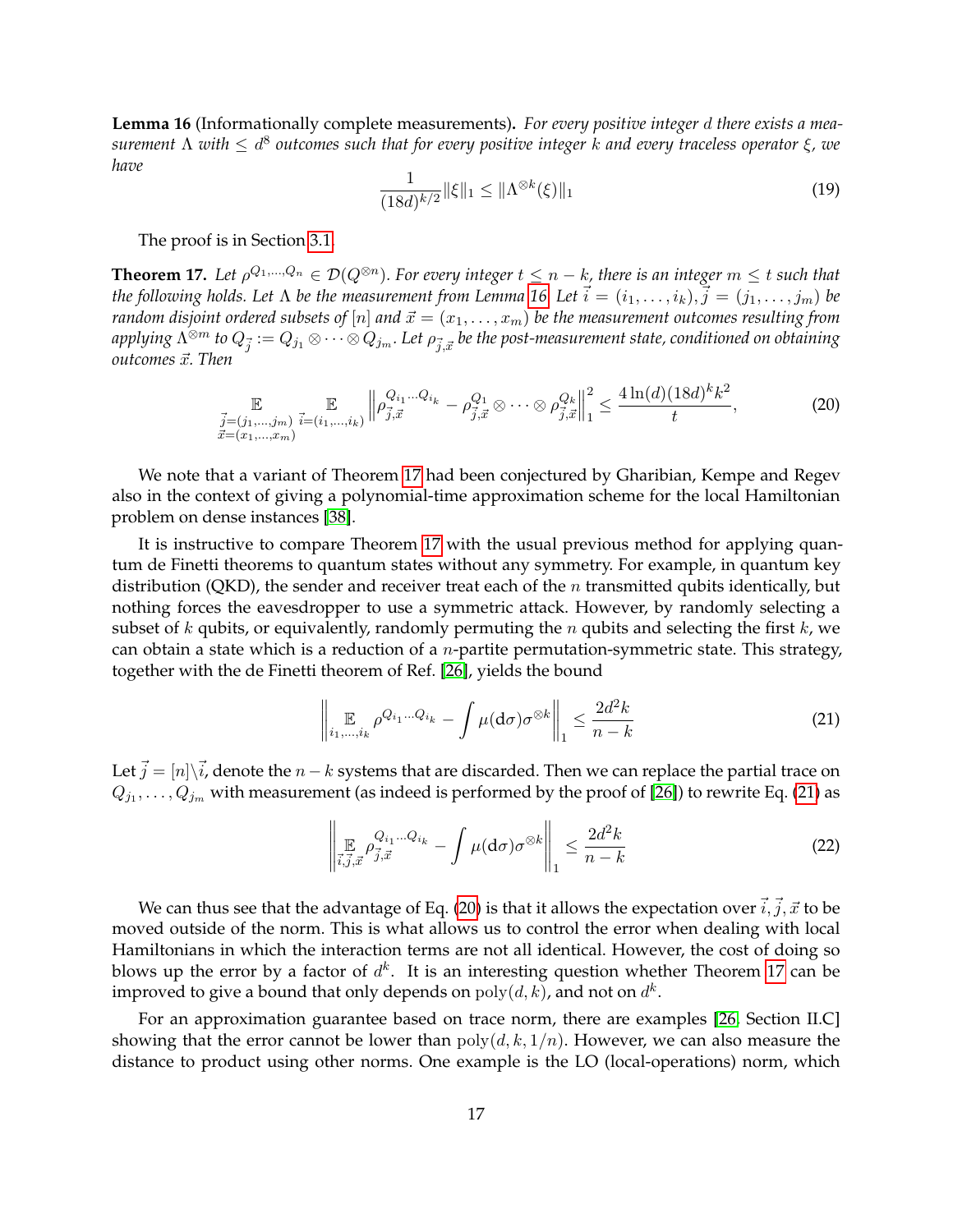is defined on a  $k$ -partite system as the maximum distinguishability achievable by local measurements and one-way communication to a referee; i.e.

$$
\frac{1}{2} \|\xi\|_{\text{LO}} := \max \{ \sum_{x_1, \dots, x_k} \lambda_{x_1, \dots, x_k} \operatorname{tr}(\xi(M_{x_1}^1 \otimes \dots \otimes M_{x_k}^k)) : 0 \le \lambda_{x_1, \dots, x_k} \le 1, \sum_x M_x^j = I. \}
$$

Can we replace the 1-norm on the LHS of Eq. [\(20\)](#page-16-3) with the LO norm and remove the  $(18d)^k$  term on the RHS of Eq. [\(20\)](#page-16-3)? Such a result would be a simultaneous generalization of Theorem [17](#page-16-1) above and Theorem 2 of our companion paper [\[20\]](#page-41-3).

### <span id="page-17-2"></span>**3 Quantum information theory background**

In this section we review some necessary tools from quantum information theory. State tomography (i.e. the use of an informationally complete measurement) is discussed in Section [3.1.](#page-17-1) The use of quantum and classical entropies to quantify correlation is discussed in Section [3.2.](#page-17-0)

#### <span id="page-17-1"></span>**3.1 Informationally complete measurement**

We prove Lemma [16,](#page-16-0) which states that there exists a measurement  $\Lambda$  on  $d$  dimensions with  $\leq d^8$ outcomes such that  $\Lambda^{\otimes k}$  has distortion  $\leq (18d)^{k/2}.$ 

*Proof.* Suppose  $\{p_x, |\varphi_x\rangle\}$  is a 4-design, meaning that  $\{p_x\}$  is a probability distribution, each  $|\varphi_x\rangle$  is a pure state and  $\sum_x p_x\varphi_x^{\otimes 4}$  is the maximally mixed state on the symmetric subspace of  $(\mathbb{C}^d)^{\otimes 4}$  (see [\[41\]](#page-42-14) for background on the symmetric subspace and on t-designs). Eq. (4) of [\[53\]](#page-43-13) (see also Thm 9 of [\[55\]](#page-43-14)) proved that if  $\Lambda(\xi) := \sum_x dp_x \langle \varphi_x | \xi | \varphi_x \rangle | x \rangle \langle x |$  then Eq. [\(19\)](#page-16-4) holds. It remains only to show that 4-designs exist with size  $\leq d^8$ . But this follows from Carathéodory's theorem, since the space of traceless Hermitian matrices on the symmetric subspace has dimension  $\binom{d+3}{4}$  $\binom{+3}{4}^2 - 1 \leq d^8 - 1.$ 

#### <span id="page-17-0"></span>**3.2 Multipartite mutual information**

For a state  $\rho^{Q_1...Q_k}$  we define the multipartite mutual information as

$$
I(Q_1: \ldots: Q_k) := S(\rho^{Q_1 \ldots Q_k} || \rho^{Q_1} \otimes \cdots \otimes \rho^{Q_k}) = S(Q_1) + \ldots + S(Q_k) - S(Q_1 \ldots Q_k). \tag{23}
$$

For a quantum-classical state  $\rho^{Q_1...Q_kR}=\sum_ip_i\rho_i^{Q_1...Q_k}\otimes|i\rangle\langle i|_R$  we define the conditional multipartite mutual information as follows

$$
I(Q_1: \ldots: Q_k | R)_{\rho} := \sum_i p_i I(Q_1: \ldots: Q_k)_{\rho_i}.
$$
 (24)

The multipartite mutual information satisfies the following properties:

#### <span id="page-17-3"></span>**Lemma 18.**

*1. Chain Rule:*

<span id="page-17-4"></span>
$$
I(A:BR) = I(A:R) + I(A:B|R).
$$
 (25)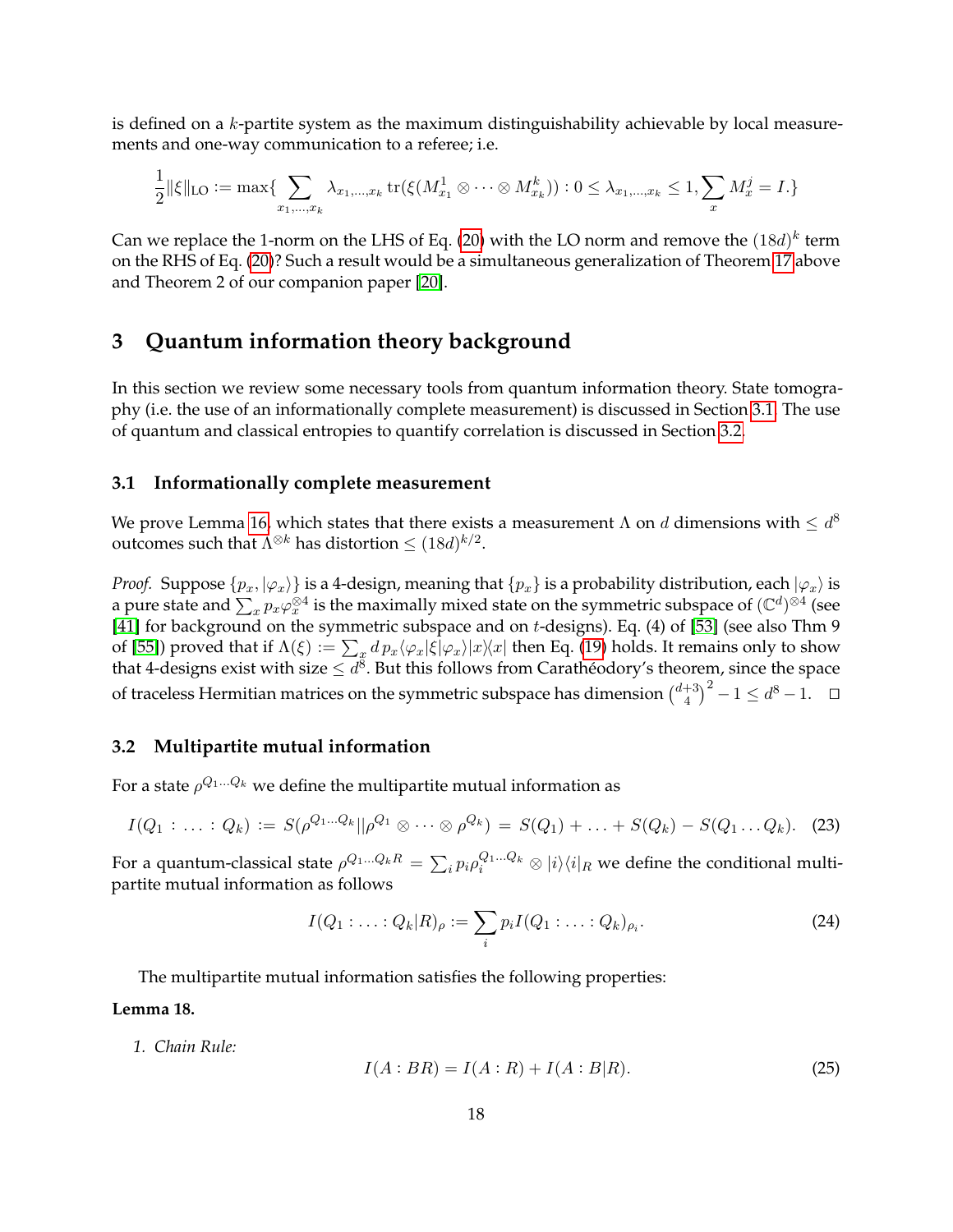*2. Multipartite-to-Bipartite [\[81\]](#page-44-12):*

<span id="page-18-4"></span>
$$
I(Q_1:...:Q_k|R) = I(Q_1:Q_2|R) + I(Q_1Q_2:Q_3|R) + ... + I(Q_1...Q_{k-1}:Q_k|R).
$$
 (26)

3. Monotonicity under Local Operations: If  $\pi^{Q_1...Q_kR} = \Lambda^{Q_1}\otimes \mathrm{id}^{Q_2...Q_k}(\rho^{Q_1...Q_kR})$ , then

<span id="page-18-5"></span>
$$
I(Q_1: \ldots: Q_k | R)_{\pi} \leq I(Q_1: \ldots: Q_k | R)_{\rho}
$$
\n
$$
(27)
$$

4. QC monotonicity: For any measurements  $\Lambda_i^{Q_i\to X}$  and any state  $\rho^{Q_1Q_2}$ , we have:

$$
I(X_1: X_2)_{(\Lambda_1^{Q_1 \to X_1} \otimes \Lambda_2^{Q_2 \to X_2})(\rho)} \le I(Q_1: X_2)_{(\mathrm{id} \otimes \Lambda_2^{Q_2 \to X_2})(\rho)} \le S(Q_1)_{\rho}.
$$
 (28)

*5. Pinsker's Inequality:*

<span id="page-18-6"></span>
$$
I(Q_1:...:Q_k)_{\rho} \ge \frac{1}{2} ||\rho^{Q_1...Q_k} - \rho^{Q_1} \otimes ... \otimes \rho^{Q_k}||_1^2.
$$
 (29)

6. Upper Limit: For any state  $\rho^{Q_1 Q_2}$  and measurements  $\Lambda_1, \Lambda_2,$ 

<span id="page-18-3"></span><span id="page-18-2"></span>
$$
I(Q_1:Q_2)_{\rho} \le 2 \min\left(\ln|Q_1|,\ln|Q_2|\right). \tag{30}
$$

$$
I(X_1: X_2)_{(\Lambda_1^{Q_1 \to X_1} \otimes \Lambda_2^{Q_2 \to X_2})(\rho)} \le \min\left(\ln|Q_1|, \ln|Q_2|\right). \tag{31}
$$

## <span id="page-18-1"></span>**4 Self-Decoupling Lemmas**

The main technical tool in this paper is an information-theoretic bound that we call "selfdecoupling" and which is based on a very similar technique in [\[63\]](#page-43-3). Decoupling refers to the situation when conditioning on one random variable leaves some others nearly decoupled (i.e. independent). This can be quantified by saying that the conditional mutual information is low. We use the term "self-decoupling" to mean that a collection of random variables can be approximately decoupled by conditioning on a small number of those variables. We learned about this technique from [\[63\]](#page-43-3), which introduced it in order to analyze SDP hierarchies. Our companion paper [\[20\]](#page-41-3) applied the same ideas to prove new quantum de Finetti theorems.

For a distribution  $\mu$  on  $[n]$ , define the distribution  $\mu^{\wedge m}$  to be the distribution on  $[n]^m$  obtained by sampling m times without replacement according to  $\mu$ ; i.e.

$$
\mu^{\wedge m}(i_1,\ldots,i_m) = \begin{cases} 0 & \text{if } i_1,\ldots,i_m \text{ are not all distinct} \\ \frac{\mu(i_1)\cdots\mu(i_m)}{\sum_{j_1,\ldots,j_m \text{ distinct }} \mu(j_1)\cdots\mu(j_m)} & \text{otherwise} \end{cases}
$$
(32)

Note that  $\mu^{\wedge m}$  is only a valid probability distribution if  $m \leq |\operatorname{supp} \mu|.$ 

<span id="page-18-0"></span>**Lemma 19** (Self-Decoupling Lemma). Let  $X_1, \ldots, X_n$  be classical random variables with some arbitrary *joint distribution, let*  $\mu$  *be a distribution on* [n] *and*  $k < |\text{supp }\mu|$ *. Then* 

$$
\mathop{\mathbb{E}}_{0 \le k' < k} \mathop{\mathbb{E}}_{(a,b,c_1,\ldots,c_{k'}) \sim \mu^{\wedge k'+2}} I(X_a : X_b | X_{c_1} \ldots X_{c_{k'}}) \le \frac{1}{k} \mathop{\mathbb{E}}_{i \sim \mu} I(X_i : X_{-i}),\tag{33}
$$

 $where X_{-i} := X_{[n] \setminus \{i\}}.$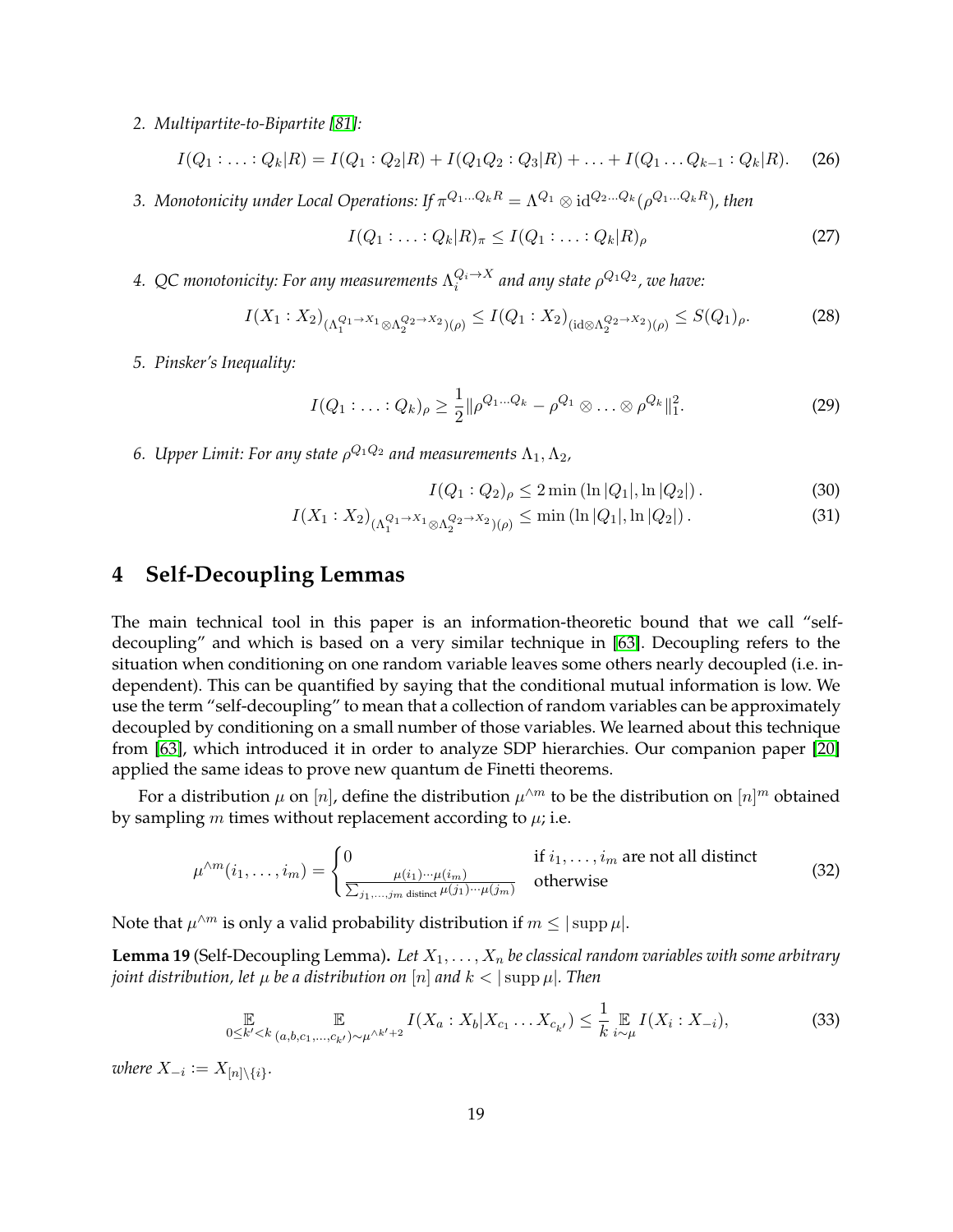*Proof.* Sample  $(i, j_1, \ldots, j_k) \sim \mu^{\wedge k+1}$ . Then

$$
\frac{1}{k} \underset{i \sim \mu}{\mathbb{E}} I(X_i : X_{-i}) \ge \frac{1}{k} \underset{(i,j_1,\dots,j_k) \sim \mu^{\wedge k+1}}{\mathbb{E}} I(X_i : X_{j_1} \dots X_{j_k})
$$
 monotonicity (34)

$$
= \mathop{\mathbb{E}}_{(i,j_1,...,j_k)\sim\mu^{\wedge k+1}} \mathop{\mathbb{E}}_{0\leq k'
$$

$$
= \mathop{\mathbb{E}}_{0 \leq k' < k} \mathop{\mathbb{E}}_{(a,b,c_1,...,c_{k'}) \sim \mu^{\wedge k'+2}} I(X_a : X_b | X_{c_1} \dots X_{c_{k'}})
$$
(36)

In the last line we have relabeled  $i\to a$ ,  $j_{k'+1}\to b$  and  $j_1,\ldots,j_{k'}\to c_1,\ldots,c_k$  $\overline{\phantom{a}}$ 

We will actually use a variant of Lemma [19](#page-18-0) in which there is an additional random variable  $Z$ and all entropic quantities are conditioned on Z. Of course this changes nothing in the proof.

We can also derandomize Lemma [19](#page-18-0) to obtain:

**Corollary 20** (Derandomized Self-Decoupling). Let  $X_1, \ldots, X_n$  be classical random variables with *joint distribution p, let*  $\mu$  *be a distribution on*  $[n]$  *and*  $k < |\text{supp }\mu|$ . Then there exists  $k' < k$  and  $c_1, \ldots, c_{k'} \in [n]$  all distinct such that

$$
\mathbb{E}_{(a,b)\sim\mu^{\wedge 2} \atop a,b\notin\{c_1,\ldots,c_{k'}\}} I(X_a: X_b | X_{c_1},\ldots,X_{c_{k'}}) \leq \frac{1}{k} \mathbb{E}_{i\sim\mu} I(X_i: X_{-i}).\tag{37}
$$

The proof is immediate.

In Lemma [19,](#page-18-0) we needed  $b, c_1, \ldots, c_k$  to be drawn from an exchangeable distribution, but did not make use of the fact that  $a$  was also drawn from the same distribution. Thus, it is possible to generalize the argument to the case where a and  $b, c_1, \ldots, c_k$  index entirely different sets of random variables. A further generalization is to add a random variable  $Z$  upon which we condition all of the other variables, as mentioned above.

<span id="page-19-3"></span>**Lemma 21** (Bipartite Self-Decoupling Lemma). Let  $X_1, \ldots, X_m, Y_1, \ldots, Y_n, Z$  be jointly distributed *random variables. Let* σ *be a probability distribution over another random variable* W*. For each value* w *in the support of* W, define distributions  $\mu_w$  on  $[m]$  and  $\nu_w$  on  $[n]$ . Choose  $k < \min_w |\sup \nu_w|$ .

$$
\mathbb{E}_{0 \le k' < k \le \omega} \mathbb{E}_{a \sim \mu_w} \prod_{\substack{a \sim \mu_w \\ (b,c_1,\ldots,c_{k'}) \sim \nu_w^{\wedge k'+1}}} I(X_a : Y_b | Y_{c_1} \ldots Y_{c_{k'}}, Z) \le \frac{1}{k} \mathbb{E}_{w \sim \sigma} \mathbb{E}_{i \sim \mu_w} I(X_i : \cup_{j \in \text{supp } \nu_w} Y_j | Z) \tag{38}
$$

*Proof.*

$$
\frac{1}{k} \mathop{\mathbb{E}}_{w \sim \sigma} \mathop{\mathbb{E}}_{i \sim \mu_w} I(X_i : \cup_{j \in \text{supp}\nu_w} Y_j | Z) \ge \frac{1}{k} \mathop{\mathbb{E}}_{w \sim \sigma} \mathop{\mathbb{E}}_{i \sim \mu_w} \mathop{\mathbb{E}}_{j_1, \dots, j_k \sim \nu_w^{A}} I(X_i : Y_{j_1} \dots Y_{j_k} | Z)
$$
\n(39)

<span id="page-19-1"></span><span id="page-19-0"></span>
$$
= \mathop{\mathbb{E}}_{w \sim \sigma} \mathop{\mathbb{E}}_{i \sim \mu_w} \mathop{\mathbb{E}}_{j_1, \dots, j_k \sim \nu_w^{Ak}} \mathop{\mathbb{E}}_{0 \le k' < k} I(X_i : Y_{j_{k'+1}} | Y_{j_1} \dots Y_{j_k}, Z) \tag{40}
$$

<span id="page-19-2"></span>
$$
= \underset{0 \leq k' < k \ w \sim \sigma}{\mathbb{E}} \underset{(b,c_1,\ldots,c_{k'}) \sim \nu_w^{(k'+1)}}{\mathbb{E}} I(X_a : Y_b | Y_{c_1} \ldots Y_{c_{k'}}, Z) \tag{41}
$$

As in the proof of Lemma [19,](#page-18-0) [\(39\)](#page-19-0), [\(40\)](#page-19-1) and [\(41\)](#page-19-2) follow in turn from monotonicity, the chain rule and relabeling variables.  $\Box$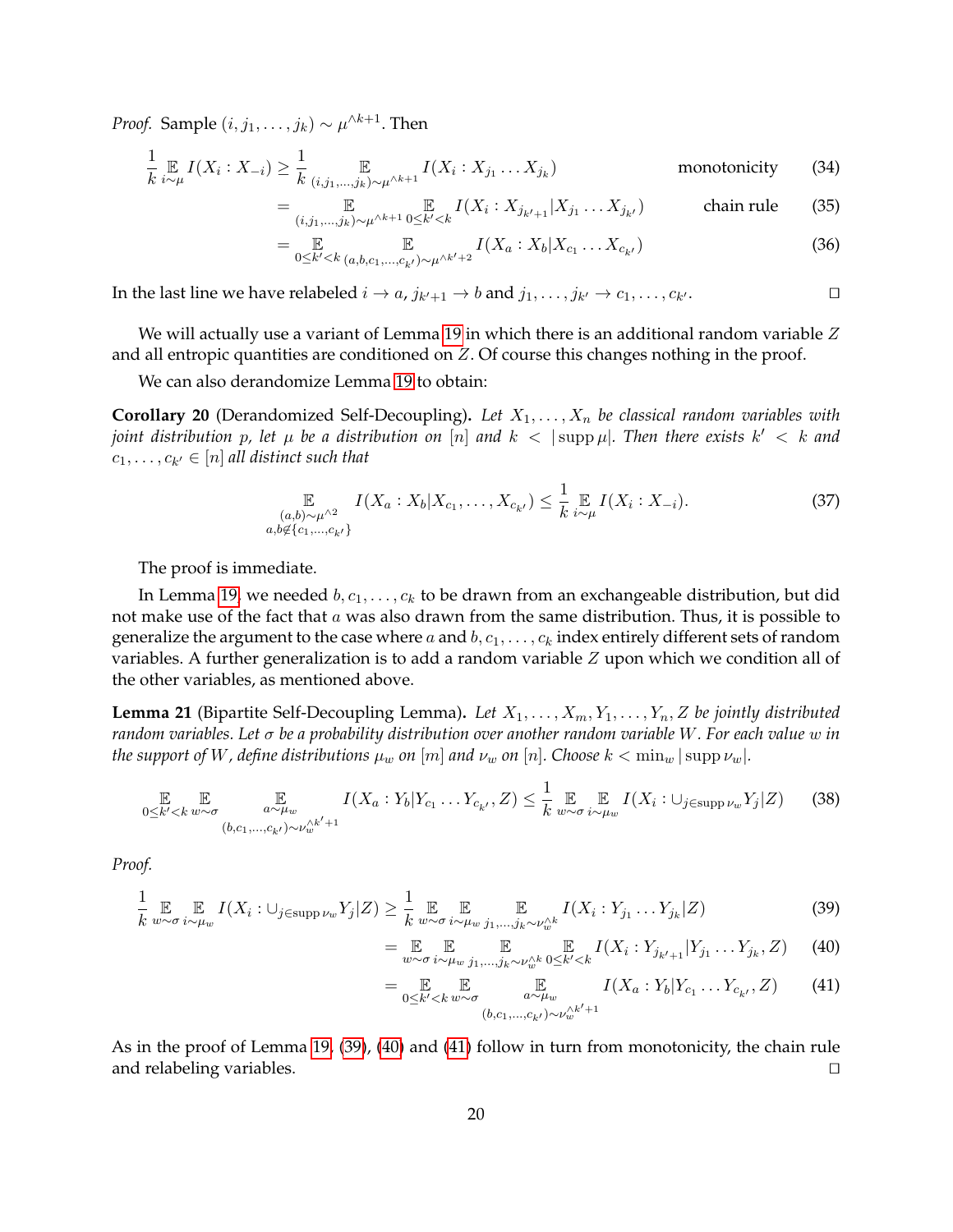The main example where we will use Lemma [21](#page-19-3) is to analyze the case when  $Y_1, \ldots, Y_n$ are variables that have been divided into blocks. Suppose we have partitioned  $[n]$  into  $n/m$ blocks  $V_1, \ldots, V_{n/m}$  with  $V_i = \{v_{i,1}, \ldots, v_{i,m}\}\.$  Then define the "coarse-grained" variables  $X_i =$  $(Y_{v_{i,1}},\ldots,Y_{v_{i,m}})$ . Suppose further that we have a distribution  $\nu$  over  $[n]$  with an induced distribution over blocks  $\mu$ ; i.e.  $\mu(i) = \sum_{a \in V_i} \nu(a)$ . Then we can take  $\sigma$  to be a distribution over blocks  $w$ and define  $\mu_w$  to be  $\mu$  conditioned on not choosing w and  $\nu_w$  to be  $\nu$  conditioned on restricting to  $j \in V_w$ ; i.e.

<span id="page-20-0"></span>
$$
\mu_w(i) = \begin{cases} 0 & \text{if } i = w \\ \frac{\mu(i)}{\sum_{i' \neq w} \mu(i')} & \text{otherwise} \end{cases} \qquad \nu_w(a) = \begin{cases} 0 & \text{if } a \notin V_w \\ \frac{\nu(a)}{\sum_{a' \in V_w} \nu(a')} & \text{otherwise} \end{cases} \tag{42}
$$

This will be useful in our proof of Theorem [6](#page-6-2) where we are interested in the correlations between an individual system and an adjacent block of systems. For this application we will present a derandomized version of Lemma [21](#page-19-3) specialized to this block scenario.

<span id="page-20-2"></span>**Corollary 22** (Derandomized Block Self-Decoupling). Let  $n, m, V_1, \ldots, V_{n/m}, X_1, \ldots, X_{n/m}, Y_1, \ldots, Y_n, Z$ *be defined as in the above paragraph. Let* B(a) *denote the identity of the block containing* a*. Then for any*  $k < m$  there exists  $k' < k$  and sites  $C := \{c^i_j\}_{i \in [n/m], j \in [k']}$  such that  $c^i_j \in V_i$  and

<span id="page-20-1"></span>
$$
\mathop{\mathbb{E}}_{i \in [n/m]} \mathop{\mathbb{E}}_{a \notin (V_i \cup C)} I(X_i : Y_a | Y_{c_1^{B(a)}}, \dots, Y_{c_{k'}^{B(a)}}, Z) \leq \frac{1}{k} \mathop{\mathbb{E}}_{i \neq j} I(X_i : X_j | Z)
$$
(43)

*Proof.* Invoking Lemma [21](#page-19-3) with  $\sigma$ ,  $\mu_w$ ,  $\nu_w$  chosen as in Eq. [\(42\)](#page-20-0) yields

$$
\mathbb{E}_{0 \le k' < k} \mathbb{E}_{i \in [n/m]} \mathbb{E}_{a \notin (V_i \cup C)} \mathbb{E}_{B(a) = B(c_1) = \ldots = B(c_{k'})} I(X_i : Y_a | Y_{c_1}, \ldots, Y_{c_{k'}}, Z) \le \frac{1}{k} \mathbb{E}_{i \ne j} I(X_i : X_j | Z) \tag{44}
$$

For some choice of  $k'$  (which we fix from now on), we have

$$
\mathbb{E}_{i \in [n/m]} \mathbb{E}_{a \notin (V_i \cup C)} \mathbb{E}_{B(a) = B(c_1) = \ldots = B(c_{k'})} I(X_i : Y_a | Y_{c_1}, \ldots, Y_{c_{k'}}, Z) \leq \frac{1}{k} \mathbb{E}_{i \neq j} I(X_i : X_j | Z)
$$
(45)

Now, for each block  $j \neq i$ , choose  $c_1, \ldots, c_{k'} \in V_i$  to minimize  $\mathbb{E}_{i \in [n/m]} \mathbb{E}_{a \in V_j} I(X_i)$ :  $Y_a|Y_{c_1},\ldots,Y_{c_{k'}},Z).$  Call this choice  $c_1^j$  $i_1^j, \ldots, c_k^j$  $\mu_{k'}^{\jmath}$ . Again using the fact that the minimum of random variable is never greater than its expectation, we obtain Eq. [\(43\)](#page-20-1).

*Remark:* Can we generalize these results to quantum self-decoupling theorems? The chain rule of conditional mutual information works just as well for von Neumann entropies. So essentially the same argument (modified only by the fact that  $I(A : B)$  can be as large as  $2 \ln |A|$ ) works there, and was used already in [\[21\]](#page-41-11). However, what fails is the conditioning. Unlike for classical random variables, the quantum conditional mutual information cannot be written as an average of mutual informations of some conditional distribution. This raises a beautiful open problem, which is to understand the structure of quantum states that have very small conditional mutual information [\[44,](#page-42-15) [48,](#page-42-16) [21\]](#page-41-11).

The strategy of our paper will instead be to apply the self-decoupling lemmas to the classical random variables resulting from measuring quantum states. Our companion paper [\[20\]](#page-41-3) followed a similar strategy, sometimes leaving a system quantum if there was no chance of conditioning on it. In the language of this paper, this can be thought of as observing that in bipartite self-decoupling (Lemma [21\)](#page-19-3), we could have taken  $X_1, \ldots, X_m$  to be quantum systems.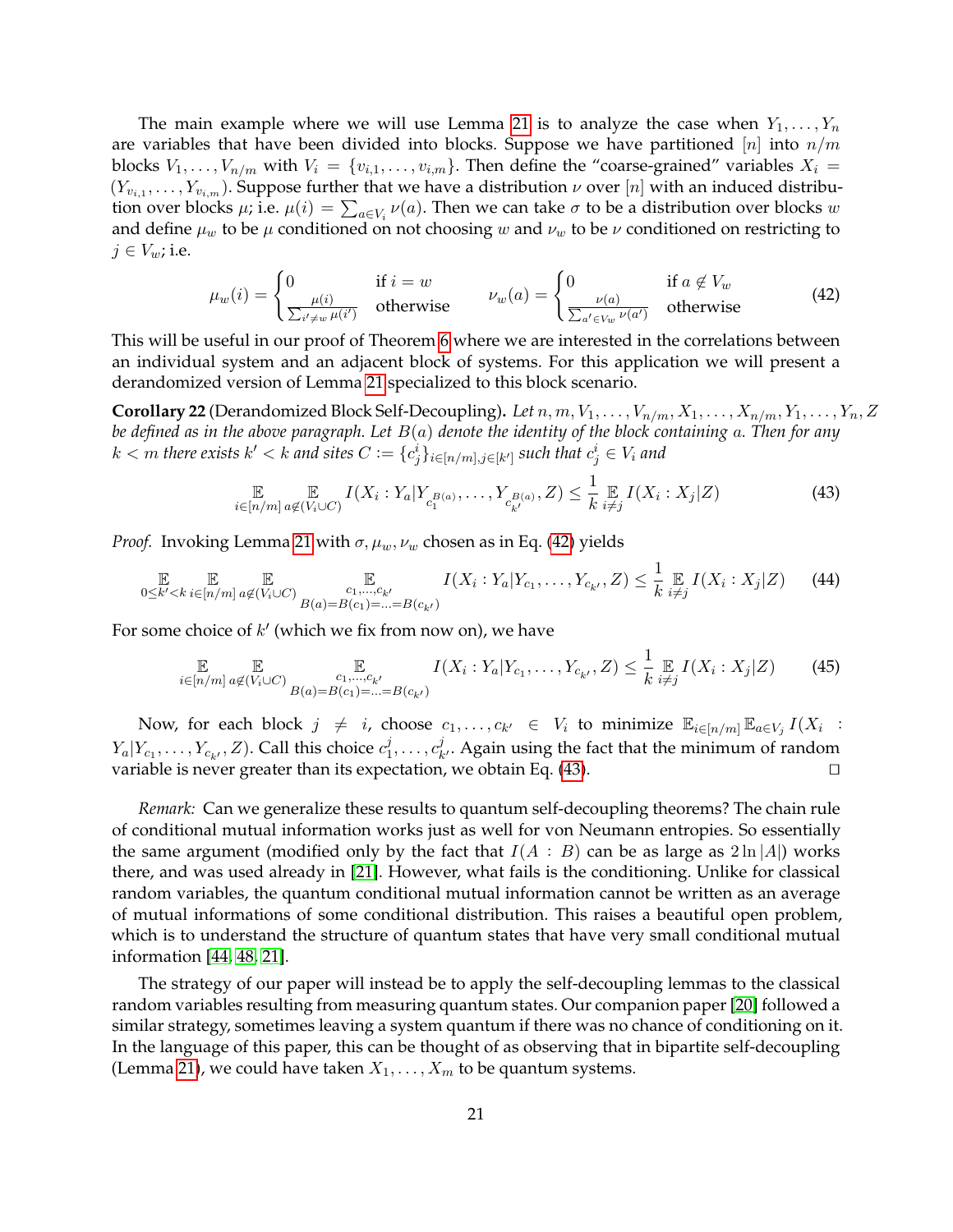### **5 Proof of main results: Theorems [3,](#page-5-2) [6](#page-6-2) and [8](#page-7-2)**

This section uses the background results from Section [3](#page-17-2) and the decoupling lemmas from Section [4](#page-18-1) to prove Theorems [6](#page-6-2) (in Section [5.1\)](#page-21-0) and [8](#page-7-2) (in Section [5.2\)](#page-25-0). To avoid redundancy, we give only a sketch of the proof of Theorem [3](#page-5-2) in Section [5.3.](#page-28-1)

### <span id="page-21-0"></span>**5.1 Regular partitioned graphs**

In this section we complete the proof of Theorem [6.](#page-6-2)

**Theorem [6](#page-6-2) (restatement).** Let  $G = (V, E)$  be a D-regular graph, with  $n = |V|$ , m a positive integer *dividing* n and  $\{V_1,\ldots,V_{n/m}\}$  a partition of V into sets each of size m. Define  $\bar{\Phi}_G := \mathbb{E}_{i\in[n/m]}\Phi_G(V_i)$  to *be the average expansion of the blocks.*

Let  $\rho$  be a state on  $(\mathbb{C}^d)^{\otimes n}$  and define  $\bar{I}:=\mathbb{E}_{i\in[n/m]}$   $I(V_i:V_{-i})_\rho$  to be the average mutual information *of* V<sup>i</sup> *with its complement for state* ρ*.*

*Then there exists a state* σ *such that*

 $1.~\sigma$  *is separable with respect to the partition*  $(V_1,\ldots,V_{n/m})$ *; i.e.*  $\sigma=\sum_zp_z\sigma_z$  *for some states*  $\sigma_z$  *of the* form  $\sigma_z = \sigma_z^{V_1} \otimes \ldots \otimes \sigma_z^{V_{n/m}}$ ; and

*2.*

$$
\mathop{\mathbb{E}}_{(i,j)\in E} \|\rho^{Q_i Q_j} - \sigma^{Q_i Q_j}\|_1 \le 9\left(\frac{d^2 \bar{\Phi}_G}{D} \frac{\bar{I}}{m}\right)^{1/6} + \frac{1}{m} + \frac{m}{n} \tag{46}
$$

*Proof.* Let  $p^{Y_1,...,Y_n} := \Lambda^{\otimes n}(\rho)$  be a probability distribution obtained by measuring all n subsystems of  $\rho$  with the informationally complete measurement  $\Lambda$  given by Lemma [16.](#page-16-0) Our strategy for this proof is to first construct a variable  $Z$  (depending on some of the  $Y_i$ ) such that  $\mathbb{E}_{(i,j)\in E} I(Y_i:Y_j|Z)$ is small. Then we will use this to construct a separable state  $\sigma$  for which  $\sigma^{Q_iQ_j}$  is close to  $\rho^{Q_iQ_j}$  for most  $(i, j) \in E$ .

We begin by introducing several variables. Let  $X_1, \ldots, X_{n/m}$  be the random variables associated with the partition  $V_1 \cup ... \cup V_{n/m}$  of the sites; i.e. if  $V_i = \{v_{i,1},...,v_{i,m}\}$ , then  $X_i :=$  $(Y_{v_{i,1}}, \ldots, Y_{v_{i,m}})$ . Let  $\tilde{k} = \frac{m}{m}$  $\frac{n}{m}\tilde{\delta}$ ,  $k = m\delta$  where  $\tilde{\delta}$ ,  $\delta$  are parameters we will choose later; for now think of them as small positive constants. Choose  $\tilde{k}'$  uniformly at random from  $\{0, 1, \ldots, \tilde{k} - \tilde{k}'\}$ 1} and choose  $k'_1, \ldots, k'_{n/m}$  independently and uniformly at random from  $\{0, 1, \ldots, k - 1\}$ . Choose  $\tilde c_1,\ldots,\tilde c_{\tilde k'}$  from  $U^{ \wedge \tilde k'}_{[n/m]}$  where  $U_{[n/m]}$  denotes the uniform distribution on  $[n/m].$  Likewise choose  $c_1^i, \ldots, c_{k'_i}^i$  from  $U_{V_i}^{\wedge k'_i}$  for each  $i \in [n/m]$ . We abbreviate  $\tilde{c} = (\tilde{k}', \tilde{c}_1, \ldots, \tilde{c}_{\tilde{k}'})$  and  $c = (k'_1, \ldots, k'_{n/m}, \{c^i_a\}_{i \in [n/m], 0 \le a < k'_i})$ . Define also  $c_{-j}$  to be c with information about block j deleted; i.e.

$$
c_{-j} = (k'_1, \dots, k'_{j-1}, k'_{j+1}, \dots, k'_{n/m}, \{c^i_a\}_{i \in [n/m]\setminus j}).
$$
\n(47)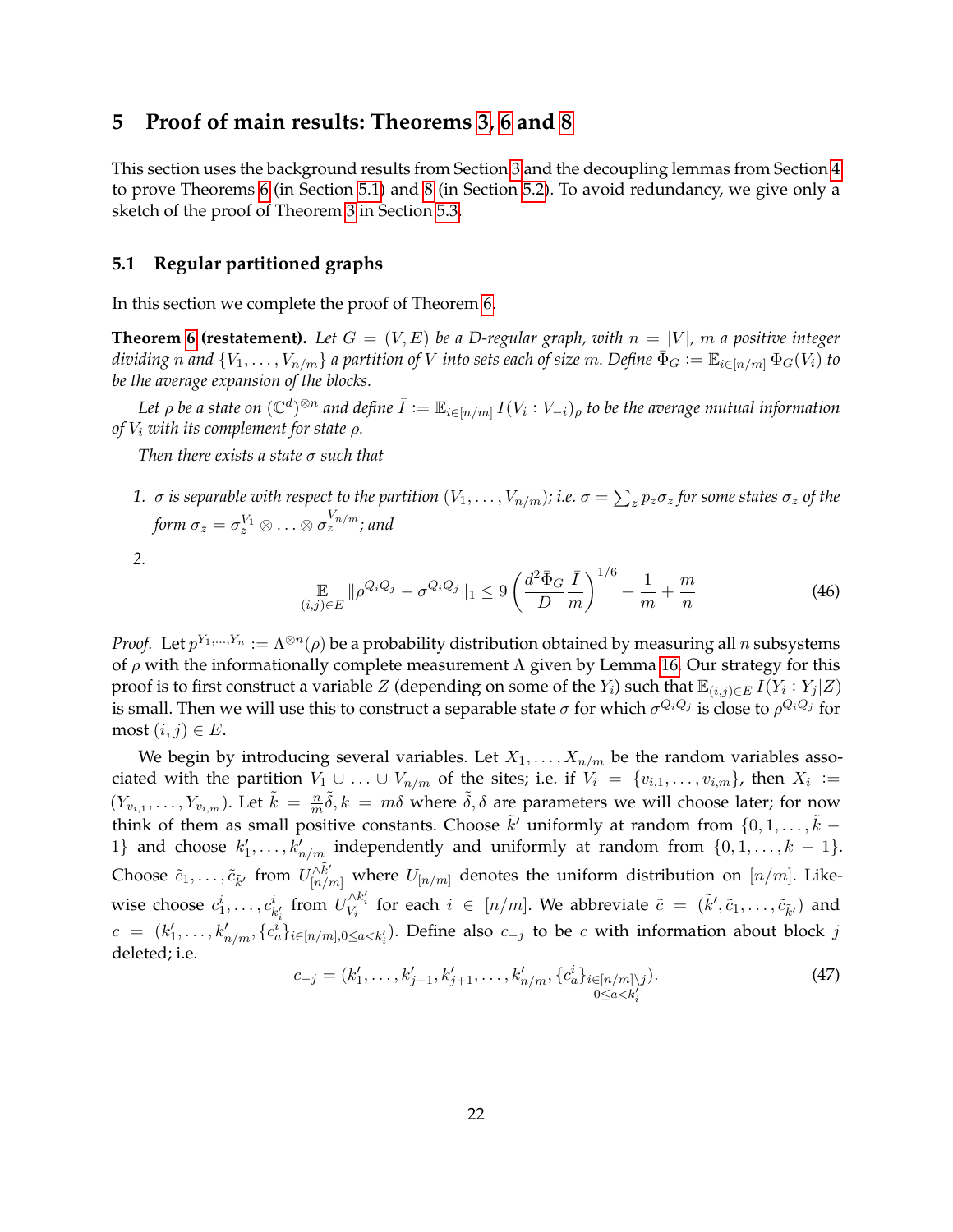Further let  $\vec{X}_{\tilde{c}}, \vec{Y}_c, \vec{Y}_{c_{-j}}$  denote the collections

$$
\vec{X}_{\tilde{c}} = X_{\tilde{c}_1} \dots X_{\tilde{c}_{\tilde{k}'}}
$$
\n(48a)

$$
\vec{Y}_c = Y_{c_1^1} \dots Y_{c_{k'_{n/m}}^{n/m}} \tag{48b}
$$

$$
\vec{Y}_{c_{-j}} = Y_{c_1^1} \dots Y_{c_{k'_{j-1}}^{j-1}} Y_{c_1^{j+1}} \dots Y_{c_{k'_{n/m}}^{j/m}}
$$
\n(48c)

Suppose that we measure the systems in  $\vec{X}_{\tilde{c}}, \vec{Y}_{c}$  (which may overlap) and obtain outcomes  $x_{\tilde{c}}, y_c$ respectively. Define a random variable Z that takes value  $(x_{\tilde{c}}, y_c)$  and denote the resulting postmeasurement state by  $\tau_z$  (with an implicit  $\tilde{c}$ , *c* dependence).

Our proof will now proceed by upper-bounding a series of different correlations, on the way to our final statement. The proof proceeds by bounding the following quantities in turn:

- 1. Classical block-block correlations.
- 2. Classical block-site correlations.
- 3. Classical block-site correlations along edges between blocks. (All later correlations will also be measured in terms of their average across edges between blocks.)
- 4. Classical site-site correlations.
- 5. Classical site-site correlations using variational distance.
- 6. Quantum site-site correlations using trace distance.
- 7. Constructing the separable approximating state.

1. Classical block-block correlations. Our goal is to show that most pairs  $X_i, X_j$  are approximately independent after being conditioned on a suitably small number of other variables. Lemma [19](#page-18-0) suggests that these should be a random collection of  $\tilde k'$  other blocks (specifically  $\vec X_{\tilde c}$ ). Additionally we will condition on  $\vec{Y}_{c_{-i}}$  for reasons that will later be clear. Now by Lemma [19,](#page-18-0) we have

$$
\mathbb{E}_{\tilde{c},c} \mathbb{E}_{(i,j)\sim U_{[n/m]}^{(2)}} I(X_i : X_j | \vec{X}_{\tilde{c}}, \vec{Y}_{c_{-i}}) \leq \mathbb{E}_{\tilde{c},c} \frac{m}{n\tilde{\delta}} \mathbb{E}_{\tilde{d}} I(X_i : X_{-i} | \vec{Y}_{c_{-i}})_p.
$$
\n
$$
i, j \notin {\tilde{c}_1, ..., \tilde{c}_{\tilde{k}'}}
$$
\n
$$
(49)
$$

Since  $\vec{Y}_{c_{-i}}$  is a deterministic function of  $X_{-i}$  we have

$$
\mathop{\mathbb{E}}_{i} I(X_{i} : X_{-i} | \vec{Y}_{c_{-i}})_{p} \leq \mathop{\mathbb{E}}_{i} I(X_{i} : X_{-i})_{p}.
$$
\n(50)

Next, the monotonicity of mutual information under local operations (specifically under Λ) implies that  $I(X_i: X_{-i})_p \leq I(V_i: V_{-i})_p$ . (We remark that in Corollary [7](#page-6-5) we have  $\rho = \psi_0$  and have replaced  $I(V_i:V_{-i})_\rho$  with  $S(V_i)_{\psi_0}$ , saving a factor of 2. This uses part 4 of Lemma [18.](#page-17-3)) Finally we exchange *i*, *j* for notational convenience and conclude that

<span id="page-22-0"></span>
$$
\mathbb{E}\mathbb{E}\mathbb{E}\mathbb{E}\mathbb{E}\mathbb{E}\left\{\mathbb{E}\left[\left(X_i: X_j | \vec{X}_{\tilde{c}}, \vec{Y}_{c-j}\right)_p \leq \frac{mI}{n\tilde{\delta}}\right]\right\}\substack{\tilde{c} \ c \ (i,j) \sim U_{\lfloor n/m \rfloor}^{\wedge 2} \\ i,j \notin \{\tilde{c}_1, \dots, \tilde{c}_{\tilde{k}'}\}\end{math> (51)
$$

 $\overline{1}$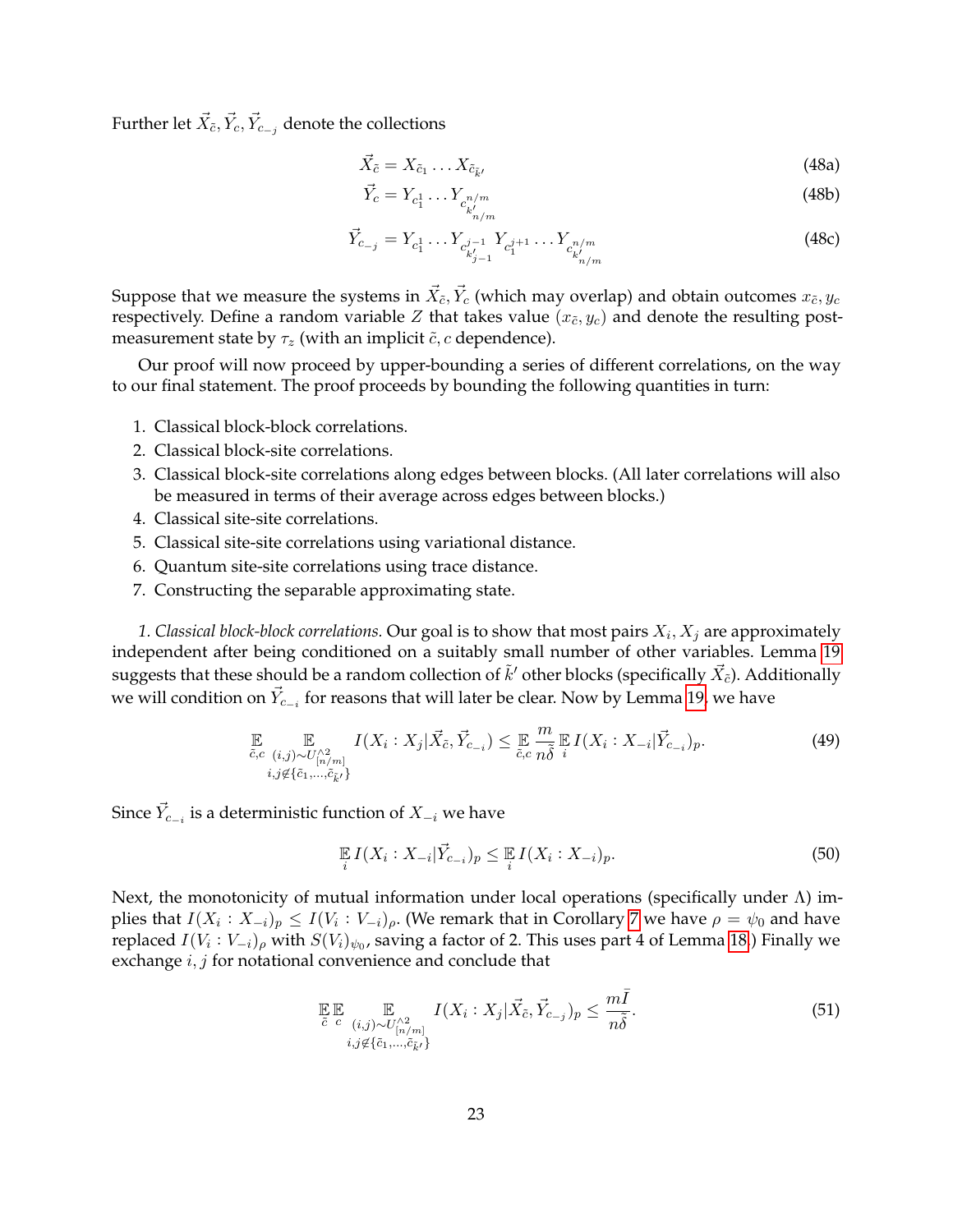*2. Classical block-site correlations.* For a site a, let B(a) denote the identity of the block containing a. Now we invoke first Corollary [22](#page-20-2) and then [\(51\)](#page-22-0) to show that

$$
\mathbb{E}\mathbb{E}\mathop{\mathbb{E}}_{\tilde{c} \ c} \mathop{\mathbb{E}}_{i \in [n/m]} \mathop{\mathbb{E}}_{a \notin V_i} I(X_i : Y_a | \vec{X}_{\tilde{c}}, \vec{Y}_c)_p \leq \mathop{\mathbb{E}}_{\tilde{c} \ c} \mathop{\mathbb{E}}_{m\delta} \mathop{\mathbb{E}}_{i \neq j} I(X_i : X_j | \vec{X}_{\tilde{c}}, Y_{c_{-j}})_p
$$
\n(52a)

<span id="page-23-0"></span>
$$
\leq \frac{\bar{I}}{n\tilde{\delta}\delta} \tag{52b}
$$

Technically we should have also constrained  $a\not\in\{c_b^i\}$ , but dropping this constraint will only make the LHS smaller. Fix a choice of  $\tilde{c}$ , c to minimize the LHS of [\(52a\)](#page-23-0) and use this choice for the rest of the proof. Also recall that  $Z=(\vec{X}_{\tilde{c}},\vec{Y}_{c})$  to obtain

<span id="page-23-1"></span>
$$
\mathop{\mathbb{E}}_{i \in [n/m]} \mathop{\mathbb{E}}_{a \notin V_i} I(X_i : Y_a | Z)_p \le \frac{\bar{I}}{n \delta_1 \delta_2}.
$$
\n(53)

*3. Classical block-site correlations along edges between blocks.* Define Γ(i) to be the multiset of sites neighboring  $V_i$ ; i.e.  $\Gamma(i)$  is the image of the map  $(a, b) \mapsto a$  applied to each  $(a, b) \in E$  with  $b \in V_i$ . For each i,  $|\Gamma(i)| = mD\Phi_G(V_i)$ , and

$$
\sum_{i \in [n/m]} |\Gamma(i)| = mD \sum_{i \in [n/m]} \Phi_G(V_i) = nD\overline{\Phi}_G.
$$

On the other hand, the expectation on the LHS of Eq. [\(53\)](#page-23-1) is over  $\leq (n/m) \cdot n$  pairs of i, a, so we can use it to upper-bound the expectation over  $i \in [n/m]$ ,  $a \in \Gamma(i)$ 

$$
\mathop{\mathbb{E}}_{i \in [n/m]} \mathop{\mathbb{E}}_{a \in \Gamma(i)} I(X_i : Y_a | Z)_p \le \frac{\bar{I}/m}{\delta_1 \delta_2 D \bar{\Phi}_G}.
$$
\n(54)

*4. Classical site-site correlations.* For a pair of sites a, b we will define the relation a ∼ b similarly; i.e. let  $a \sim b$  if  $(a, b) \in E$  and  $B(a) \neq B(b)$ . By monotonicity of mutual information under partial trace, we have that  $I(Y_a: Y_b|Z) \leq I(X_{B(a)}: Y_b|Z)$ . Also note that the uniform distribution over  $i \in [n/m]$  is also obtained by choosing a random and setting  $i = B(a)$ . Then

<span id="page-23-2"></span>
$$
\mathop{\mathbb{E}}_{a \sim b} I(Y_a : Y_b | Z)_p \le \frac{\bar{I}/m}{\delta_1 \delta_2 D \bar{\Phi}_G}.\tag{55}
$$

*5. Classical site-site correlations using variational distance.* Since the (classical) conditional mutual information is an average of mutual informations of conditional distributions, Eq. [\(55\)](#page-23-2) can be rewritten as  $\overline{\phantom{1}}$ 

<span id="page-23-3"></span>
$$
\mathbb{E}_{z} \mathbb{E}_{a \sim b} I(Y_a : Y_b)_{p_z} \le \frac{I/m}{\delta_1 \delta_2 D \bar{\Phi}_G}.
$$
\n(56)

where we have defined  $p_z := p|_{Z=z}$  Now we can use Pinsker's inequality and convexity of  $x \mapsto x^2$ to obtain

$$
\mathbb{E}_{z \sim p^Z} \mathbb{E}_{a \sim b} \| p_z^{Y_a Y_b} - p_z^{Y_a} \otimes p_z^{Y_b} \|_1^2 \le \frac{2\bar{I}}{m \delta_1 \delta_2 D \bar{\Phi}_G}.
$$
\n
$$
(57)
$$

$$
\mathbb{E}_{z \sim p^Z} \mathbb{E}_{a \sim b} \| p_z^{Y_a Y_b} - p_z^{Y_a} \otimes p_z^{Y_b} \|_1 \le \sqrt{\frac{2\bar{I}/m}{\delta_1 \delta_2 D \bar{\Phi}_G}}.
$$
\n(58)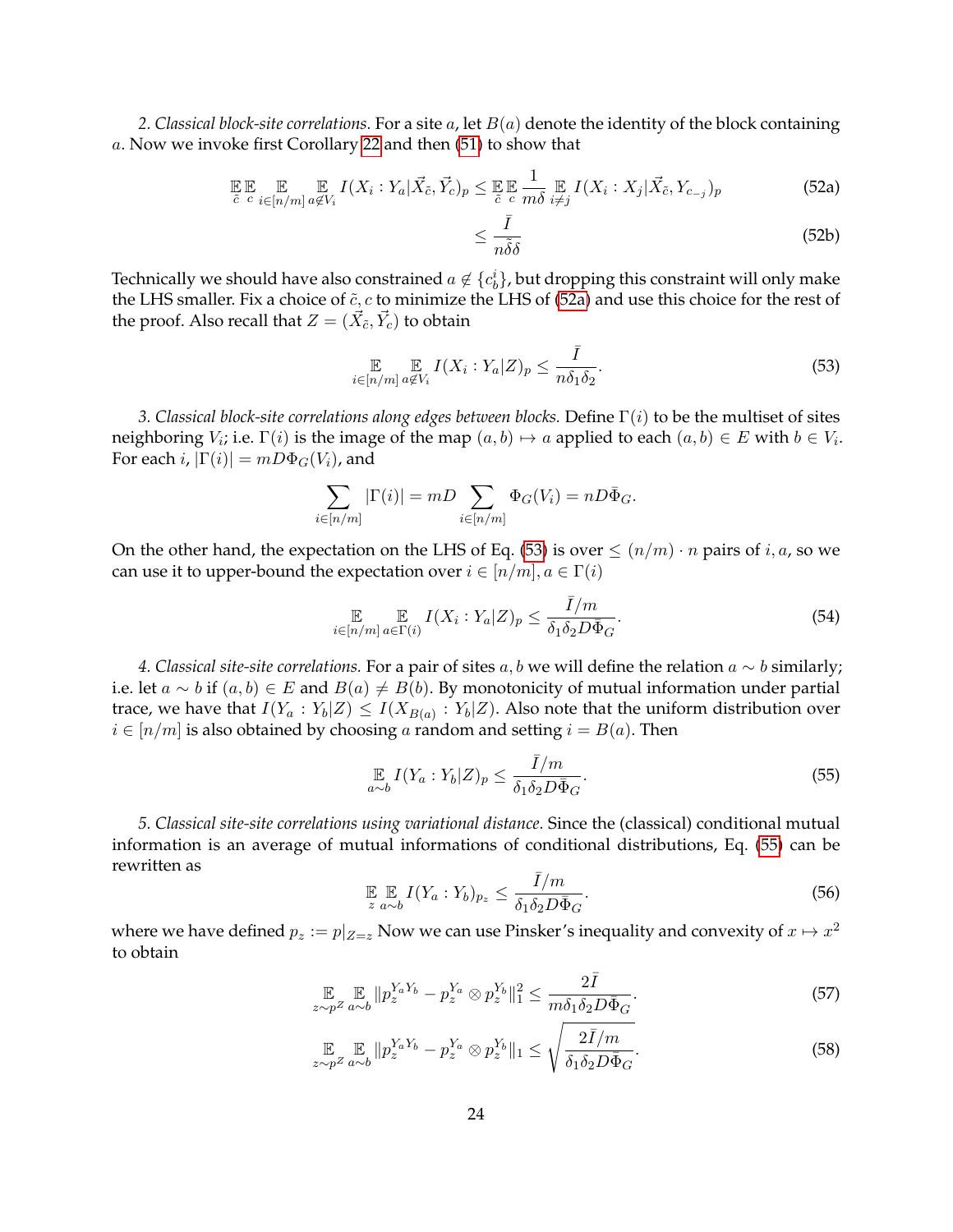*6. Quantum site-site correlations using trace distance.* Define C to be the set of measured sites, i.e.  $C:=\bigcup_{i\in[k']}V_{\tilde{c}_i}\cup\{c_j^i:\,i\in[n/m],j\in[k_i']\}.$  Recall that  $\tau_z^{Q_1...Q_n}$  be the state that results from measuring (using  $\Lambda$ ) only the sites in C and obtaining outcome z. Observe that z has distribution  $p^C$  and that

<span id="page-24-2"></span>
$$
\operatorname{tr}_C \rho = \mathop{\mathbb{E}}_z \operatorname{tr}_C \tau_z = \sum_z p^C(z) \operatorname{tr}_C \tau_z.
$$
 (59)

Then Eq. [\(58\)](#page-23-3) and Lemma [16](#page-16-0) imply that

<span id="page-24-0"></span>
$$
\mathbb{E}_{z \sim p^Z} \mathbb{E}_{a \sim b} \| \tau_z^{Q_a Q_b} - \tau_z^{Q_a} \otimes \tau_z^{Q_b} \|_1 \le 18d \sqrt{\frac{2\bar{I}/m}{\delta_1 \delta_2 D \bar{\Phi}_G}}.\tag{60}
$$

This can already be seen as a useful intermediate result: measuring a small fraction of the systems leaves a state that is close to product across an average edge.

7. Constructing the separable approximating state. Now define  $\sigma_z:=\tau_z^{V_1}\otimes\cdots\otimes\tau_z^{V_n/m}$ ; i.e.  $\sigma_z$  is the same as  $\tau_z$  within blocks, but has no entanglement between blocks. Let  $\sigma_z=\sum_z p^C(z)\sigma.$  Our final goal is to bound

<span id="page-24-1"></span>
$$
\mathop{\mathbb{E}}_{(a,b)\in E} \|\rho^{Q_a Q_b} - \sigma^{Q_a Q_b}\|_1. \tag{61}
$$

We do so by considering separately three types of edges: those that are across blocks, those that are within blocks but contain a vertex in  $C$ , and the rest. Their definitions, and cardinalities are as follows:

$$
E_{\text{across}} := \{(a, b) : a \sim b\} = \{(a, b) \in E : B(a) \neq B(b)\}
$$

$$
E_{\text{measured}} := \{(a, b) \in E : B(a) = B(b), \{a, b\} \cap C \neq \emptyset\}
$$

$$
E_{\text{within}} := E - E_{\text{across}} - E_{\text{measured}}
$$

We can bound their cardinalities (using  $|E| = nD/2$ ) by

$$
|E_{\text{across}}| = \frac{1}{2}nD\bar{\Phi} = \bar{\Phi}|E| \tag{62a}
$$

$$
|E_{\text{measured}}| \le |C|D \le nD(\delta_1 + \delta_2) = 2(\delta_1 + \delta_2)|E|.
$$
 (62b)

For  $(a,b)\in E_{\rm within}$ , we have  $\sigma^{Q_aQ_b}=\rho^{Q_aQ_b}.$  Thus the only contributions to Eq. [\(61\)](#page-24-1) can come from  $E_{\text{across}}$  and  $E_{\text{measured}}$ . The latter average we can bound simply by

$$
\mathbb{E}_{(a,b)\in E_{\text{measured}}} \|\rho^{Q_a Q_b} - \sigma^{Q_a Q_b}\|_1 \le 2. \tag{63}
$$

For edges across blocks, we recall that  $\sigma_z^{Q_aQ_b}=\tau_z^{Q_a}\otimes\tau_z^{Q_b}.$  And for edges that do not intersect  $C$ , we have  $\rho^{Q_a Q_b} = \mathbb{E}_z \, \tau_z^{Q_a Q_b}$  (see Eq. [\(59\)](#page-24-2)). Thus, we obtain

$$
\mathbb{E}_{(a,b)\in E_{\text{across}}} \|\rho^{Q_a Q_b} - \sigma^{Q_a Q_b}\|_1 = \mathbb{E}_{(a,b)\in E_{\text{across}}} \|\mathbb{E}_{z} \tau_z^{Q_a Q_b} - \mathbb{E}_{z} \tau_z^{Q_a} \otimes \tau^{Q_b}\|_1
$$
\n
$$
\leq \mathbb{E}_{(a,b)\in E_{\text{across}}} \|\tau_z^{Q_a Q_b} - \tau_z^{Q_a} \otimes \tau^{Q_b}\|_1 \qquad \text{triangle inequality}
$$
\n
$$
\leq 18d\sqrt{\frac{2\bar{I}/m}{\delta_1 \delta_2 D\bar{\Phi}_G}}.
$$
\nusing Eq. (60)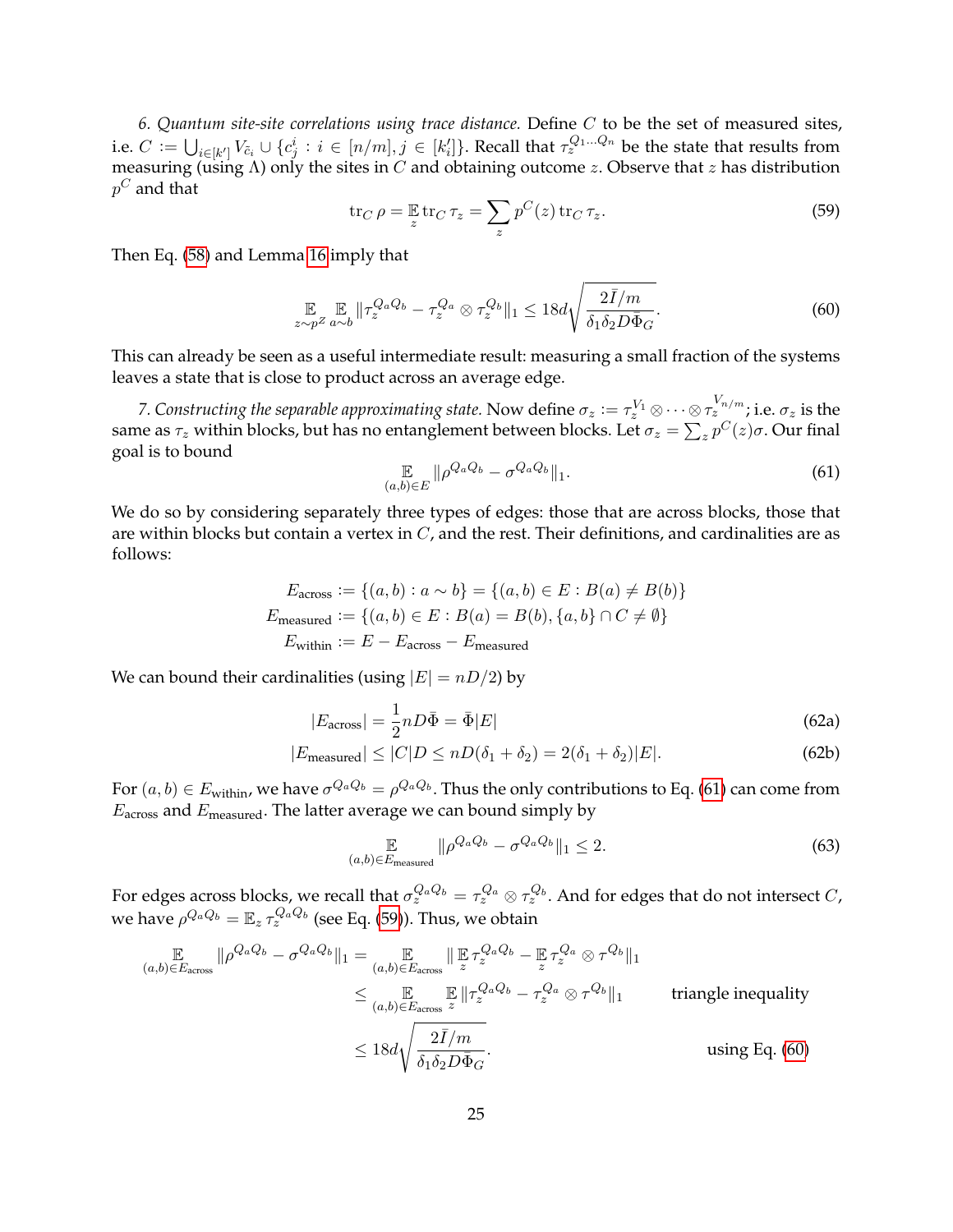

Figure 1: Construction used in the proof of Theorem [6:](#page-6-2) In the first step  $k'$  blocks  $c_1, \ldots, c_{k'}$  are chosen at random and we condition on the values obtained by measuring  $\Lambda$  on all the sites belonging to  $V_{c_1} \cup \ldots \cup V_{c_{k'}}$ . In the second step we condition on the values obtained by measuring  $\Lambda$  on sites  ${c_j^i : i \in [n/m], j \in [k'']},$  where  $c_j^i \in V_i$ . In the picture the conditioned sites are denoted by filled disks and the unconditioned sites by unfilled disks.

Putting everything together we have

$$
\mathop{\mathbb{E}}_{(a,b)\in E} \|\rho^{Q_a Q_b} - \sigma^{Q_a Q_b}\|_1 \le \bar{\Phi}_G 18d\sqrt{\frac{2\bar{I}/m}{\delta_1 \delta_2 D\bar{\Phi}_G}} + (\delta_1 + \delta_2). \tag{64}
$$

We balance these terms by setting  $\delta_1, \delta_2$  to be the smallest numbers greater than  $(18d)^{1/3} (2\bar{\Phi}_G \bar{I}/mD)^{1/6}$  for which  $\frac{n}{m}\delta_1$  and  $m\delta_2$  are integers. Thus we obtain

$$
\mathop{\mathbb{E}}_{(a,b)\in E} \|\rho^{Q_a Q_b} - \sigma^{Q_a Q_b}\|_1 \le 3(18\sqrt{2})^{1/3} \left(\frac{d^2 \bar{\Phi}_G \bar{I}/m}{D}\right)^{1/6} + \frac{1}{m} + \frac{m}{n}.\tag{65}
$$

The numerical constant  $3(18\sqrt{2})^{1/3} = 8.825... \leq 9$ .

### <span id="page-25-0"></span>**5.2 Variable degree**

**Theorem [8](#page-7-2) (restatement).** *Let* G *be a symmetric matrix with nonnegative entries summing to one and* let  $A_{i,j}:=G_{i,j}/\sum_{i'}G_{i',j}.$  Then for any  $\rho\in \mathcal D((\mathbb C^d)^{\otimes n})$  there exists a globally separable state  $\sigma$  such that

$$
\mathbb{E}_{(i,j)\sim G} \|\rho^{Q_i Q_j} - \sigma^{Q_i Q_j}\|_1 \le 14 \left(d^4 \ln(d) \operatorname{tr}[A^2] \|\pi\|_2^2\right)^{1/8} + \|\pi\|_2^2 \tag{66}
$$

*If further we have a Hamiltonian H given by Eq.* [\(10\)](#page-6-3), then there exists a state  $|\varphi\rangle = |\varphi_1\rangle \otimes \cdots \otimes |\varphi_n\rangle$  such *that*

<span id="page-25-1"></span>
$$
\operatorname{tr}(H\varphi) \le e_0(H) + 14 \left( d^4 \ln(d) \operatorname{tr}[A^2] \|\pi\|_2^2 \right)^{1/8} + \|\pi\|_2^2 \tag{67}
$$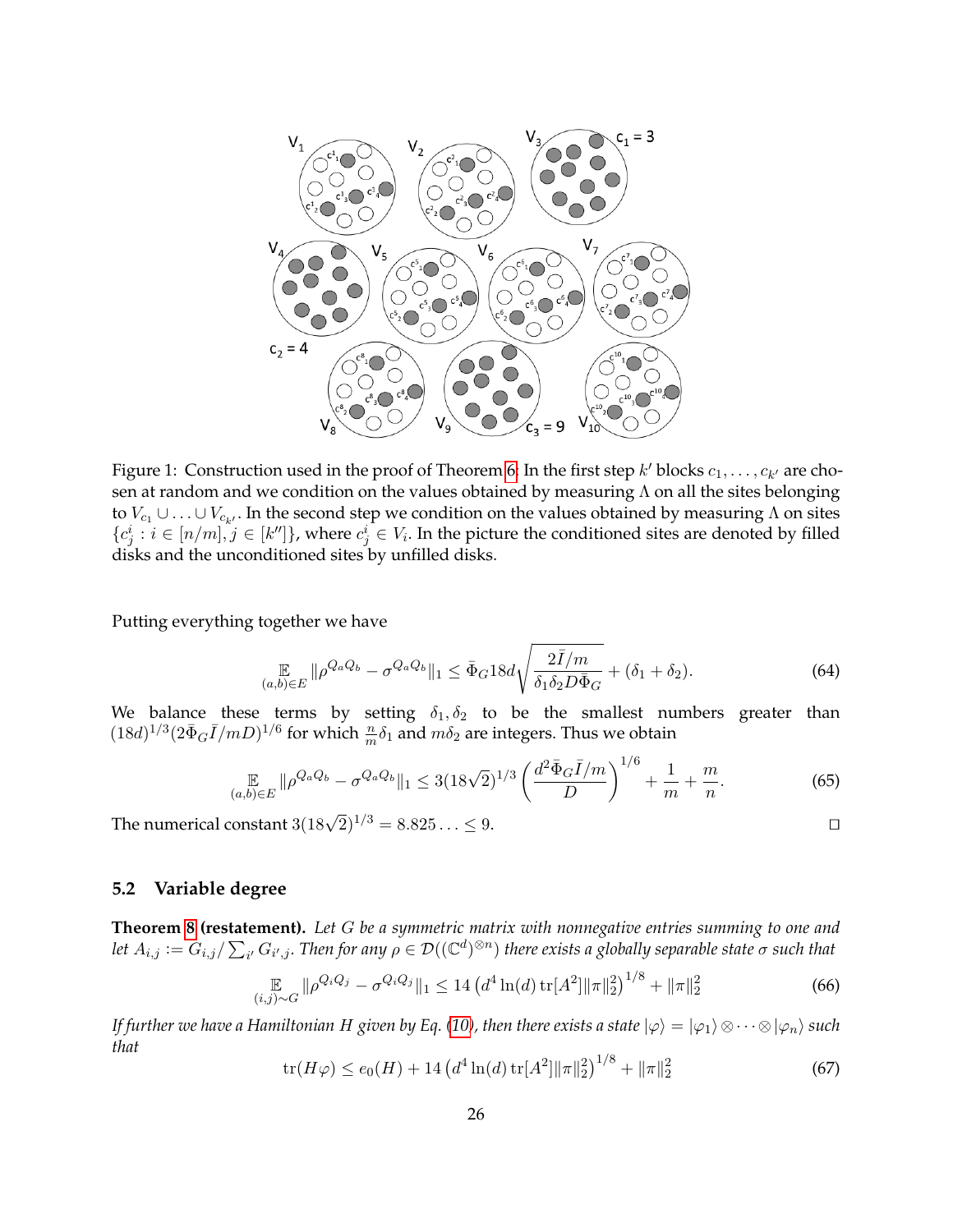*Proof.* Let  $p^{X_1,...,X_n} := \Lambda^{\otimes n}(\rho)$  be a probability distribution obtained by measuring all n subsystems of  $\rho$  with the informationally complete measurement  $\Lambda$  given by Lemma [16.](#page-16-0) Observe that by Eq. [\(31\)](#page-18-2),  $I(X_i : X_{-i}) \leq \ln(d)$  for each i. Let  $\delta > 0$  be a constant we will choose later. Applying self-decoupling (Lemma [19\)](#page-18-0) with  $\mu = \pi$  and k to be chosen later, we find

<span id="page-26-0"></span>
$$
\mathbb{E}_{0 \le k' < k} \mathbb{E}_{(a,b,c_1,\ldots,c_{k'}) \sim \pi^{\wedge k'+2}} I(X_a : X_b | X_{c_1},\ldots,X_{c_{k'}}) \le \frac{\ln(d)}{k}.\tag{68}
$$

Define  $C := \{c_1, \ldots, c_{k'}\}$  and define  $\gamma := \mathbb{E}_{a,b} I(X_a : X_b | X_C)_{p}$ , where the expectation is taken over a, b sampled from  $\pi^{\wedge 2}$  conditioned on  $a, b \notin C$ . Then Eq. [\(68\)](#page-26-0) could be expressed succinctly as

<span id="page-26-4"></span>
$$
\mathbb{E}[\gamma] \le \ln(d)/k. \tag{69}
$$

(Note that  $k'$  is determined by C, so  $\mathbb{E}_C$  represents the average over choices of both  $k'$  and  $c_1, \ldots, c_{k'}.)$ 

Abbreviate  $Z \vcentcolon= X_{c_1} \dots X_{c_{k'}}$  and define

$$
\Delta_z(a,b) := \begin{cases} ||p^{X_a X_b}|_{Z=z} - p^{X_a}|_{Z=z} \otimes p^{X_b}|_{Z=z}||_1 & \text{if } a \neq b \text{ and } a, b \notin C \\ 0 & \text{otherwise} \end{cases}
$$
(70)

By Pinsker's inequality,

<span id="page-26-1"></span>
$$
\Delta_z(a,b) \le \sqrt{2I(X_a : X_b|Z=z)_p}.\tag{71}
$$

Define the inner product  $\langle A, B\rangle:=\mathrm{tr}(A^\dag B)$ , and define  $\Delta_z^2$  to be the entrywise square of  $\Delta_z$  . Then [\(71\)](#page-26-1) implies that

<span id="page-26-2"></span>
$$
\mathbb{E}_{z \sim p^Z} \langle \pi \pi^T, \Delta_z^2 \rangle \le 2\gamma. \tag{72}
$$

We would like to show that  $\mathbb{E}_z \Delta_z(a, b)$  is small when we average it over  $(a, b) \sim G$ . However, Eq. [\(72\)](#page-26-2) bounds the average over the distribution  $\pi\pi^{T}.$  To relate these, we will divide  $G$  into a component that is well approximated by  $\pi \pi^T$  and a component that isn't. For some parameter  $\lambda > 0$  to be determined later, define

$$
B := \{(i, j) : G_{i,j} > \lambda \pi_i \pi_j\} = \{(i, j) : A_{i,j} > \lambda \pi_i\}.
$$

We can then bound

<span id="page-26-3"></span>
$$
\eta := \sum_{(i,j)\in B} G_{i,j} = \sum_{(i,j)\in B} A_{i,j} \pi_j \le \sum_{(i,j)\in B} \frac{A_{i,j} A_{j,i}}{\lambda} \le \frac{\text{tr}[A^2]}{\lambda}.
$$
 (73)

By the definition of  $\eta$ , we can find a probability distribution  $G'$  such that  $G \leq \lambda \pi \pi^T + \eta G'$ , where  $\leq$  is an element-wise inequality.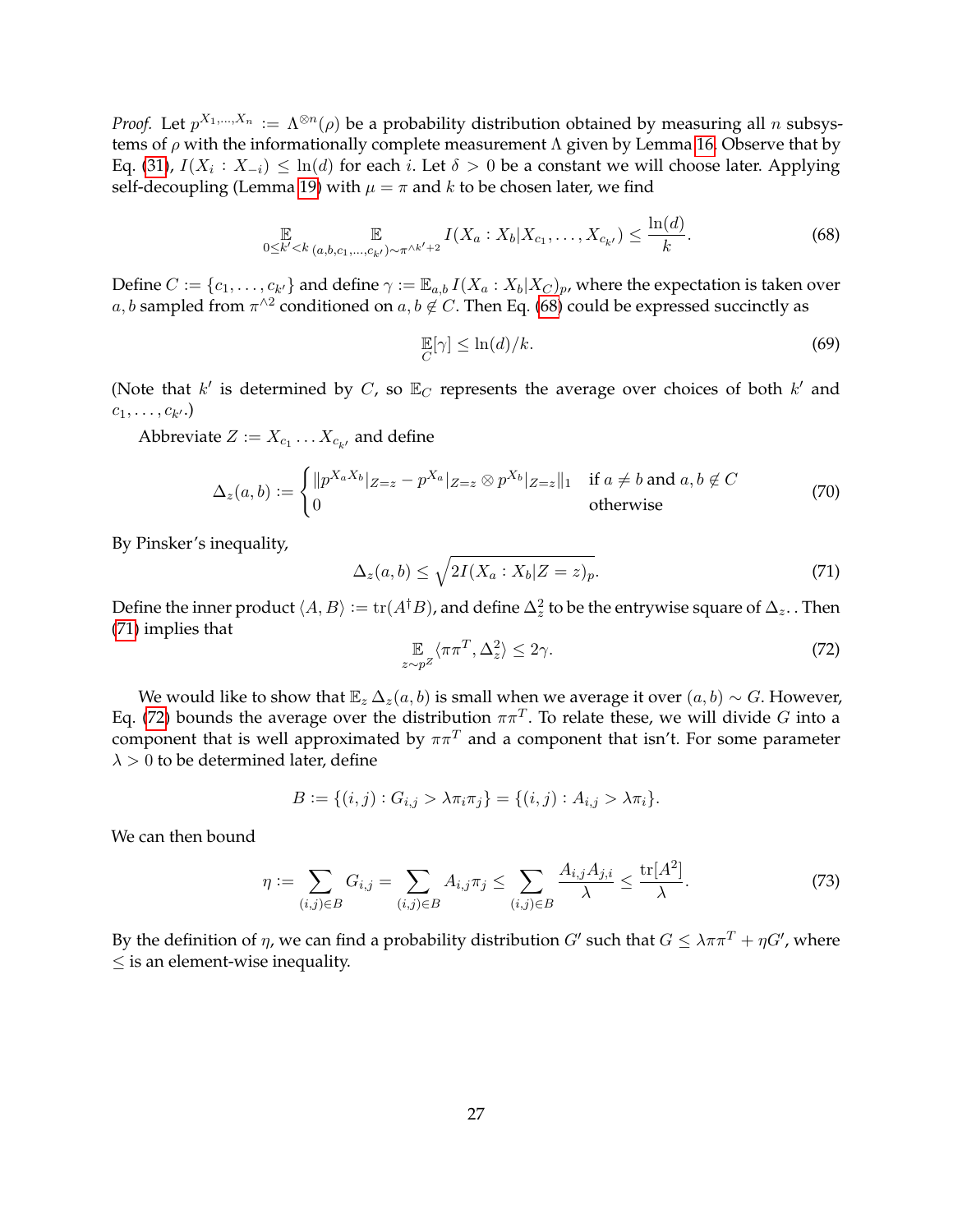We will now bound the average correlation across edges. Define  $\Delta := \mathbb{E}_{z \sim p^Z} \Delta_z$ . Then

$$
\langle G, \Delta \rangle \le \sqrt{\langle G, \Delta^2 \rangle}
$$
 Cauchy-Schwarz (74a)

$$
\leq \sqrt{\langle \lambda \pi \pi^T, \Delta^2 \rangle + \langle \eta G', \Delta^2 \rangle}
$$
\n
$$
\leq \sqrt{2\gamma \lambda + 4\eta}
$$
\n
$$
\leq \sqrt{2\gamma \lambda + 4\eta}
$$
\n(74b)

\nusing Eq. (72) and  $\Delta(a, b) \leq 2$ 

\n(74c)

$$
\leq \sqrt{2\gamma\lambda + 4\frac{\text{tr}[A^2]}{\lambda}}
$$
 using Eq. (73) (74d)  
=  $(32\gamma \text{ tr}[A^2])^{1/4}$  choosing  $\lambda$  to balance the two terms. (74e)

Now we turn to approximating  $\rho$  with a mixture of product states. Define  $\tau$  to be the state resulting from measuring  $\rho$  only on systems  $Q_{c_1}, \ldots, Q_{c_{k'}}$ . Let  $Q'$  denote the remaining  $n - k'$ quantum systems. Then we can write

<span id="page-27-0"></span>
$$
\tau = \mathop{\mathbb{E}}\limits_{z \sim p^Z} \tau_z^{Q'} \otimes |z\rangle\langle z|^Z,
$$

and we have  $\rho^{Q'}=\tau^{Q'}=\mathbb{E}_{z\sim p^Z}\tau_z^{Q'}$ . It will be convenient to extend each  $\tau_z$  to be defined on all  $Q_1 \ldots Q_n$  by defining

$$
\tau_z^{Q_1...Q_n} := \tau_z^{Q'} \otimes \bigotimes_{c \in C} (I/d)^{Q_c}.
$$

(The state  $I/d$  here is an arbitrary choice; any other state would also work for the proof.) Now define

$$
\sigma_z^{Q_1...Q_n} := \tau_z^{Q_1} \otimes \ldots \otimes \tau_z^{Q_n},\tag{75}
$$

and  $\sigma := \mathbb{E}_{z \sim p^Z} \sigma_z$ . Then

$$
\mathbb{E} \mathbb{E}_{z \sim p^{Z}(a,b) \sim G} \|\tau_{z}^{Q_{a}Q_{b}} - \sigma_{z}^{Q_{a}Q_{b}}\|_{1} = \mathbb{E}_{z \sim p^{Z}(a,b) \sim G} \|\tau_{z}^{Q_{a}Q_{b}} - \tau_{z}^{Q_{a}} \otimes \tau_{z}^{Q_{b}}\|_{1}
$$
\n
$$
\leq \mathbb{E}_{z \sim p^{Z}(a,b) \sim G} \|\mathcal{A} \Delta_{z}(a,b) \|_{1}
$$
\n
$$
\leq 18d \left(32\gamma \operatorname{tr}[A^{2}]\right)^{1/4} \qquad \text{from Eq. (74)}
$$

Finally we evaluate the total error. One new challenge is that  $\pi(C)$  is not always  $\leq k/n$ . Observe that

$$
\mathop{\mathbb{E}}_{(a,b)\sim G} \|\rho^{Q_a Q_b} - \sigma^{Q_a Q_b}\|_1 \leq 2\pi(C) + \mathop{\mathbb{E}}_{(a,b)\sim G} \Delta(a,b)
$$
\n(76)

<span id="page-27-1"></span>
$$
\leq 2\pi(C) + 18d \left(32\gamma \, \text{tr}[A^2]\right)^{1/4} \tag{77}
$$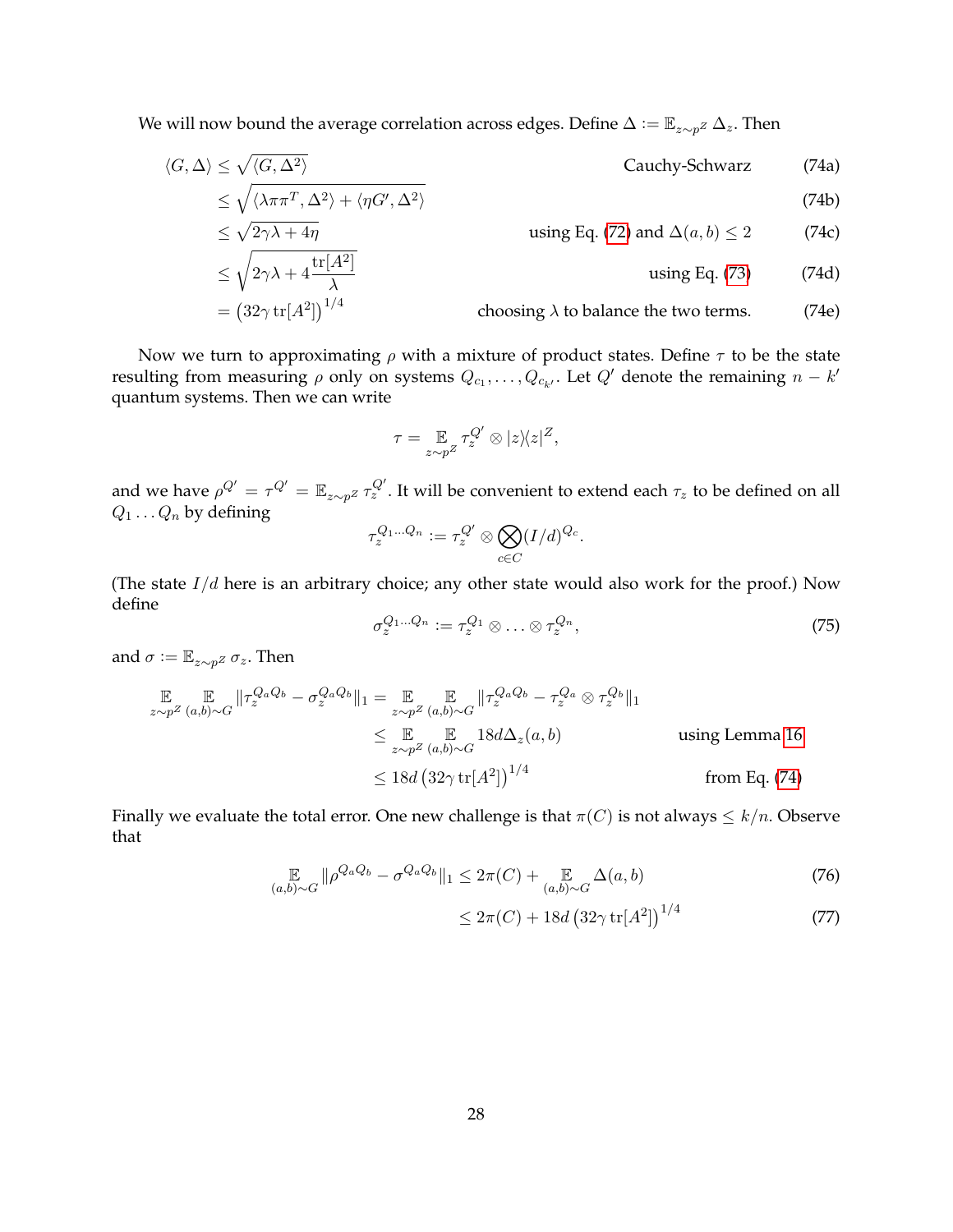Now  $\mathbb{E}_C[\pi(C)] = \mathbb{E}_{k'}[k']\|\pi\|_2^2 \leq \frac{1}{2}$  $\frac{1}{2}k\|\pi\|_2^2$ . Choose  $C$  to minimize Eq. [\(77\)](#page-27-1). This yields

$$
\mathbb{E}_{(a,b)\sim G} \|\rho^{Q_a Q_b} - \sigma^{Q_a Q_b}\|_1 \leq \mathbb{E}_{C} \left[2\pi(C) + 18d \left(32\gamma \operatorname{tr}[A^2]\right)^{1/4}\right] \qquad \text{since } \min \leq \text{expectation}
$$
\n
$$
\leq k \|\pi\|_2^2 + 18d \left(32 \mathbb{E}[\gamma] \operatorname{tr}[A^2]\right)^{1/4} \qquad \text{convexity of } x \mapsto x^4
$$
\n
$$
\leq k \|\pi\|_2^2 + 18d \left(32 \frac{\ln(d) \operatorname{tr}[A^2]}{k}\right)^{1/4} \qquad \text{from Eq. (69)}
$$
\n
$$
\leq 2\sqrt{18d} \left(32 \ln(d) \operatorname{tr}[A^2] \|\pi\|_2^2\right)^{1/8} + \|\pi\|_2^2 \qquad \text{choosing } k \text{ optimally}
$$
\n
$$
\leq 14 \left(d^4 \ln(d) \operatorname{tr}[A^2] \|\pi\|_2^2\right)^{1/8} + \|\pi\|_2^2
$$

In the line where we choose  $k$  optimally, we are choosing  $k$  to balance the two terms, and then rounding up to the nearest integer, which incurs an extra error of up to  $\|\pi\|_2^2$ .

To prove Eq. [\(67\)](#page-25-1), we choose z to minimize  $tr(H\sigma_z)$ , and then further choose a pure product state  $|\varphi\rangle$  from the support of  $\sigma_z$  to minimize tr( $H\varphi$ ).  $\square$ 

### <span id="page-28-1"></span>**5.3 Proof of the basic version of the theorem**

Here we sketch the proof of Theorem [3,](#page-5-2) mostly by pointing out places in which the proof of Theorem [8](#page-7-2) can be modified.

The first change is that C can be immediately chosen to minimize  $\gamma$ , achieving  $\gamma \leq \ln(d)/k$ . Next, we can set  $\lambda = D/n$  and have  $\eta = 0$ . Thus we obtain

$$
\langle G, \Delta \rangle \leq \sqrt{\langle G, \Delta^2 \rangle} \leq \sqrt{\lambda \langle \pi \pi^T, \Delta^2 \rangle} \leq \sqrt{\frac{2n \ln(d)}{kD}}.
$$

This classical trace distance is again multiplied by  $18d$  to obtain the quantum trace distance. Measuring k vertices ruins a  $2k/n$  fraction of the edges. The total error is then

$$
18d\sqrt{\frac{2n\ln(d)}{kD}} + \frac{2k}{n}.
$$

We then choose  $k$  to balance these terms, and round up to the nearest integer, incurring a further error that is  $\leq 1/n$ . This yields error

$$
\left(\frac{1296d^2\ln(d)}{D}\right)^{1/3} + \frac{1}{n}.
$$

We obtain the claimed bound by using  $n \geq D$  and assuming that the first term is  $\leq 2$ .

## <span id="page-28-0"></span>**6 Proof of amplification results: Proposition [10](#page-8-1) and Corollary [11](#page-8-2)**

**Proposition [10](#page-8-1) (restatement).** *For any constants*  $c, \alpha, \beta > 0$ , *it is* NP-hard to determine whether a 2-CSP  $C$ , with alphabet  $\Sigma$  on a constraint graph of degree  $D$ , is such that unsat( $\mathcal C)=0$  or unsat( $\mathcal C)\ge c|\Sigma|^\alpha/D^\beta.$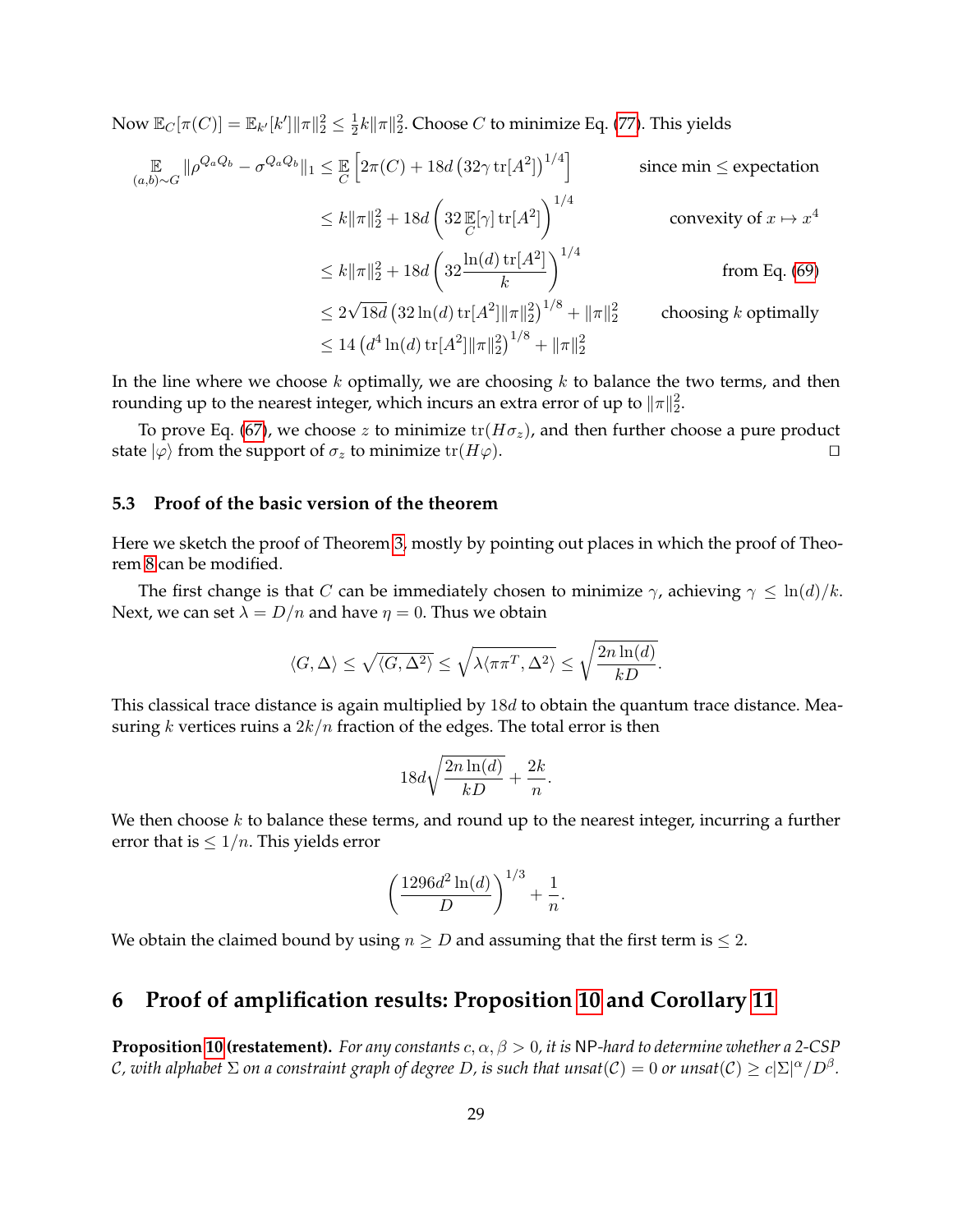*Proof.* By the PCP theorem it follows there is a constant  $\varepsilon_0 > 0$  such that it is NP-hard to decide whether a 3-SAT(5) formula  $\mathcal F$  in which each variable belongs to 5 clauses is satisfiable or if  $\text{unsat}(\mathcal{F}) \geq \varepsilon_0$ .

The first step in the proof is to map this problem to a label cover problem (which is a 2-CSP). Here we follow Ref. [\[67\]](#page-43-15) . A label cover problem is specified by the following parameters:

- 1. a bipartite graph  $G(V \cup W, E)$ ;
- 2. labels  $[N]$  and  $[M]$  for the vertices in V and W, respectively;
- 3. a function  ${\{\Pi_{v,w}\}}_{(v,w)\in E}$  on every edge  $(v,w)\in E$  such that  $\Pi_{v,w}:[M]\to [N]$ .

A labelling  $l: V \to [N], W \to [M]$  covers the edge  $(v, w)$  if  $\Pi_{v,w}(l(w)) = l(v)$ . The goal of the problem is to find a labelling of the vertices that covers the maximum number of edges.

The reduction from 3-SAT(5) with variables  $\{x_1, \ldots, x_n\}$  and constraints  $\{C_1, \ldots, C_m\}$  to label cover is as follows. Let  $V = \{x_1, \ldots, x_n\}$  be the set of left vertices and  $W = \{C_1, \ldots, C_m\}$  the set of right vertices. Two vertices are adjacent if, and only if,  $x_i \in C_j$ . The constraint  $\Pi_{x_i,C_j} : [7] \to$ [2] takes one of the possible 7 satisfying assignments for  $C_j$  and outputs the value of  $x_i$  in the assignment. Let's denote this label cover problem by  $\mathcal L$ . If  $\mathcal F$  is satisfiable then so is  $\mathcal L$ . On the other hand, if unsat $(\mathcal{F}) \geq \varepsilon_0$ , then unsat $(\mathcal{L}) \geq \varepsilon_0/3$  (see e.g. [\[67\]](#page-43-15)). Therefore it is NP-hard to determine whether unsat( $\mathcal{L}$ ) = 0 or unsat( $\mathcal{L}$ )  $\geq \varepsilon_0/3$ .

Note that in  $\mathcal L$  the left vertices have degree 5 and the right vertices have degree 3, while the alphabet size  $|\Sigma| = 7$ . The next step is to increase the degree while making the graph regular. We proceed as follows: we create new variables  $\{\tilde{x}_i\}$  as left vertices and to each of the right vertices  $C_j(x_{i_1},x_{i_2},x_{i_3})$  we associate  $s~=~\lceil |\Sigma|^{2\alpha/\beta}\rceil-3$  different  $\tilde{x}_i$  and add trivial constraints that are always satisfied between  $C_j$  and each of them, i.e. we replace  $C_j(x_{i_1},x_{i_2},x_{i_3})$  by  $C'_j(x_{i_1},x_{i_2},x_{i_3},\tilde{x}_{k_1},\ldots,\tilde{x}_{k_s})=C_j(x_{i_1},x_{i_2},x_{i_3}).$  In the process we also make sure that each of the new variables  $\tilde x_j$  is connected to  $|\Sigma|^{2\alpha/\beta}$  different right vertices. Then we create new constraints  $\tilde C_j$  and to each of the left vertices  $x_i$  we associate  $|\Sigma|^{2\alpha/\beta}$  – 5 of them, while making sure that each of the new constraints  $\tilde{C}_j$  is also connected to  $\lceil |\Sigma|^{2\alpha/\beta} \rceil$  variables. Denote this new instance by  $\cal C$ . We perform this mapping to make sure that  $|\Sigma|^\alpha \leq \deg(\cal C)^\beta$ , with  $\deg(\cal C)$  the degree of  $\cal C$ . This procedure increases the total number of constraints by a multiplicative constant factor (depending on  $\alpha$ ,  $\beta$ ). Therefore unsat( $C$ )  $\geq \Omega(\text{unsat}(\mathcal{L}))$ .

The next step is to apply parallel repetition to C. For an integer  $t > 0$ , consider the following label cover instance  $\mathcal{C}_t$  specified by

- 1. a bipartite graph  $G'(V', W', E')$  with  $V' = V^t$  and  $W' = W^t$ ;
- 2. labels  $[N'] = [N]^t$  and  $[M'] = [M]^t$  for the vertices in  $V'$  and  $W'$ , respectively;
- 3. an edge set  $E'$  such that  $(v', w') \in E'$  if, and only if,  $(v_{i_j}, w_{i_j}) \in E$  for all  $i$  and  $1 \leq j \leq t$ , with  $v' = \{v_{i_1}, \ldots, v_{i_t}\}$  and  $w' = \{w_{i_1}, \ldots, w_{i_t}\}\;$
- 4. a function  $\{\Pi_{v',w'}\}_{(v',w')\in E'}$  on every edge  $(v',w')\in E'$  such that  $\Pi_{v',w'}:[M']\to [N']$  with  $\Pi_{v',w'}(b_1,\ldots,b_t) = \{\Pi_{v_{i_1},w_{i_1}}(b_1),\ldots,\Pi_{v_{i_t},w_{i_t}}(b_t)\}.$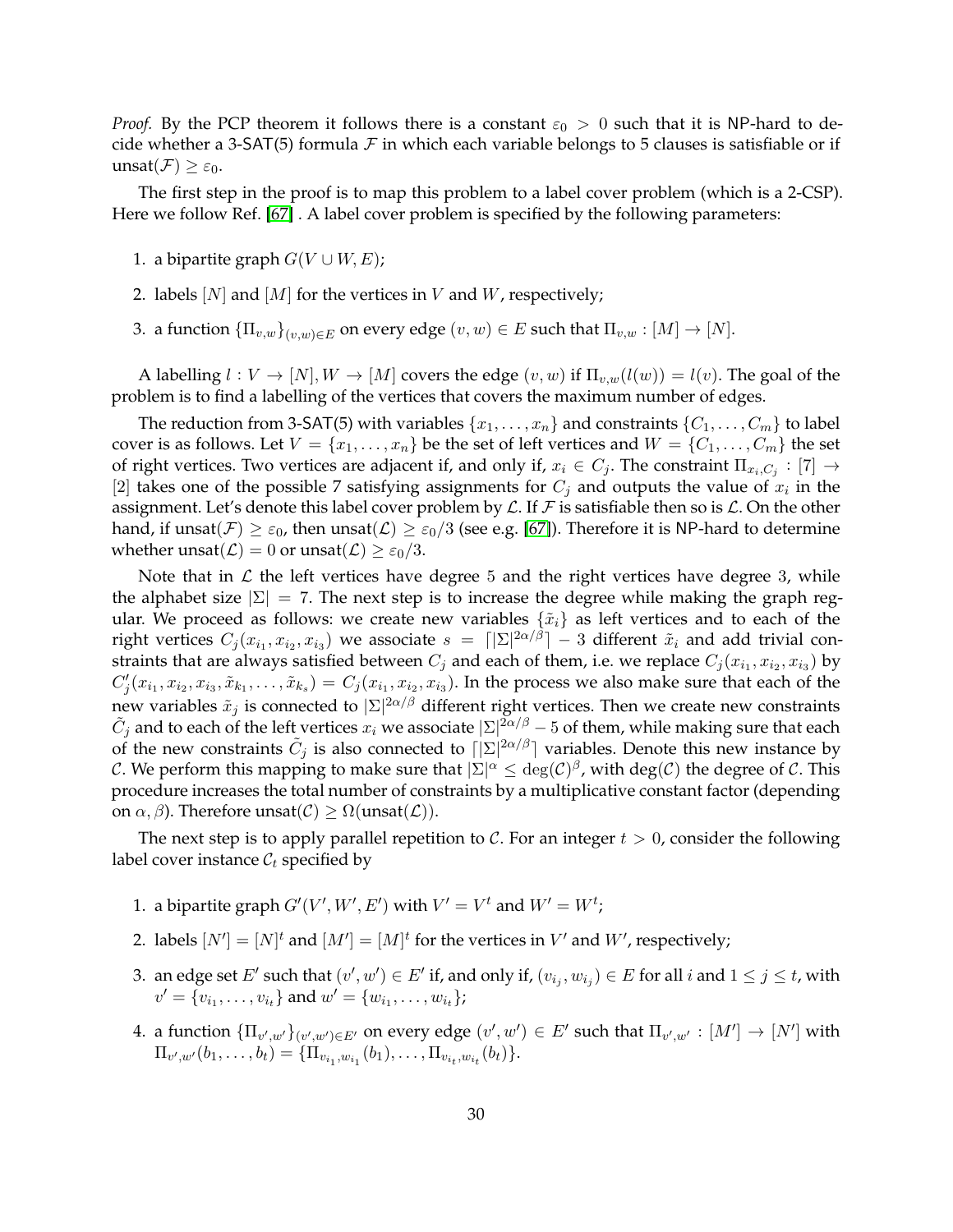We claim that  $\text{unsat}(\mathcal{C}_t) \geq \text{unsat}(\mathcal{C})$ . Indeed one way to see this fact is by evoking Raz's parallel repetition theorem [\[64\]](#page-43-6). However here we only need the easy implication that the unsat is not decreased by parallel repetition (as opposed to the fact that the unsat approaches 1 exponentially in *t*). Moreover the degree of each vertex is larger than  $|\Sigma|^{2t\alpha/\beta}$  and so deg $_t\geq |\Sigma|^{2t\alpha/\beta}$ , with deg $_t$ the average degree of  $\mathcal{C}_t$ , while the alphabet size of  $\mathcal{C}_t$  is  $|\Sigma_t|=|\Sigma|^t.$  Therefore for a constant  $t$  large enough  $\Omega(\varepsilon_0) \geq c |\Sigma|^{-t\alpha} \geq c |\Sigma_t|^\alpha/(\deg_t)^\beta$ . The contract of the contract of the contract of the contract of the contract of the contract of the contract of the contract of the contract of the contract of the contract of the contract of the contract of the contract

 $\bf{Corollary~11}$  ( $\bf{restatement}$ ). Suppose that for every  $t\geq 1$  there is a mapping  $\mathcal{P}_t$  from 2-local Hamiltonians *on* d-dimensional particles to 2-local Hamiltonians on  $n_t$   $d_t$ -dimensional particles such that:

- *(i)*  $P_t$  *can be computed deterministically in polynomial time.*
- *(ii)*  $\mathcal{P}_t(H) = \mathbb{E}_{(i,j)\sim G'} H'_{i,j}$  with  $G'$  a probability distribution and  $||H'_{i,j}|| ≤ 1$ .
- $(iii) \deg(\mathcal{P}_t(H)) \geq \deg(H)^t$ ,
- $(iv)$   $n_t \leq n^{O(t)}$ ,
- $(v)$   $d_t = d^t$ ,
- $(vi)$   $e_0(\mathcal{P}_t(H)) \ge e_0(H)$ *, if*  $e_0(H) > 0$ *,*
- (*vii*)  $e_0(\mathcal{P}_t(H)) \leq e_0(H)$ , if  $e_0(H) \leq 0$ .

*Then the quantum PCP conjecture is false.*

*Proof.* Suppose we are given a 2-local Hamiltonian H with "PCP normalization"; i.e.  $H =$  $\sum_{i,j} G_{i,j} H_{i,j}$ , with  $G$  a probability distribution (with  $G_{i,i} = 0$  for each  $i$ ) and  $H_{i,j}$  acting on qudits i, j with  $||H_{i,j}|| \leq 1$ . Consider the problem of determining whether  $e_0(H) \leq 0$  or  $e_0(H) \geq \epsilon$ subject to the promise that one of these holds. Pad  $H$  with enough dummy edges to bring the degree to  $D$ , for  $D$  a parameter to be determined later. For each of these "dummy edges" the corresponding term in the Hamiltonian is  $H_{i,j} = 0$ . Let H' be the resulting Hamiltonian. Note that  $H' = cH$  for  $1/D \le c \le 1$ . Thus our two cases correspond to  $e_0(H') \le 0$  or  $\ge \epsilon/D$ .

Now apply  $P_t$  to H'. By assumption, we have either  $e_0(\mathcal{P}_t(H')) \leq 0$  or  $e_0(\mathcal{P}_t(H')) \geq \epsilon/D$ . However, by Corollary [5,](#page-5-4) we can approximate  $e_0(\mathcal{P}_t(H'))$  to accuracy  $12(d^{2t}\ln(d^t)/D^t)^{1/3}$  with a NP witness of size at most  $n^{O(t)}$ . (For simplicity, we neglect the additional arithmetic errors from discretization.) Now choose  $D = 8d^3$  and use  $ln(d) \le d$ , so that this accuracy is  $\le 12 \cdot 2^{-t}$ . If  $t \geq \log_2(12D/\epsilon) = \log_2(96d^3/\epsilon)$ , then this will be enough to distinguish our two cases. Since  $d$ and  $\epsilon$  are constants, the witness size and the computation time are both polynomial in the original size of the computation. Thus, our original energy estimation problem is in NP, which implies the quantum PCP theorems is false (assuming that  $NP \neq QMA$ .)  $\Box$ 

## **7 Proof of Theorem [12](#page-12-2)**

**Theorem [12](#page-12-2) (restatement).** *For every* ε > 0 *there is a polynomial-time randomized algorithm such that, given a 2-local Hamiltonian H on a planar graph, computes a number* x *such that*  $e_0(H) \le x \le e_0(H) + \varepsilon$ .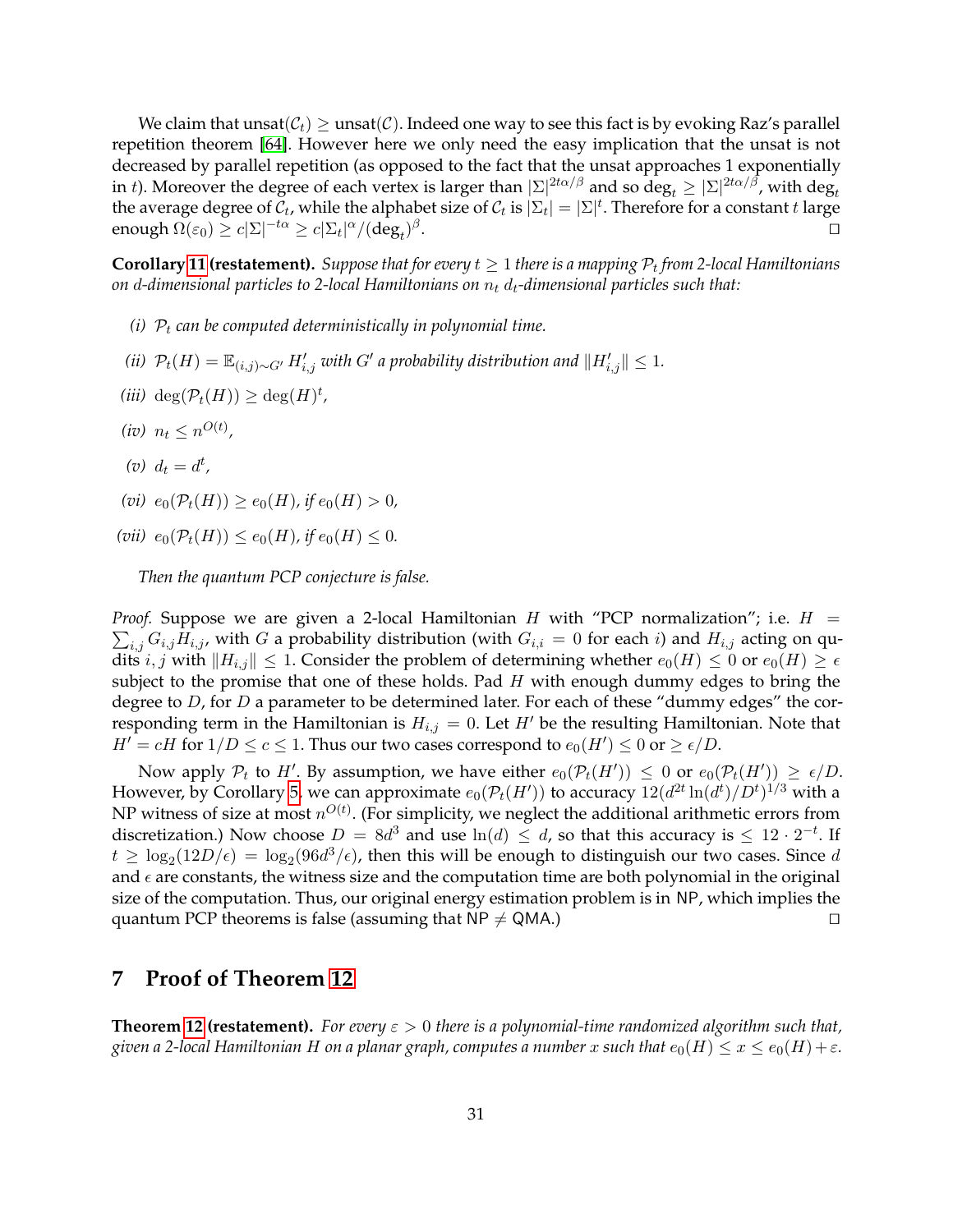*Proof.* Consider a partition of the vertices of the graph into two sets:  $H$  and  $L$ ;  $H$  contain all the vertices with degree larger than  $f(\varepsilon) := (23328d^2 \ln(d)/\varepsilon)^2$ , while  $\mathcal L$  contains the remaining vertices.

Following the proof of Theorem [6,](#page-6-2) let  $p^{X_1,...,X_n}:=\Lambda^{\otimes n}(\psi_0^{Q_1,...,Q_n})$  be a probability distribution obtained by measuring all *n* subsystems of  $\psi_0$  with the informationally-complete measurement Λ given by Lemma [16.](#page-16-0) Then by Lemma [21](#page-19-3) and Markov's inequality, there is a  $k' \leq k$  such that with probability larger than 2/3 over the choice of vertices  $c_1, \ldots, c'_k$ ,

<span id="page-31-0"></span>
$$
\mathbb{E}_{i \in \mathcal{H}} \mathbb{E}_{j \neq i} I(X_i : X_j | X_{c_1}, \dots, X_{c'_k}) \leq \frac{3 \ln(d)}{k}.
$$
\n
$$
(78)
$$

Also by Markov's inequality with probability larger than 2/3,

<span id="page-31-1"></span>
$$
\frac{1}{k'}\sum_{j=1}^{k'} \deg(c_j) \le 3\overline{D},\tag{79}
$$

with  $\overline{D}$  the average degree of the graph. Thus by the union bound we can choose  $c_1,\ldots,c'_k$  such that both Eqs. [\(78\)](#page-31-0) and [\(79\)](#page-31-1) hold true.

Let  $\tau$  be the state resulting from measuring  $\psi_0$  only on systems  $Q_{c_1},\ldots,Q_{c_{k'}}$ , and replacing the measured state on those systems with an arbitrary state, such as maximally mixed state. We can write  $\tau = \mathbb{E}_{z \sim p^Z} \tau_z$ , where  $\tau_z$  is the state conditioned on obtaining measurement outcome z. Now define  $\sigma = \mathbb{E}_{z \sim p^Z} \sigma_z^{Q_1,...,Q_n}$  , with

<span id="page-31-3"></span>
$$
\sigma_z^{Q_1,\ldots,Q_n} := \left(\bigotimes_{i \in H} \tau_z^{Q_i}\right) \otimes \tau_z^{Q_L},\tag{80}
$$

where  $Q_L := \cup_{i \in L} Q_i$ ; i.e. we break the entanglement of the sites in the high-degree region  ${\mathcal H}$  and keep the original density matrix in the low-degree region  $\mathcal{L}$ . Then

<span id="page-31-2"></span>
$$
e_0(H) \ge \text{tr}(H\tau) - \frac{6k}{n} \ge \text{tr}(H\sigma) - \mathbb{E}_{i \in \mathcal{H}} \mathbb{E}_{(i,j) \sim G} ||\tau^{Q_i Q_j} - \sigma^{Q_i Q_j}||_1 - \frac{6k}{n},\tag{81}
$$

where the first inequality follows from the fact that we measure  $k' \leq k$  subsystems and their average degree is at most triple the average degree (Eq. [\(79\)](#page-31-1)), and the second from the fact that H is a 2-local Hamiltonian and that we consider a product ansatz only for the vertices in  $\mathcal{H}$ . Now define  $\Gamma(i)$  to the neighbors of i and use in turn the triangle inequality, Lemma [16,](#page-16-0) Pinsker's inequality and convexity to bound

$$
\mathbb{E}_{i \in \mathcal{H}} \mathbb{E}_{j \sim \Gamma(i)} ||\tau^{Q_i Q_j} - \sigma^{Q_i Q_j}||_1 \leq \mathbb{E}_{i \in H} \mathbb{E}_{j \sim \Gamma(i)} \mathbb{E}_{z \sim p^Z} ||\tau_z^{Q_i Q_j} - \sigma_z^{Q_i Q_j}||_1
$$
  
\n
$$
\leq 18 d \mathbb{E}_{i \in \mathcal{H}} \mathbb{E}_{j \sim \Gamma(i)} \sqrt{2I(X_i : X_j | X_{c_1}, \dots, X_{c'_k})}
$$
  
\n
$$
\leq 18 d \sqrt{2 \mathbb{E}_{i \in \mathcal{H}} \mathbb{E}_{j \sim \Gamma(i)} I(X_i : X_j | X_{c_1}, \dots, X_{c'_k})}
$$
(82)

Since degree( $i) \ge f(\varepsilon)$  for all  $i \in \mathcal{H}$ , choosing  $k = \delta n$  and using Eq. [\(78\)](#page-31-0) gives

$$
\mathbb{E}_{i \in \mathcal{H}} \mathbb{E}_{j \sim \Gamma(i)} I(X_i : X_j | X_{c_1}, \dots, X_{c'_k}) \le \frac{3 \ln(d)}{\delta f(\varepsilon)}.
$$
\n(83)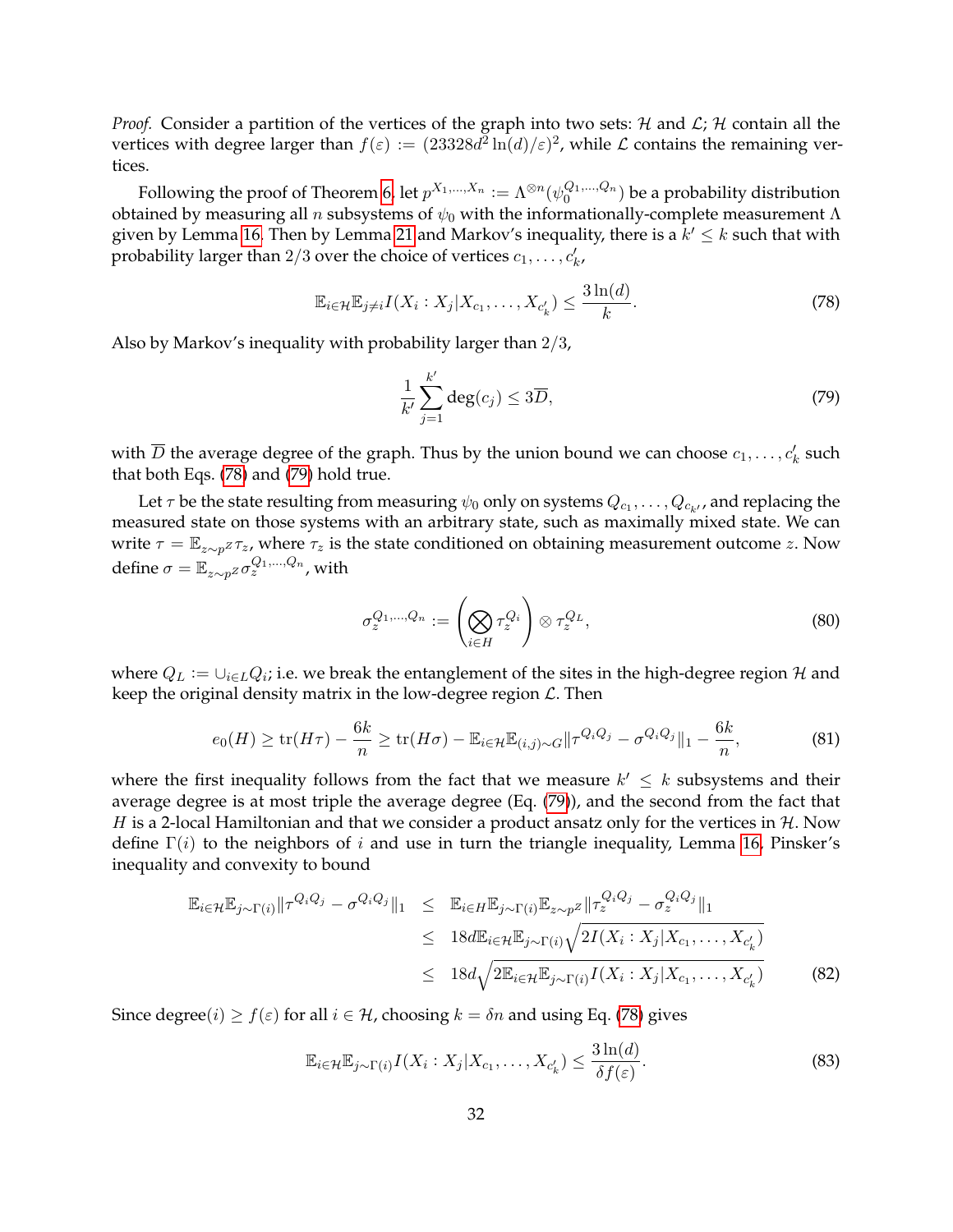Thus by Eq. [\(81\)](#page-31-2)

$$
\operatorname{tr}(H\sigma) - e_0(H) \le 2\delta + 18d\sqrt{\frac{6\ln(d)}{\delta f(\varepsilon)}}.\tag{84}
$$

Choosing  $\delta$  to balance the terms we get

$$
\text{tr}(H\sigma) - e_0(H) \le 18d \left(\frac{6\ln(d)}{f(\varepsilon)}\right)^{1/2},\tag{85}
$$

and so by Eq. [\(80\)](#page-31-3) there is a product state  $\pi \vcentcolon= \bigotimes_{i \in H} \pi_i \otimes \pi_L$  such that

$$
\operatorname{tr}(H\pi) - e_0(H) \le 18d \left(\frac{6\ln(d)}{f(\varepsilon)}\right)^{1/2}.\tag{86}
$$

Let us now focus on  $\pi_{\mathcal{L}}$ . Consider the subgraph of G whose edges only act on the region  $\mathcal{L}$ . This is again a planar graph. By section 3.1 of [\[13\]](#page-40-1) we can partition this subgraph into disjoint graphs each of size at most  $f(\varepsilon)^{O(1/\varepsilon)}$  by deleting at most  $\varepsilon n/3$  edges. Let  $\mathcal{L}=\{\mathcal{L}_1,\ldots,\mathcal{L}_u\}$  be a partition of  $\mathcal L$  such that each  $\mathcal L_i$  contains the vertices of one of the disjoint subgraphs. Then

$$
\operatorname{tr}\left(H\bigotimes_{i\in\mathcal{H}}\pi_i\otimes\bigotimes_{j\in[u]}\sigma_{\mathcal{L}_j}\right) \leq \operatorname{tr}(H\pi) + 18d\left(\frac{6\ln(d)}{f(\varepsilon)}\right)^{1/2} + \varepsilon/3 \leq \operatorname{tr}(H\pi) + \varepsilon/2 \tag{87}
$$

Therefore it suffices to estimate

$$
\max_{\psi_{\mathcal{H}_1},\dots,\psi_{\mathcal{H}_k},\psi_{\mathcal{L}_1},\dots,\psi_{\mathcal{L}_u}} \langle \psi_{\mathcal{H}_1},\dots,\psi_{\mathcal{H}_k},\psi_{\mathcal{L}_1},\dots,\psi_{\mathcal{L}_u} | H | \psi_{\mathcal{H}_1},\dots,\psi_{\mathcal{H}_k},\psi_{\mathcal{L}_1},\dots,\psi_{\mathcal{L}_u} \rangle \tag{88}
$$

to within error  $\varepsilon/2$ .

For this goal for each  $i\in\mathcal{H}$  and  $\mathcal{L}_j$  we consider a  $\delta$ -net on  $\mathbb{C}^{\tilde{d}}$ , with  $\tilde{d}$  the dimension of the space on *i* or  $\mathcal{L}_j$ . It is given by a set  $\mathcal{T}_\delta$  of less than  $(5/\delta)^{2\tilde{d}} \leq \exp(O(\ln(1/\delta) \exp(O(f(\varepsilon^{O(1/\varepsilon)}))))$ states  $|\phi_k\rangle$  such that for all  $|\psi\rangle\in\mathbb{C}^{\tilde{d}}$  there is a  $k$  such that  $\|\psi-\phi_k\|_1\leq\delta.$  We have

$$
\min_{\{\psi_i\}_{i\in\mathcal{H}},\{\psi_{\mathcal{L}_j}\}_{j\in[u]}} \text{tr}(H(\bigotimes_{i\in H} \psi_i \otimes \bigotimes_{j\in[u]} \psi_{\mathcal{L}_j})) \le \min_{\{\psi_i\in\mathcal{T}_\delta\}_{i\in\mathcal{H}},\{\psi_{\mathcal{L}_j}\in\mathcal{T}_\delta\}_{j\in[u]}} \text{tr}(H(\bigotimes_{i\in H} \psi_i \otimes \bigotimes_{j\in[u]} \psi_{\mathcal{L}_j})) - 2\delta
$$
\n(89)

Therefore we can solve the problem by performing the optimization only over  $\mathcal{T}_{\delta}$  for a sufficiently small  $\delta$ . Under this restriction the problem becomes the minimization of the ground-state energy of a classical Hamiltonian (with  $|\mathcal{T}_{\delta}|$  possible values for the spin in each site) over a planar graph and it follows from [\[13\]](#page-40-1) that one can obtain a  $\nu$ -additive approximation for this problem in polynomialtime for all  $\nu > 0$ . Finally we take  $\delta = \varepsilon/6$  and  $\nu = \varepsilon/6$ , so that our total error is  $\leq \varepsilon$ .

## **8 Proof of Theorem [13](#page-13-2)**

The next lemma is an easy corollary of a result of Gharibian and Kempe [\[39\]](#page-42-3), who used it to give a polynomial-time algorithm achieving a  $d^{-k+1}$ -approximation for the problem of computing the maximum eigenvalue of dense k-local Hamiltonians on d-dimensional particles.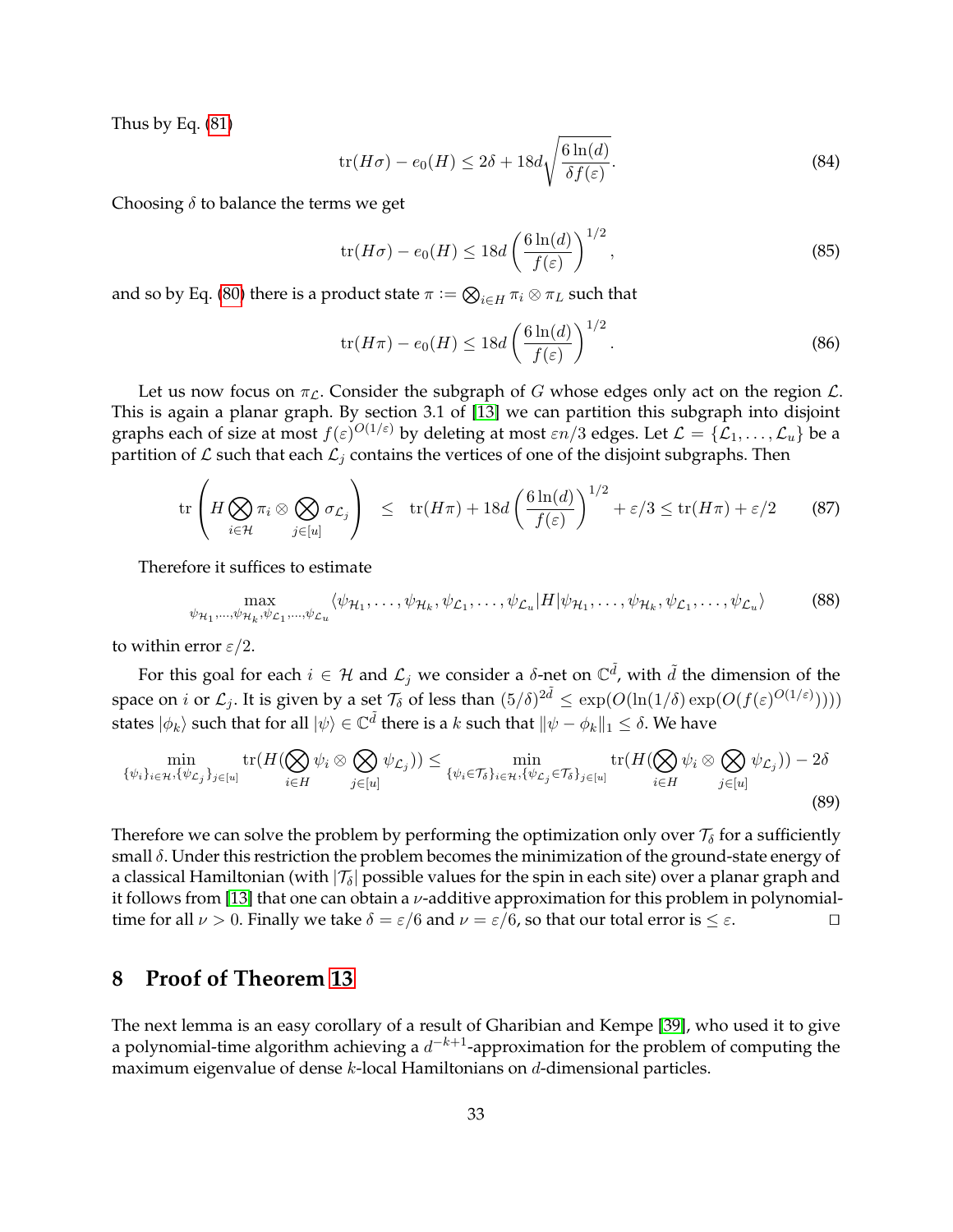<span id="page-33-0"></span>**Lemma 23.** *For all* ε > 0 *there is a polynomial-time algorithm for dense* k*-local Hamiltonian* H *that outputs a product state assignment with value at most* ε *larger than*

$$
\min_{\psi_1,\ldots,\psi_n} \langle \psi_1,\ldots,\psi_n | H | \psi_1,\ldots,\psi_n \rangle.
$$
\n(90)

*Proof.* Given a Hamiltonian  $H' = l^{-1} \sum_{j=1}^{l} Q_j$  with  $0 \le Q_j \le$  id, Theorem 4 of Ref. [\[39\]](#page-42-3) gives an algorithm for computing a  $(1 + \varepsilon)$ -multiplicative approximation of  $\max_{|\psi_1,...,\psi_n\rangle\langle\psi_1,\ldots,\psi_n|H'|\psi_1,\ldots,\psi_n\rangle$ . Let  $H = l^{-1}\sum_{j=1}^l H_j$ , with  $\|H_j\|\leq 1$ , and define  $H' = I - l^{-1} \sum_{j=1}^{l} H_j = l^{-1} \sum_{j=1}^{l} (I - H_j)$ . As  $\max_{|\psi_1,...,\psi_n\rangle} \langle \psi_1,..., \psi_n | H | \psi_1,..., \psi_n \rangle = 1 \max_{|\psi_1,...,\psi_n\rangle\langle\psi_1,...,\psi_n|H'|\psi_1,...,\psi_n\rangle}$ , we find that we can estimate the L.H.S. within additive error  $\varepsilon$  using the  $(1 + \varepsilon)$ -multiplicative approximation of the second term of the R.H.S..

We now turn to the main result of this section.

**Theorem [13](#page-13-2) (restatement).** *For every* ε > 0 *there is a polynomial-time algorithm such that, given a dense k*-local Hamiltonian H, computes a number x such that  $e_0(H) \le x \le e_0(H) + \varepsilon$ .

*Proof.* We will prove that there is a product state  $|\psi_1\rangle \otimes \ldots \otimes |\psi_n\rangle$  such that

<span id="page-33-1"></span>
$$
\langle \psi_1, \dots, \psi_n | H | \psi_1, \dots, \psi_n \rangle \le e_0(H) + O(n^{-1/4}). \tag{91}
$$

The result then follows from Lemma [23.](#page-33-0)

To prove Eq. [\(91\)](#page-33-1) we use Theorem [17.](#page-16-1) Let  $\rho := |\psi_0\rangle \langle \psi_0|$  be the projector onto a ground state of  $|\psi_0\rangle$ . Then, given an integer t, we find that there are sites  $j_1, \ldots, j_m$  such that

<span id="page-33-2"></span>
$$
\mathbb{E}_{a_1 \dots, a_m} \mathbb{E}_{i_1 \dots, i_k} \left\| \rho_{X_{j_1} = a_1, \dots, X_{j_m} = a_m}^{Q_{i_1} \dots Q_{i_k}} - \rho_{X_{j_1} = a_1, \dots, X_{j_m} = a_m}^{Q_{i_1}} \otimes \dots \otimes \rho_{X_{j_1} = a_1, \dots, X_{j_m} = a_m}^{Q_{i_k}} \right\|_1
$$
\n
$$
\leq \sqrt{\frac{4 \ln(d)(18d)^k k^2}{t}}, \tag{92}
$$

where we used the convexity of  $x \mapsto x^2$ . Define

$$
\pi := \Lambda_{Q_{j_1}} \otimes \ldots \otimes \Lambda_{Q_{j_t}}(\rho) = \sum_{a_1,\ldots,a_t} p(a_1,\ldots,a_t) |a_1,\ldots,a_t\rangle\langle a_1,\ldots,a_t| \otimes \pi_{a_1,\ldots,a_t},\tag{93}
$$

with  $p(a_1,\ldots,a_t):=\mathrm{tr}(M_{a_1}\otimes\ldots M_{a_t}\rho_{Q_{j_1}...Q_{j_t}})$  and  $\pi_{a_1,...,a_t}$  the post-selected state on the remaining sites after measuring sites  $Q_{j_1}\ldots,Q_{j_m}$  of  $\rho$  and obtaining outcomes  $a_1,\ldots,a_t.$  Also define the fully separable state

$$
\sigma := \sum_{a_1,\ldots,a_t} p(a_1,\ldots,a_t) | a_1,\ldots,a_t \rangle \langle a_1,\ldots,a_t | \otimes \pi_{a_1,\ldots,a_t}^{Q_{i_1}} \otimes \ldots \otimes \pi_{a_1,\ldots,a_t}^{Q_{i_l}}, \qquad (94)
$$

with  $\{i_1, ..., i_l\} = [n] \setminus \{j_1, ..., j_m\}$ . On one hand we have

$$
\operatorname{tr}\left(H\pi\right) \le e_0(H) + \frac{t}{n}.\tag{95}
$$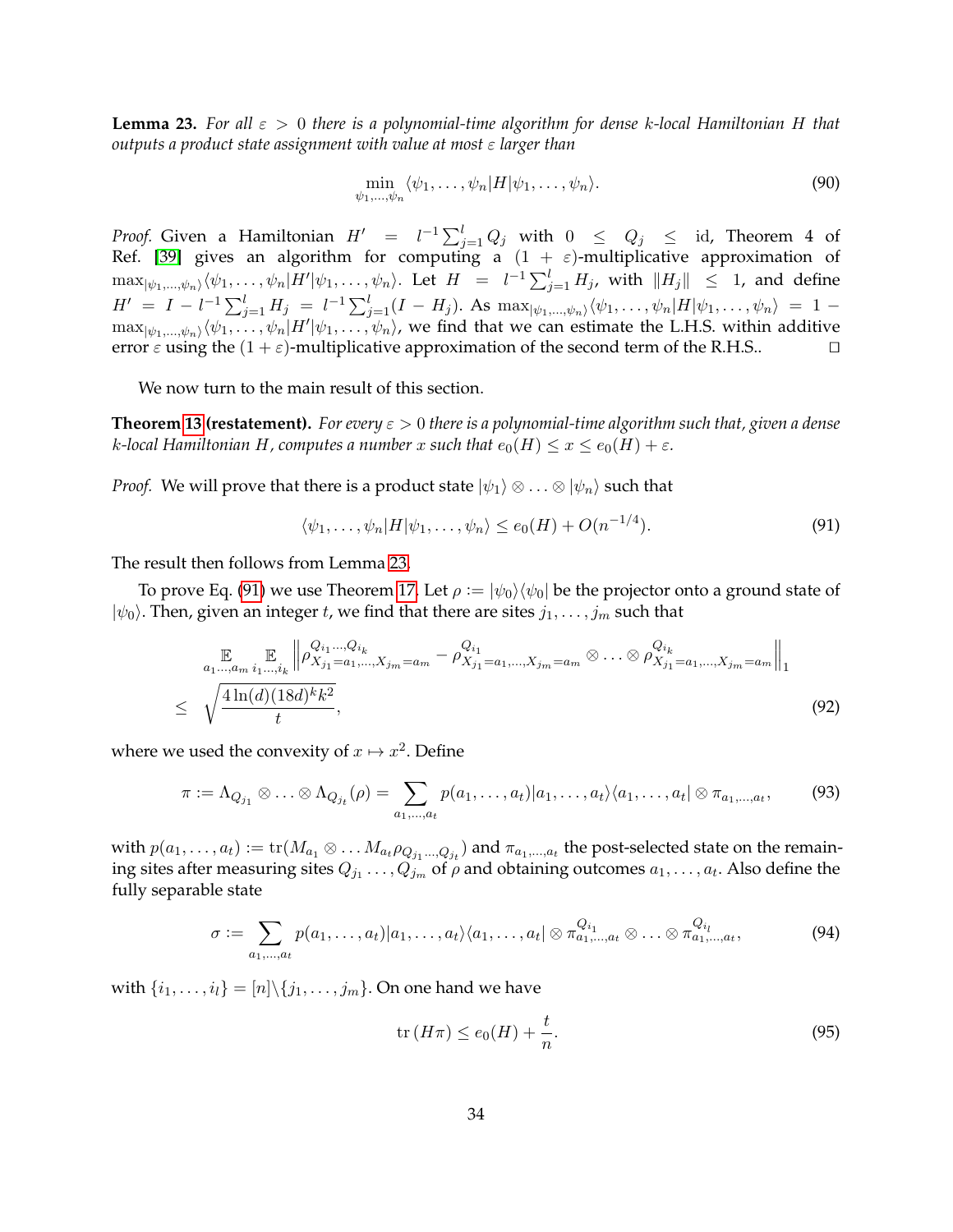On the other hand by Eq. [\(92\)](#page-33-2),

$$
\mathbb{E}_{i_1,\dots,i_k} \left\| \pi^{Q_{i_1},\dots,Q_{i_k}} - \sigma^{Q_{i_1},\dots,Q_{i_k}} \right\|_1 \le \sqrt{\frac{4\ln(d)(18d)^k k^2}{t}} + \frac{t}{n}
$$
\n(96)

Thus

$$
\operatorname{tr}(H\sigma) \le \operatorname{tr}(H\pi) + \sqrt{\frac{4\ln(d)(18d)^k k^2}{t}} \le e_0(H) + 2\frac{t}{n} + \sqrt{\frac{4\ln(d)(18d)^k k^2}{t}}.\tag{97}
$$

Choosing  $t = \sqrt{n}$  gives the result.

<span id="page-34-4"></span><span id="page-34-3"></span><span id="page-34-2"></span><span id="page-34-1"></span> $\Box$ 

# <span id="page-34-0"></span>**9 SDP hierarchies for the ground-state energy on graphs with low threshold rank**

In this section, we analyze the use of the Lasserre hierarchy for lower-bounding the ground-state energy of a Hamiltonian and prove Theorem [14.](#page-14-1)

*Definition of the hierarchy:* Recall that  $W_k$  is the subspace of operators with weight  $\leq k$ , defined in Eq. [\(5\)](#page-4-0). Given a Hamiltonian  $H \in W_k$  (in fact, we will consider here only  $H \in W_2$ ), we will minimize  $M(H, I)$  over bilinear functions  $M: W_k \times W_k \to \mathbb{R}$  satisfying

$$
M(I, I) = 1 \tag{98a}
$$

$$
M(X,Y) = M(X',Y') \qquad \text{whenever } XY = X'Y' \tag{98b}
$$

$$
M(X,X) \ge 0 \qquad \qquad \forall X \in W_k \tag{98c}
$$

Of course M can be represented as a matrix of dimension  $\leq \binom{n}{k}$  $\binom{n}{k}d^{2k}$ , and the optimization over  $M$ can be performed by semidefinite programming, since it suffices to check Eq. [\(98b\)](#page-34-1) on a basis for  $W_k$  and Eq. [\(98c\)](#page-34-2) is equivalent to the condition that  $M \succeq 0$ .

To see that this is indeed a relaxation of the original problem, we observe that if  $\rho \in \mathcal{D}((\mathbb{C}^d)^{\otimes n})$ then  $M(X, Y) := \text{tr}(\rho XY)$  is a valid solution. Clearly it satisfies the normalization constraint [\(98a\)](#page-34-3) and the constraint [\(98b\)](#page-34-1) that  $M(X, Y)$  depends only on  $XY$ . For the PSD constraint [\(98c\)](#page-34-2), observe that for any  $X \in W_k$  we have  $M(X,X) = \text{tr}(\rho X^2) \geq 0$ , since  $\rho, X^2$  are both PSD.

Since  $M(X, Y)$  depends only on XY, we abuse notation and write  $M(XY) := M(X, Y)$ . Indeed, an equivalent formulation of the hierarchy is that we specify all reduced density matrices of  $\leq 2k$  systems. However, in this formulation, the condition that M is PSD is less transparent. It will turn out that this global PSD constraint is crucial. Classically a similar situation holds when this hierarchy (there known as the Lasserre hierarchy) is applied to combinatorial optimization problems. In this case, dropping the global PSD condition results in a linear program (the Sherali-Adams relaxation) expressing only the condition that the marginal distributions be compatible. (In the quantum case, semidefinite programming is still required even to properly define the marginals.) It is known that this weaker form of optimization requires  $k = \Omega(n)$  to give good approximations of many CSPs [\[25,](#page-41-14) [18\]](#page-41-15); and indeed such negative results are also known for the Lasserre hierarchy [\[68\]](#page-44-13). On the other hand, in [\[14\]](#page-40-8) the Lasserre hierarchy was shown to give good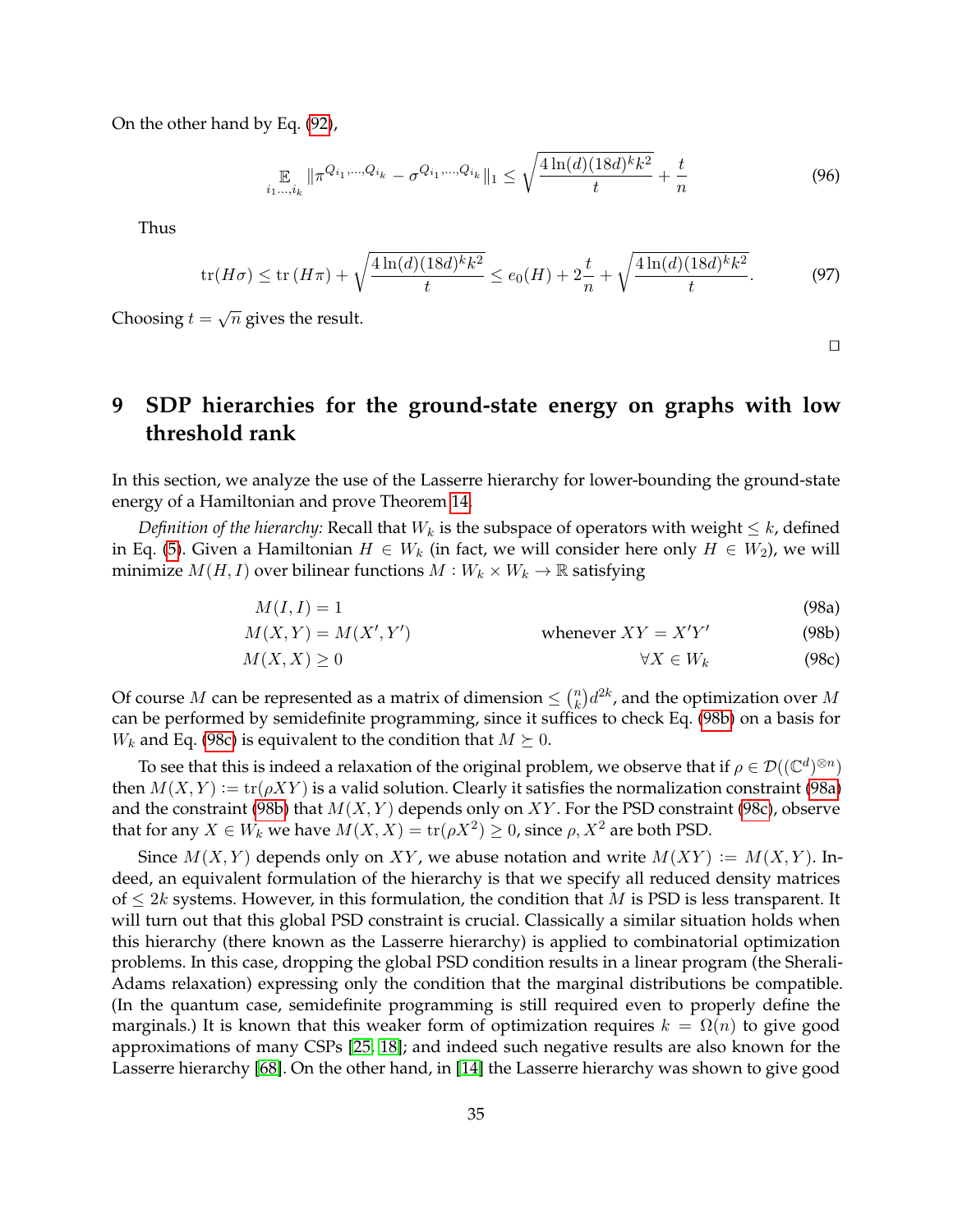approximations of 2-CSPs on graphs with low threshold-rank. These are defined as graphs for which the threshold rank rank<sub> $\lambda$ </sub>, defined as the number of eigenvalues with value larger than  $\lambda$ , is bounded.

Theorem [14](#page-14-1) will follow by an adaptation of the techniques of [\[14\]](#page-40-8). In fact our algorithm for estimating the ground-state energy is essentially the same as the Propagation Sampling algorithm (Algorithm 5.5) of [\[14\]](#page-40-8). The main new element is our introduction of state tomography.

Imagine that we measure each qudit with an informationally-complete POVM  $\Lambda$  with  $\tilde{d} :=$  $poly(d)$  outcomes (cf. Lemma [16\)](#page-16-0), corresponding to measurement operators  $\{E_1, \ldots, E_d\}$ . The outcomes of these POVM yield exactly the same information as  $M$ , and thus constitute an equivalent optimization. However, the outcomes of these measurements can be interpreted (using the lan-guage of [\[14\]](#page-40-8)) as 2k-local random variables with range [ $d$ ]. This terminology means that for any  $i_1,\ldots,i_{2k}\in[n]$  we can define a probability distribution  $p^{X_{i_1}\cdots X_{i_{2k}}}$  and that the marginals of these distributions are consistent for overlapping sets. We let  $X_i$  (for  $i \in [n]$ ) denote the random variable corresponding to the measurement of qudit *i*, and for each  $x \in [\tilde{d}]$  let  $X_{i,x} = 1_{\{X_i = x\}}$  be the indicator R.V. corresponding to a particular outcome of the measurement. We will abuse notation and call p a probability distribution with the understanding that only its marginals on  $\leq 2k$  systems are actually defined. Since  $\Lambda$  is informationally complete, p carries exactly the same information as M does.

<span id="page-35-0"></span>**Algorithm 24** (Quantum Propagation Sampling, based on Algorithm 5.5 of [\[14\]](#page-40-8))**.**

**Input:** *A matrix* M *that is a valid solution to Eq. [\(98\)](#page-34-4).*

**Output:** *A product state*  $\sigma = \sigma_1 \otimes \cdots \otimes \sigma_n$ *.* 

- *1. Choose m* ∈ {0, . . . , 2*k* − 1} *at random.*
- *2. Choose*  $i_1, \ldots, i_m \in [n]$  *randomly with replacement, and set*  $S = \{i_1, \ldots, i_m\}$ *.*
- 3. Sample an outcome  $x_S = (x_{i_1}, \ldots, x_{i_m})$  with probability  $p^{X_S}(x_S)$ .
- <span id="page-35-1"></span>4. Let  $p|_{X_S=x_s}$  be the  $2k-m$ -local distribution resulting from conditioning on the outcome  $X_S=x_S.$
- *5.* For every qudit  $i \in [n] \setminus S$ , set  $\sigma_i$  to be the unique density matrix that fits the measurement outcomes  $p^{X_i}|_{X_S=x_S}$ ; i.e.  $\sigma_i = \Lambda^{-1}(p^{X_i}|_{X_S=x_S})$ .
- *6.* For each  $i \in S$ , set  $\sigma_i$  arbitrarily.

**Theorem [14](#page-14-1)** (restatement). Let G be a D-regular graph, and  $H = \mathbb{E}_{(i,j) \sim G} H_{i,j}$  a 2-local Hamiltonian *on* n qudits with each  $||H_{i,j}|| \leq 1$ . Given  $\epsilon > 0$ , let  $k = \text{poly}(d/\epsilon) \, \text{rank}_{\text{poly}(\epsilon/d)}(G)$  and suppose that  $n \geq 8k/\varepsilon$ . Then it is possible to estimate the ground-state energy of H to within additive error  $\epsilon$  in time  $n^{O(k)}$ . If there exists a measurement  $\{A_x\}$  (i.e.  $A_x\geq 0$  and  $\sum_x A_x=I$ ) and a set of permutations  $\pi_{i,j}$  such *that each*  $H_{i,j} = -\sum_x A_x \otimes A_{\pi_{i,j}(x)}$  *then we can instead take k to be*  $\mathrm{poly}(1/\epsilon)\operatorname{rank}_{\mathrm{poly}(1/\epsilon)}(G)$ *.* 

*Proof.* We will prove that Algorithm [24](#page-35-0) achieves the error bound claimed by Theorem [14.](#page-14-1) First, we need to argue that step 5 always produces legal density matrices. To see this, observe that  $M$  can be used to define an  $m+1$ -partite density matrix  $\rho^{S\cup\{i\}}$  satisfying  $\text{tr}(\rho^{S\cup\{i\}}X)=M(X^{Q_SQ_i})$  for any operator  $X$  on  $(\mathbb{C}^d)^{\otimes m+1}.$  Then we see that  $p^{X_S}(x_S) = \text{tr}(\rho^{S \cup \{i\}}(E^{Q_{i_1}}_{x_{i_1}}))$  $\frac{Q_{i_1}}{x_{i_1}} \otimes \ldots \otimes E_{x_{i_m}}^{Q_{i_m}} \otimes I))$  and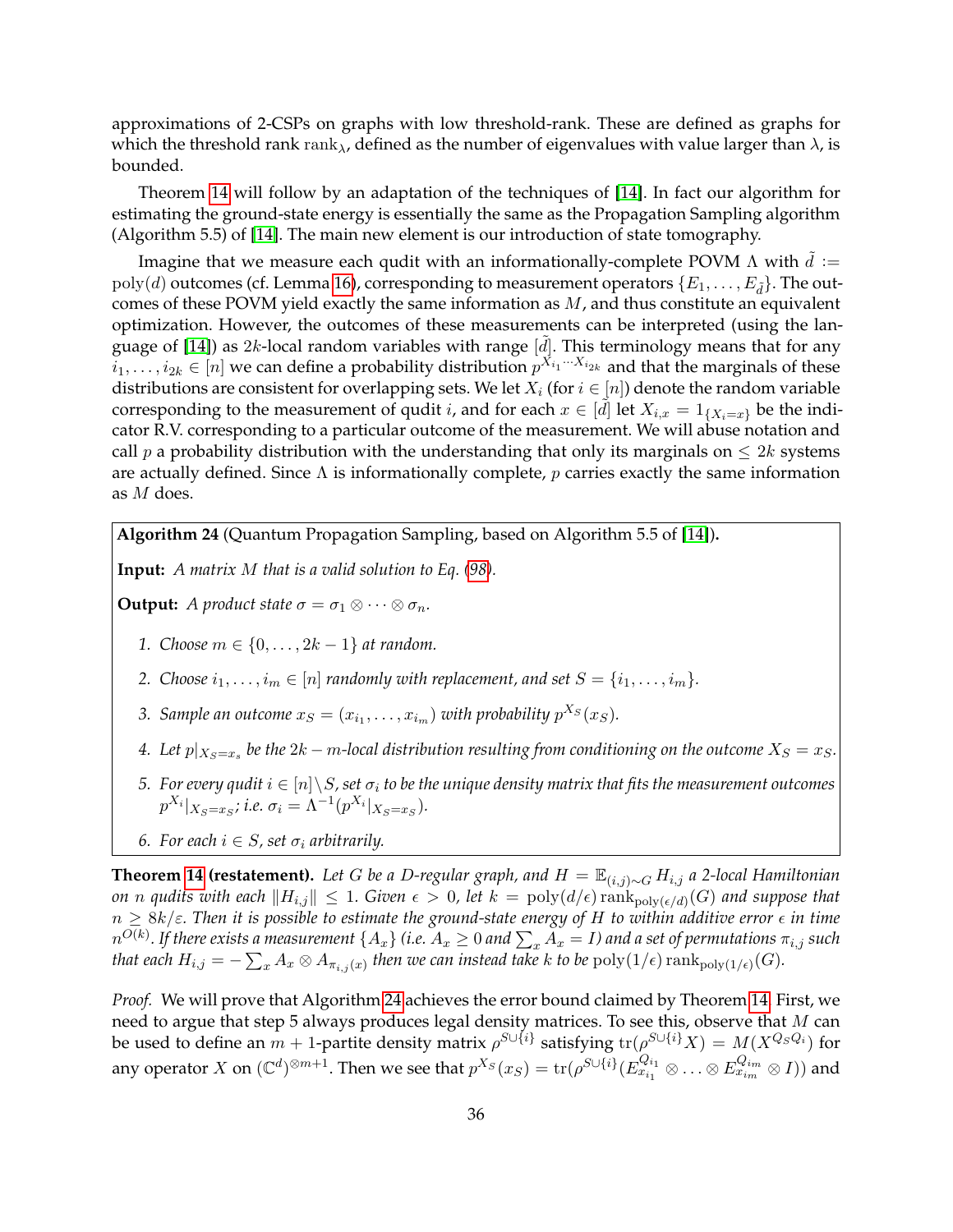$\sigma_i = \mathrm{tr}_S(\rho^{S \cup \{i\}}(E^{Q_{i_1}}_{x_{i_1}})$  $\frac{Q_{i_1}}{x_{i_1}}\otimes\ldots\otimes E_{x_{im}}^{Q_{i_m}}\otimes I))/p^{X_S}(x_S).$  This is simply the state resulting from obtaining measurement outcomes  $x_{i_1}, \ldots, x_{i_m}$  on systems  $i_1, \ldots, i_m$ , and thus must be a valid density matrix.

Now we argue that  $tr(H\sigma) \approx M(H)$ . This will use the analysis of a closely related algorithm in [\[14\]](#page-40-8). Theorem 5.6 of [14] states that if p is the set of measurement outcomes induced from M and  $q$  is the product distribution on measurement outcomes produced by step [4](#page-35-1) of Algorithm [24](#page-35-0) (i.e.  $q = \bigotimes_i p^{X_i}|_{X_S = x_S}$ ), then under certain conditions, we have

<span id="page-36-3"></span><span id="page-36-1"></span><span id="page-36-0"></span>
$$
\mathop{\mathbb{E}}_{(i,j)\sim G} \| p^{X_i X_j} - q^{X_i X_j} \|_1 \le \delta. \tag{99}
$$

Those conditions are that:

$$
k \ge C \frac{\tilde{d}}{\delta^4} \operatorname{rank}_{\Omega(\delta/\tilde{d})^2}(G) \tag{100}
$$

$$
(\text{Cov}_{p|X_{S}=x_{S}}(X_{iy}, X_{jz}))_{iy,jz} \text{ is PSD for any } S, x_{S}
$$
\n
$$
(101)
$$

Satisfying [\(100\)](#page-36-0) will simply require taking  $k$  large enough. For Eq. [\(101\)](#page-36-1), we consider an arbitrary vector  $v\in\mathbb{R}^{(n-m)\tilde{d}}$ , define  $Z=\sum_{i\in[n]\setminus S}\sum_{y\in[\tilde{d}]}v_{i,y}E_{y}^{X_{i}}$  and observe that

$$
\sum_{i,j \in [n] \setminus S} \sum_{y,z \in [\tilde{d}]} v_{i,y} v_{j,z} \operatorname{Cov}_{p|_{X_S = x_S}}(X_{iy}, X_{jz}) \tag{102}
$$

$$
= \sum_{i,j \in [n] \setminus S} \sum_{y,z \in [\tilde{d}]} v_{i,y} v_{j,z} \frac{M(E_{xs}^{X_S} E_y^{X_i} E_z^{X_j}) M(E_{xs}^{X_S}) - M(E_{xs}^{X_S} E_y^{X_i}) M(E_{xs}^{X_S} E_z^{X_j})}{M(E_{xs}^{X_S})^2}
$$
(103)

$$
=\frac{M(Z^2E_{xs}^{X_S})M(E_{xs}^{X_S})-M(ZE_{xs}^{X_S})^2}{M(E_{xs}^{X_S})^2}
$$
\n(104)

$$
= M'(Z^2) - M'(Z)^2.
$$
\n(105)

To obtain this final simplification, we define a functional  $M'$  that acts on  $2k - m$ -local operators on systems  $[n] \setminus S$  by

<span id="page-36-2"></span>
$$
M'(Y) := \frac{M(E_{x_S}^{X_S} Y)}{M(E_{x_S}^{X_S})}.
$$
\n(106)

We claim that  $M'$  satisfies [\(98\)](#page-34-4). Eqs. [\(98a\)](#page-34-3) and [\(98b\)](#page-34-1) are straightforward to verify. For Eq. [\(98c\)](#page-34-2), we use the fact that  $E_x$  are all rank-1 projectors and  $E_{x_S}^{X_S}$  and  $Y$  act on disjoint systems to obtain

$$
M'(Y^2) = \frac{M((\sqrt{E_{xs}^{X_S}}Y)^2)}{M(\sqrt{E_{xs}^{X_S}}^2)} \ge 0.
$$
\n(107)

Finally we set  $Y = Z - M'(Z)I$  in Eq. [\(105\)](#page-36-2) to complete the proof of Eq. [\(101\)](#page-36-1). This establishes Eq. [\(99\)](#page-36-3).

To relate this to quantum states, define  $\rho_{i,j}$  to be the two-qudit density matrix satisfying  $M'(X^{Q_iQ_j}) = \text{tr}(\rho_{i,j}X)$ . The objective value of the SDP is  $\mathbb{E}_{(i,j)\sim E}$  tr $(\rho_{i,j}H_{i,j}) \leq e_0(H)$ , so we will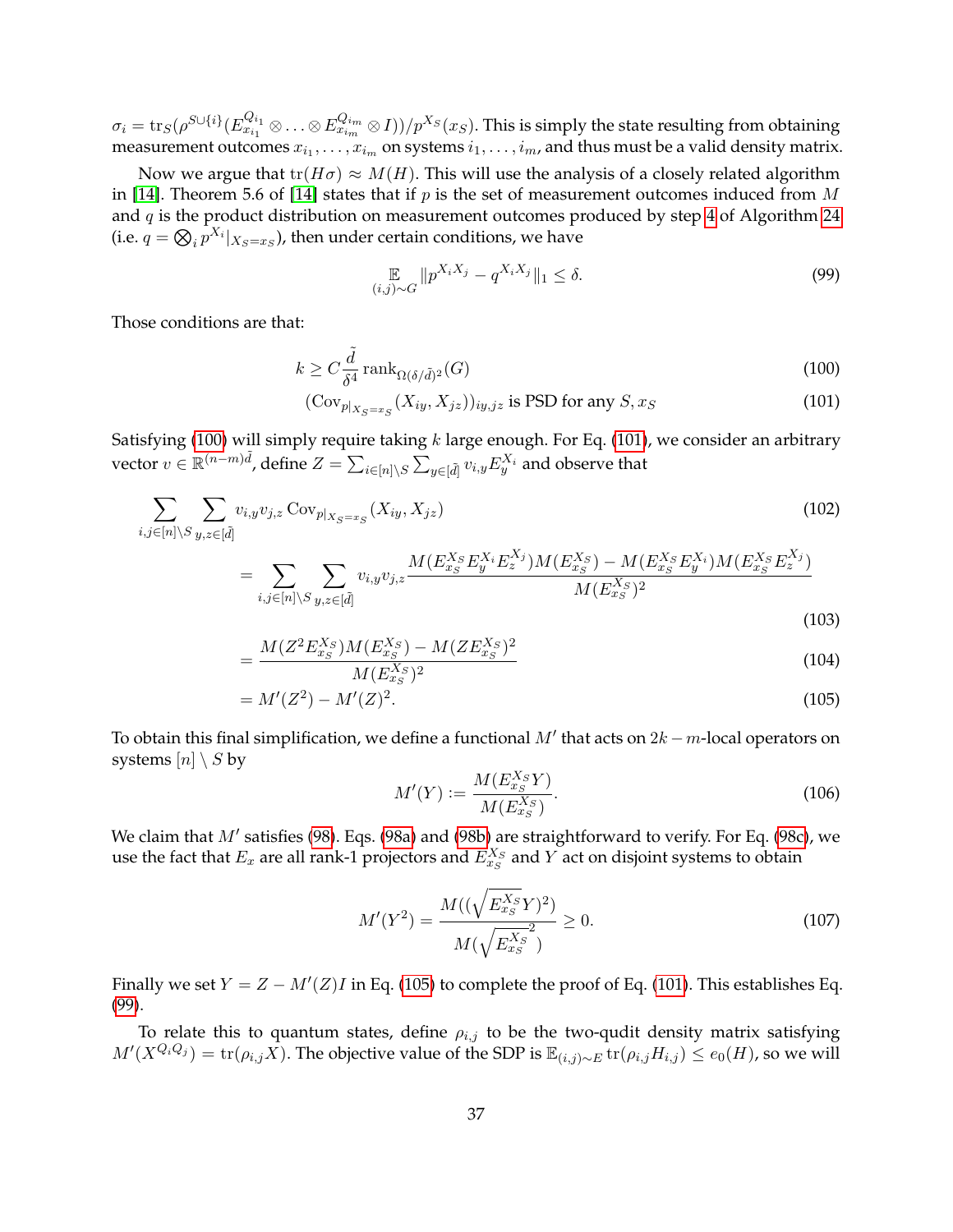complete our proof by arguing that  $\rho_{i,j}\approx\sigma_i\otimes\sigma_j$  whenever  $i,j\not\in S.$  Observe that  $p^{X_iX_j}=\Lambda^{\otimes 2}(\rho_{i,j})$ (when  $i, j \notin S$ ) and  $q^{X_i X_j} = \Lambda(\sigma_i) \otimes \Lambda(\sigma_j)$ . Thus  $\|\rho_{i,j} - \sigma_i \otimes \sigma_j\|_1 \leq 18d \|p^{X_i X_j} - q^{X_i X_j}\|_1$  and

$$
\operatorname{tr}(H\sigma) - M(H) \le \mathop{\mathbb{E}}_{(i,j),i,j \notin S} \operatorname{tr}(H_{i,j}(\sigma_i \otimes \sigma_j - \rho_{i,j})) + \frac{2m}{n}
$$
 (108)

$$
\leq \mathop{\mathbb{E}}_{(i,j),i,j \notin S} \|\sigma_i \otimes \sigma_j - \rho_{i,j}\|_1 + \frac{2m}{n} \tag{109}
$$

$$
\leq 18d \mathop{\mathbb{E}}_{(i,j),i,j \notin S} \| q^{X_i X_j} - p^{X_i X_j} \|_1 + \frac{2m}{n} \tag{110}
$$

$$
\leq 18d\delta + \frac{2m}{n} \tag{111}
$$

We complete the proof by setting  $\delta = \epsilon/72d$  and noting that  $m/n \leq 2k/n \leq \epsilon/4$  so that this step achieves error  $\leq \epsilon/2$ .

Finally, for the special case where  $H_{i,j}$  is of the form  $-\sum_x A_x \otimes A_{\pi_{i,j}(x)}$ , Ref. [\[14\]](#page-40-8) shows that Eq. [\(100\)](#page-36-0) can be replaced by the condition that  $k \geq poly(1/\epsilon)$ . In this case, we let p be the distribution resulting from measuring each system according to  $\{A_x\}$ ; i.e.  $p(X_{i_1} = x_{i_1}, \ldots, X_{i_m} = x_{i_m})$  $(x_{i_m}) = M(A_{x_{i_1}}^{Q_{i_1}})$  $Q_{i_1}^{Q_{i_1}}\otimes\cdots\otimes A_{x_{i_m}}^{Q_{i_m}}.$  Then [\[14\]](#page-40-8) shows not that  $\|p^{X_iX_j}-q^{X_iX_j}\|_1$  is small, but instead that  $\sum_x |p^{X_iX_j}(x,\pi_{i,j}(x)) - q^{X_iX_j}(x,\pi_{i,j}(x))|$  is small. Since this is all we need to bound tr $(H\sigma) - M(H)$ , we obtain the desired bound.  $\Box$ 

## **10 Proofs of de Finetti theorems without symmetry**

**Theorem [15](#page-14-3) (restatement).** Let  $p^{X_1...X_n}$  be a probability distribution on  $\Sigma^n$ , for a finite set  $\Sigma$ . Let  $\vec{i} =$  $(i_1, \ldots, i_k), \vec{j} = (j_1, \ldots, j_m)$  be random disjoint ordered subsets of  $[n]$ , and let  $\vec{x} = (x_1, \ldots, x_m)$  be distributed according to  $p^{X^*_j} := p^{X_{j_1}...X_{j_m}}.$  Define  $p_{X^*_j=\vec{x}}$  to be the conditional distribution resulting from taking  $X_{j_1}=x_1, \dots$  ,  $X_{j_m}=x_m$ , and define  $p_{X_{\vec{j}}=\vec{x}}^{X_{\vec{i}}}$  to be the  $X_{i_1},\dots,X_{i_k}$  marginal of this distribution.

*Then for every integer*  $t \leq n - k$  *there is an integer*  $m \leq t$  *such that* 

$$
\mathbb{E}_{\substack{\vec{j}=(j_1,\ldots,j_m) \\ \vec{x}=(x_1,\ldots,x_m)}} \mathbb{E}_{\vec{j}=(i_1,\ldots,i_k)} \left\| p_{X_{\vec{j}}=\vec{x}}^{X_{\vec{i}}} - p_{X_{\vec{j}}=\vec{x}}^{X_{i_1}} \otimes \cdots \otimes p_{X_{\vec{j}}=\vec{x}}^{X_{i_k}} \right\|_{1}^{2} \leq \frac{2k^2 \ln|\Sigma|}{t},
$$
(112)

*Proof.* By the chain rule of mutual information (Eq. [\(25\)](#page-17-4) of Lemma [18\)](#page-17-3):

$$
I(X_{i_1}\ldots,X_{i_k}:X_{j_1},\ldots,X_{j_t})=I(X_{i_1}\ldots,X_{i_k}:X_{j_1})+\ldots+I(X_{i_1}\ldots,X_{i_k}:X_{j_t}|X_{j_1}\ldots X_{j_{t-1}}).
$$
\n(113)

Taking the expectation over  $i_1, \ldots, i_k, j_1, \ldots, j_t$ :

$$
\mathbb{E} \mathbb{E} \mathbb{E} I(X_{i_1} \dots, X_{i_k} : X_{j_1}, \dots, X_{j_t})
$$
\n
$$
= \mathbb{E} \mathbb{E} \mathbb{E} I(X_{i_1} \dots, X_{i_k} : X_{j_1}) + \dots + \mathbb{E} \mathbb{E} I(X_{i_1} \dots, X_{i_k} : X_{j_t} | X_{j_1} \dots X_{j_{t-1}}).
$$
\n(114)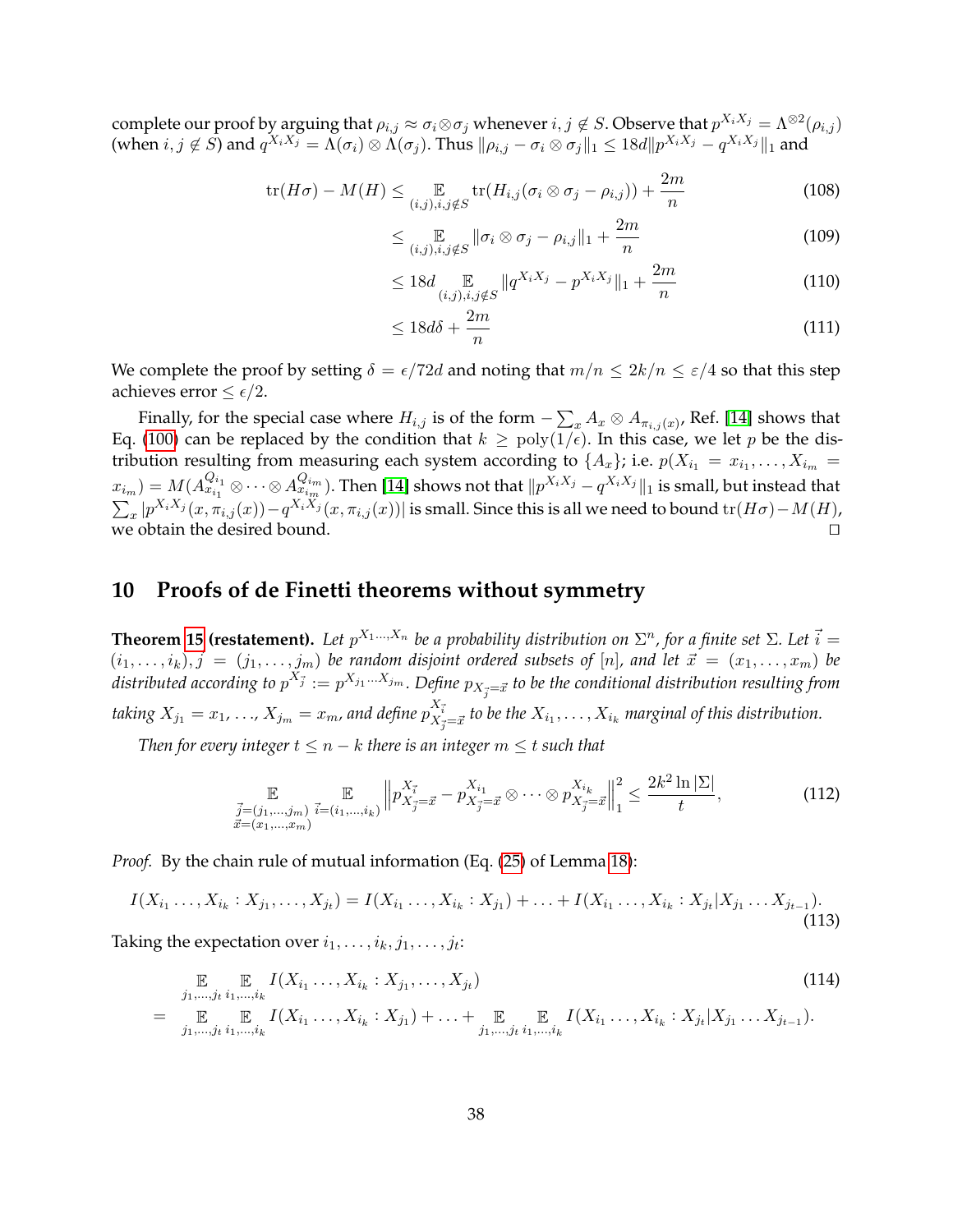Thus there is a  $m \leq t$  such that (relabeling  $j_m$  to  $i_{k+1}$ )

$$
\mathbb{E} \qquad \qquad \mathbb{E} \qquad I(X_{i_1} \ldots, X_{i_k} : X_{i_{k+1}} | X_{j_1} \ldots X_{j_{m-1}})
$$
\n
$$
\leq \frac{1}{t} \mathbb{E} \qquad \qquad \mathbb{E} \qquad I(X_{i_1} \ldots, X_{i_k} : X_{j_1}, \ldots, X_{j_t})
$$
\n
$$
\leq \frac{k \log |X|}{t}, \qquad (115)
$$

where the last inequality follows from Eq. [\(30\)](#page-18-3).

Finally, from Eqs. [\(26\)](#page-18-4) and [\(27\)](#page-18-5):

$$
\mathbb{E} \qquad \qquad \mathbb{E} \qquad I(X_{i_1} : \ldots : X_{i_k+1} | X_{j_1} \ldots, X_{j_{m-1}})
$$
\n
$$
= \qquad \qquad \mathbb{E} \qquad \qquad \mathbb{E} \qquad \qquad \mathbb{E} \qquad \qquad \left( I(X_{i_1} : X_{i_2} | X_{j_1} \ldots, X_{j_{m-1}}) + \ldots + I(X_{i_1} \ldots X_{i_k} : X_{i_{k+1}} | X_{j_1} \ldots, X_{j_{m-1}}) \right)
$$
\n
$$
\leq k \qquad \qquad \mathbb{E} \qquad \qquad \mathbb{E} \qquad \qquad \mathbb{E} \qquad I(X_{i_1} \ldots X_{i_k} : X_{i_{k+1}} | X_{j_1} \ldots, X_{j_{m-1}})
$$
\n
$$
\leq k^2 \qquad \qquad \mathbb{E} \qquad \qquad \mathbb{E} \qquad \qquad \mathbb{E} \qquad \qquad I(X_{i_1} \ldots X_{i_k} : X_{i_{k+1}} | X_{j_1} \ldots, X_{j_{m-1}})
$$
\n
$$
\leq \qquad \qquad \frac{k^2 \ln |X|}{t} . \tag{116}
$$

The statement then follows by applying Pinsker's inequality (Eq. [\(29\)](#page-18-6) of Lemma [18\)](#page-17-3) to the quantity  $I(X_{i_1} : \ldots : X_{i_k} | X_{j_1} \ldots, X_{j_{m-1}})$ ).  $\hskip10mm \square$ 

# **11 Open Problems**

There are several open problems related to the results of this paper.

- We start listing open problems mentioned before in the paper: To prove conjecture [9](#page-7-3) in section 2.1.3, to improve the dependence on k in Theorem 17 from  $d^k$  to  $poly(k)$ , to obtain a generalization of Theorem 17 for the local norm (see discussion in section 2.3), and to obtain a generalization of Theorem 6 for non-regular graphs.
- An important open question is whether the quantum PCP conjecture holds true. We believe the results of this paper put into check the validity of the conjecture. At least they show that a quantum analogue of the PCP theorem in conjunction with parallel repetition of 2-CSPs (in order to increase the degree of the constraint graph, but without the need to amplify the gap as in Raz's theorem [\[64\]](#page-43-6); see the proof of Proposition [10\)](#page-8-1) is *false*. Hence it emerges as a interesting problem whether there is a meaningful notion of parallel repetition for quantum CSPs. Note that parallel repetition of CSPs involves massive copying of the variables. This is the reason why we do not know how to generalize it to the quantum case, where the assignment is a highly entangled state and thus there is no clear notion of copying of the variables.
- There has been some recent activity in the complexity of the local Hamiltonian problem for commuting Hamiltonians [\[43,](#page-42-4) [23,](#page-41-6) [69,](#page-44-14) [4,](#page-40-15) [42\]](#page-42-17). On one hand it is possible that the problem is always in NP, even for estimating the energy to inverse polynomial accuracy. On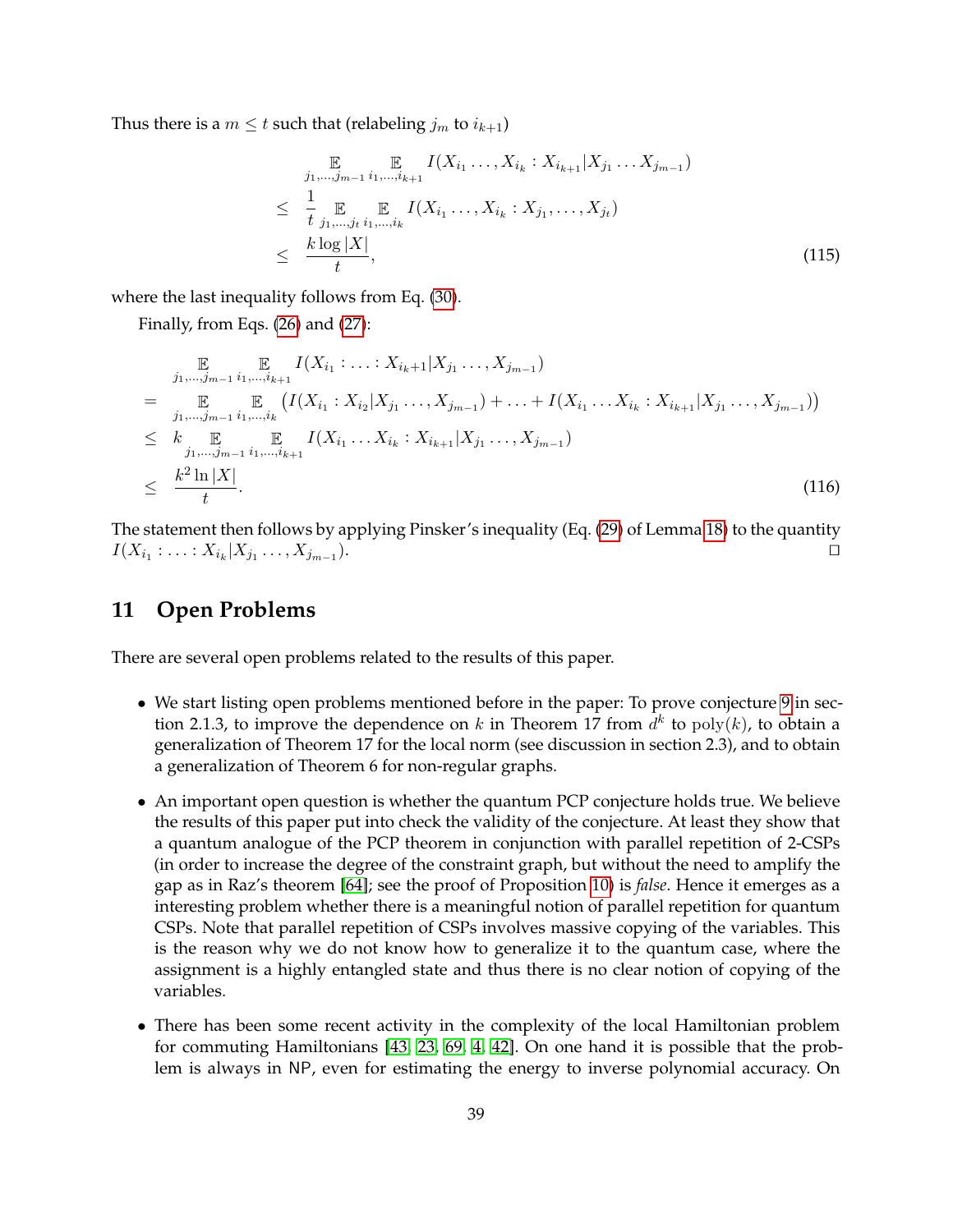the other hand, it is possible that it is QMA-hard to obtain a constant error approximation to the ground-state energy, settling the quantum PCP conjecture in the affirmative. For 2 local commuting Hamiltonians Bravyi and Vyalyi proved that the problem is always in NP by  $C^*$ -algebraic techniques [\[23\]](#page-41-6). Later these techniques were generalized to more general Hamiltonians in [\[69,](#page-44-14) [4,](#page-40-15) [43\]](#page-42-4). Can this approach be combined with the methods of this paper to give a disproof of the quantum PCP conjecture for commuting Hamiltonians? One challenge would be to develop similar techniques for k-local Hamitonians with  $k \geq 3$ , since this is the relevant case for commuting Hamiltonians  $^{10}$  $^{10}$  $^{10}$ .

- Can we get in NP an approximation to the ground energy within small error of general k-local Hamitonians on very good small-set expander graphs? This would be a common generalization of Theorem 8 (which establishes that for 2-local models) and Aharonov and Eldar result [\[4\]](#page-40-15) for commuting  $k$ -local models.
- We have mentioned that our work is in the spirit of the mean-field approximation, and can be seen as a generalization of mean-field to Hamiltonians where different edges carry different interactions. Mean-field theory, however, is more than merely approximating states with product states. For example, there is a well-understood theory of corrections to mean-field theory, in which a tensor power state is viewed as a vacuum and fluctuations are viewed as bosonic excitations (see e.g. [\[66\]](#page-43-16)). It would be interesting to have a systematic method of computing corrections to our product-state approximation for high-degree graphs.
- Finally it would be interesting to developed information-theoretic tools to analyse the performance of variational ansatz beyond product states. For example, what is the power of constant-depth circuits applied to product states (see [\[36\]](#page-42-5))? Can information-theoretical methods give new results in this direction?

## **Acknowledgements**

We thank Itai Arad for catching an important bug in the proof of Theorem [6](#page-6-2) in a previous version and thank Dorit Aharonov, Boaz Barak, Ignacio Cirac, Sev Gharibian, Will Matthews, David Poulin, Or Sattath, Leonard Schulman, and David Steurer for many interesting discussions and useful comments. Much of this work was done while FGSLB was working at the Institute for Theoretical Physics in ETH Zürich and AWH was working in the Department of Computer Science at the University of Washington. FGSLB acknowledges support from EPSRC, the polish Ministry of Science and Higher Education Grant No. IdP2011 000361, the Swiss National Science Foundation, via the National Centre of Competence in Research QSIT, the German Science Foundation (grant CH 843/2-1), the Swiss National Science Foundation (grants PP00P2 128455, 20CH21 138799 (CHIST-ERA project CQC)), the Swiss National Center of Competence in Research "Quantum Science and Technology (QSIT)", and the Swiss State Secretariat for Education and Research supporting COST action MP1006. AWH was funded by NSF grants CCF-0916400 and CCF-1111382 and ARO contract W911NF-12-1-0486.

<span id="page-39-0"></span><sup>&</sup>lt;sup>10</sup>While for addressing the general quantum PCP conjecture it suffices to consider 2-local models (since one can apply perturbation theory to reduce the general case to 2-local Hamiltonians [\[22\]](#page-41-1)), this is not the true for commuting Hamiltonians, since we do not have perturbation-theory gadgets that preserve commutativity.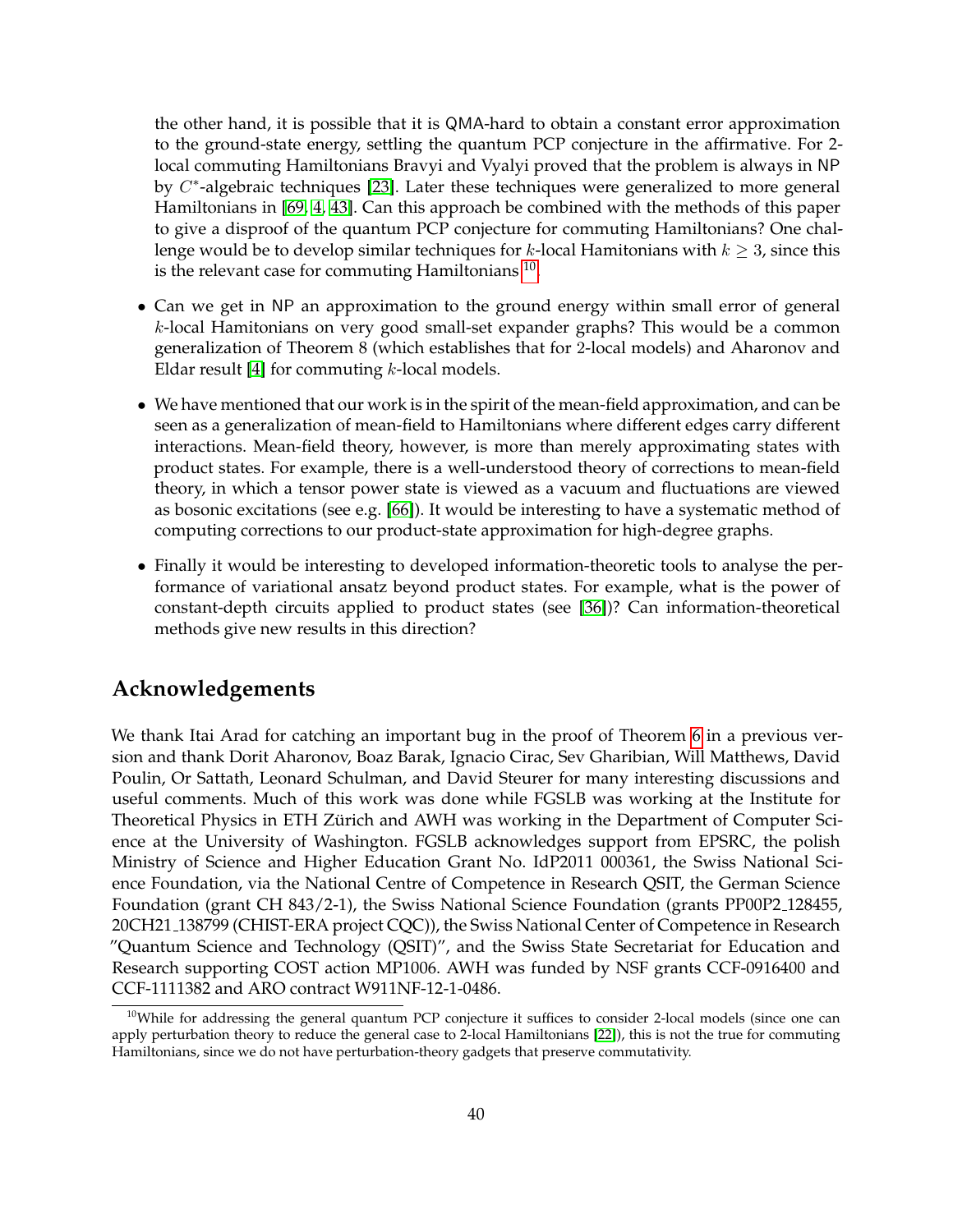# **References**

- <span id="page-40-6"></span>[1] S. Aaronson. The quantum PCP manifesto, 2006. [http://www.scottaaronson.com/blog/?p=139.](http://www.scottaaronson.com/blog/?p=139)
- <span id="page-40-5"></span>[2] D. Aharonov, I. Arad, Z. Landau, and U. Vazirani. The detectability lemma and quantum gap amplification. In *STOC '09*, pages 417–426, 2009, [arXiv:0811.3412](http://arxiv.org/abs/0811.3412).
- <span id="page-40-7"></span>[3] D. Aharonov, I. Arad, and T. Vidick. Guest column: the quantum PCP conjecture. *SIGACT News*, 44(2):47–49, 2013.
- <span id="page-40-15"></span>[4] D. Aharonov and L. Eldar. On the complexity of commuting local Hamiltonians, and tight conditions for topological order in such systems. In *FOCS '11*, pages 334–343, 2011, [arXiv:1102.0770](http://arxiv.org/abs/1102.0770).
- <span id="page-40-11"></span>[5] D. Aharonov and L. Eldar. Commuting local Hamiltonians on expanders, locally testable quantum codes, and the qPCP conjecture, 2013, [arXiv:1301.3407](http://arxiv.org/abs/1301.3407).
- <span id="page-40-0"></span>[6] D. Aharonov, D. Gottesman, S. Irani, and J. Kempe. The power of quantum systems on a line. *Commun. Math. Phys.*, 287(1):41–65, 2009, [arXiv:0705.4077](http://arxiv.org/abs/0705.4077).
- <span id="page-40-14"></span>[7] N. Alon, W. De La Vega, R. Kannan, and M. Karpinski. Random sampling and approximation of MAX-CSP problems. In *STOC '02*, pages 232–239, 2002.
- <span id="page-40-2"></span>[8] I. Arad. A note about a partial no-go theorem for quantum PCP. *Quant. Inf. Comp.*, 11(11- 12):1019–1027, 2011, [arXiv:1012.3319](http://arxiv.org/abs/1012.3319).
- <span id="page-40-13"></span>[9] S. Arora, D. Karger, and M. Karpinski. Polynomial time approximation schemes for dense instances of NP-hard problems. In *STOC '95*, pages 284–293, 1995.
- <span id="page-40-3"></span>[10] S. Arora, C. Lund, R. Motwani, M. Sudan, and M. Szegedy. Proof verification and the hardness of approximation problems. *JACM*, 45(3):501–555, 1998.
- <span id="page-40-4"></span>[11] S. Arora and S. Safra. Probabilistic checking of proofs: A new characterization of NP. *JACM*, 45(1):70–122, 1998.
- <span id="page-40-12"></span>[12] B. Baker. Approximation algorithms for NP-complete problems on planar graphs. *JACM*, 41(1):153–180, 1994.
- <span id="page-40-1"></span>[13] N. Bansal, S. Bravyi, and B. M. Terhal. Classical approximation schemes for the ground-state energy of quantum and classical Ising spin Hamiltonians on planar graphs. *Quant. Inf. Comp.*, 9(7):701–720, 2009, [arXiv:0705.1115](http://arxiv.org/abs/0705.1115).
- <span id="page-40-8"></span>[14] B. Barak, P. Raghavendra, and D. Steurer. Rounding semidefinite programming hierarchies via global correlation. In *FOCS '11*, 2011, [arXiv:1104.4680](http://arxiv.org/abs/1104.4680).
- <span id="page-40-9"></span>[15] T. Barthel and R. Hübener. Solving condensed-matter ground-state problems by semidefinite relaxations. *Physical Review Letters*, 108(20):200404, 2012, [arXiv:1106.4966](http://arxiv.org/abs/1106.4966).
- <span id="page-40-10"></span>[16] T. Baumgratz and M. Plenio. Lower bounds for ground states of condensed matter systems. *New Journal of Physics*, 14(2):023027, 2012, [arXiv:1106.5275](http://arxiv.org/abs/1106.5275).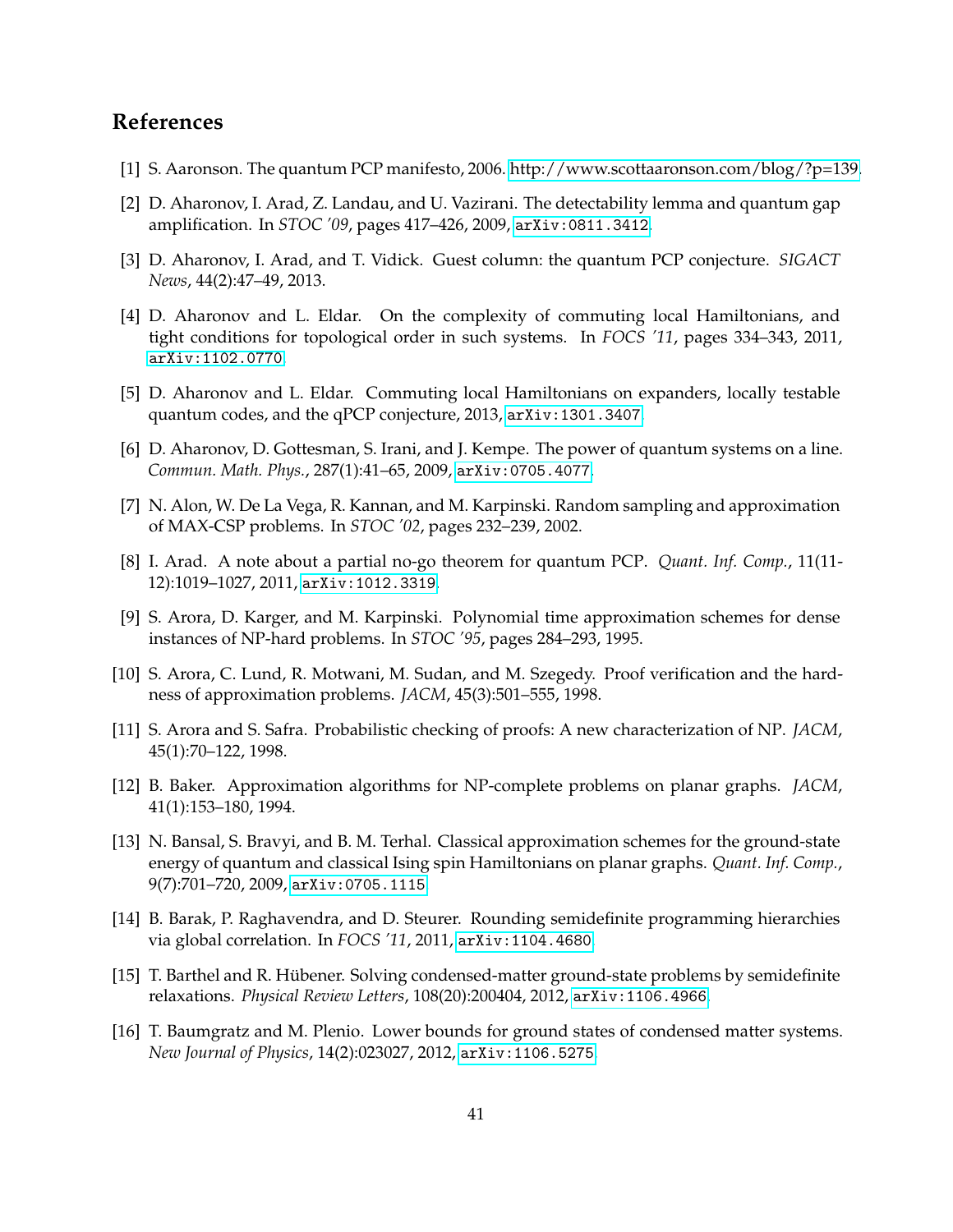- <span id="page-41-8"></span>[17] C. Bazgan, W. Fernandez de la Vega, and M. Karpinski. Polynomial time approximation schemes for dense instances of minimum constraint satisfaction. *Random Structures & Algorithms*, 23(1):73–91, 2003.
- <span id="page-41-15"></span>[18] S. Benabbas, K. Georgiou, A. Magen, and M. Tulsiani. SDP gaps from pairwise independence. *Theory of Computing*, 8(12):269–289, 2012.
- <span id="page-41-2"></span>[19] A. D. Bookatz. QMA-complete problems, 2012, [arXiv:1212.6312](http://arxiv.org/abs/1212.6312).
- <span id="page-41-3"></span>[20] F. G. Brandao and A. W. Harrow. Quantum de Finetti theorems under local measurements with applications. In *Proceedings of the 45th annual ACM symposium on Symposium on theory of computing*, STOC '13, pages 861–870, 2013, [arXiv:1210.6367](http://arxiv.org/abs/1210.6367).
- <span id="page-41-11"></span>[21] F. G. S. L. Brandão, M. Christandl, and J. Yard. Faithful squashed entanglement. *Commun. Math. Phys.*, 306(3):805–830, 2011, [arXiv:1010.1750](http://arxiv.org/abs/1010.1750).
- <span id="page-41-1"></span>[22] S. Bravyi, D. DiVincenzo, D. Loss, and B. Terhal. Quantum simulation of many-body Hamiltonians using perturbation theory with bounded-strength interactions. *Phys. Rev. Lett.*, 101(7):70503, 2008, [arXiv:0803.2686](http://arxiv.org/abs/0803.2686).
- <span id="page-41-6"></span>[23] S. Bravyi and M. Vyalyi. Commutative version of the local Hamiltonian problem and common eigenspace problem. *Quant. Inf. Comp.*, 5(3):187–215, May 2005, [arXiv:quant-ph/0308021](http://arxiv.org/abs/quant-ph/0308021).
- <span id="page-41-10"></span>[24] C. M. Caves, C. A. Fuchs, and R. Schack. Unknown quantum states: The quantum de Finetti representation. *J. Math. Phys.*, 43(9):4537–4559, 2002, [arXiv:quant-ph/0104088](http://arxiv.org/abs/quant-ph/0104088).
- <span id="page-41-14"></span>[25] M. Charikar, K. Makarychev, and Y. Makarychev. Integrality gaps for Sherali-Adams relaxations. In *Proceedings of the 41st annual ACM symposium on Theory of computing*, STOC '09, pages 283–292, 2009.
- <span id="page-41-4"></span>[26] M. Christandl, R. König, G. Mitchison, and R. Renner. One-and-a-half quantum de Finetti theorems. *Commun. Math. Phys.*, 273:473–498, 2007, [arXiv:quant-ph/0602130](http://arxiv.org/abs/quant-ph/0602130).
- <span id="page-41-7"></span>[27] W. F. de la Vega, M. Karpinski, R. Kannan, and S. Vempala. Tensor decomposition and approximation schemes for constraint satisfaction problems. In *STOC '05*, pages 747–754, 2005.
- <span id="page-41-9"></span>[28] P. Diaconis and D. Freedman. Finite exchangeable sequences. *Annals of Probability*, 8:745–764, 1980.
- <span id="page-41-0"></span>[29] I. Dinur. The PCP theorem by gap amplification. *J. ACM*, 54(3), June 2007.
- <span id="page-41-13"></span>[30] A. Doherty, Y. Liang, B. Toner, and S. Wehner. The quantum moment problem and bounds on entangled multi-prover games. In *CCC '08*, pages 199–210, 2008, [arXiv:0803.4373](http://arxiv.org/abs/0803.4373).
- <span id="page-41-12"></span>[31] A. C. Doherty and S. Wehner. Convergence of SDP hierarchies for polynomial optimization on the hypersphere, 2012, [arXiv:1210.5048](http://arxiv.org/abs/1210.5048).
- <span id="page-41-5"></span>[32] J. Eisert, M. Cramer, and M. Plenio. Area laws for the entanglement entropy - a review. *Reviews of Modern Physics*, 82(1):277, 2010, [arXiv:0808.3773](http://arxiv.org/abs/0808.3773).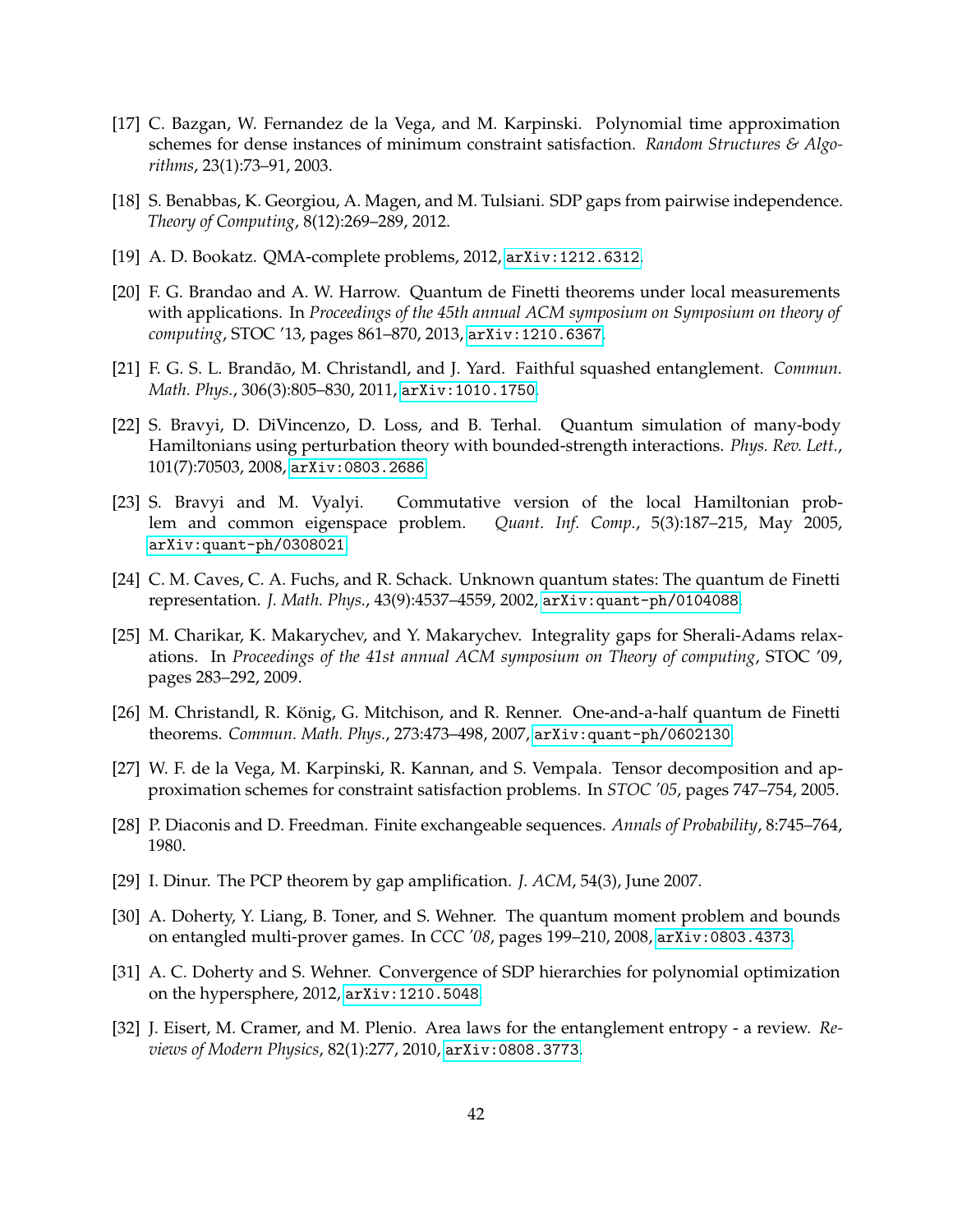- <span id="page-42-6"></span>[33] R. M. Erdahl. Representability. *International Journal of Quantum Chemistry*, 13(6):697–718, 1978.
- <span id="page-42-9"></span>[34] M. Fannes, B. Nachtergaele, and R. Werner. Finitely correlated states on quantum spin chains. *Commun. Math. Phys.*, 144:443–490, 1992.
- <span id="page-42-10"></span>[35] W. Fernandez De La Vega. MAX-CUT has a randomized approximation scheme in dense graphs. *Random Structures & Algorithms*, 8(3):187–198, 1996.
- <span id="page-42-5"></span>[36] M. H. Freedman and M. B. Hastings. Quantum systems on non-k-hyperfinite complexes: A generalization of classical statistical mechanics on expander graphs, 2013, [arXiv:1301.1363](http://arxiv.org/abs/1301.1363).
- <span id="page-42-11"></span>[37] A. Frieze and R. Kannan. The regularity lemma and approximation schemes for dense problems. In *FOCS '96*, pages 12–20, 1996.
- <span id="page-42-13"></span>[38] S. Gharibian and J. Kempe, 2012. personal communication.
- <span id="page-42-3"></span>[39] S. Gharibian and J. Kempe. Approximation algorithms for QMA-complete problems. *SIAM J. Comput.*, 41(4):1028–1050, 2012, [arXiv:1101.3884](http://arxiv.org/abs/1101.3884).
- <span id="page-42-2"></span>[40] D. Gottesman and S. Irani. The quantum and classical complexity of translationally invariant tiling and Hamiltonian problems. In *FOCS '09*, pages 95–104, 2009, [arXiv:0905.2419](http://arxiv.org/abs/0905.2419).
- <span id="page-42-14"></span>[41] A. W. Harrow. The church of the symmetric subspace, 2013, [arXiv:1308.6595](http://arxiv.org/abs/1308.6595).
- <span id="page-42-17"></span>[42] M. Hastings. Matrix product operators and central elements: Classical description of a quantum state, 2012, [arXiv:1207.1671](http://arxiv.org/abs/1207.1671).
- <span id="page-42-4"></span>[43] M. B. Hastings. Trivial low energy states for commuting Hamiltonians, and the quantum PCP conjecture, 2012, [arXiv:1201.3387](http://arxiv.org/abs/1201.3387).
- <span id="page-42-15"></span>[44] P. Hayden, R. Jozsa, D. Petz, and A. Winter. Structure of states which satisfy strong subadditivity of quantum entropy with equality. *Commun. Math. Phys.*, 246:359, 2004, [arXiv:quant-ph/0304007](http://arxiv.org/abs/quant-ph/0304007).
- <span id="page-42-7"></span>[45] S. Hoory, N. Linial, and A. Wigderson. Expander graphs and their applications. *Bulletin of the American Mathematical Society*, 43(4):439–562, 2006.
- <span id="page-42-8"></span>[46] R. Horodecki, P. Horodecki, M. Horodecki, and K. Horodecki. Quantum entanglement. *Rev. Mod. Phys.*, 81:865–942, Jun 2009, [arXiv:quant-ph/0702225](http://arxiv.org/abs/quant-ph/0702225).
- <span id="page-42-12"></span>[47] R. L. Hudson and G. R. Moody. Locally normal symmetric states and an analogue of de Finetti's theorem. *Z. Wahrschein. verw. Geb.*, 33:343–351, 1976.
- <span id="page-42-16"></span>[48] B. Ibinson, N. Linden, and A. Winter. Robustness of quantum Markov chains. *Commun. Math. Phys.*, 277(2):289–304, 2008, [arXiv:quant-ph/0611057](http://arxiv.org/abs/quant-ph/0611057).
- <span id="page-42-1"></span>[49] J. Kempe, A. Kitaev, and O. Regev. The complexity of the local Hamiltonian problem. *SIAM J. Comput.*, 35(5):1070–1097, 2006, [arXiv:quant-ph/0406180](http://arxiv.org/abs/quant-ph/0406180).
- <span id="page-42-0"></span>[50] A. Y. Kitaev, A. H. Shen, and M. N. Vyalyi. *Classical and Quantum Computation*, volume 47 of *Graduate Studies in Mathematics*. AMS, 2002.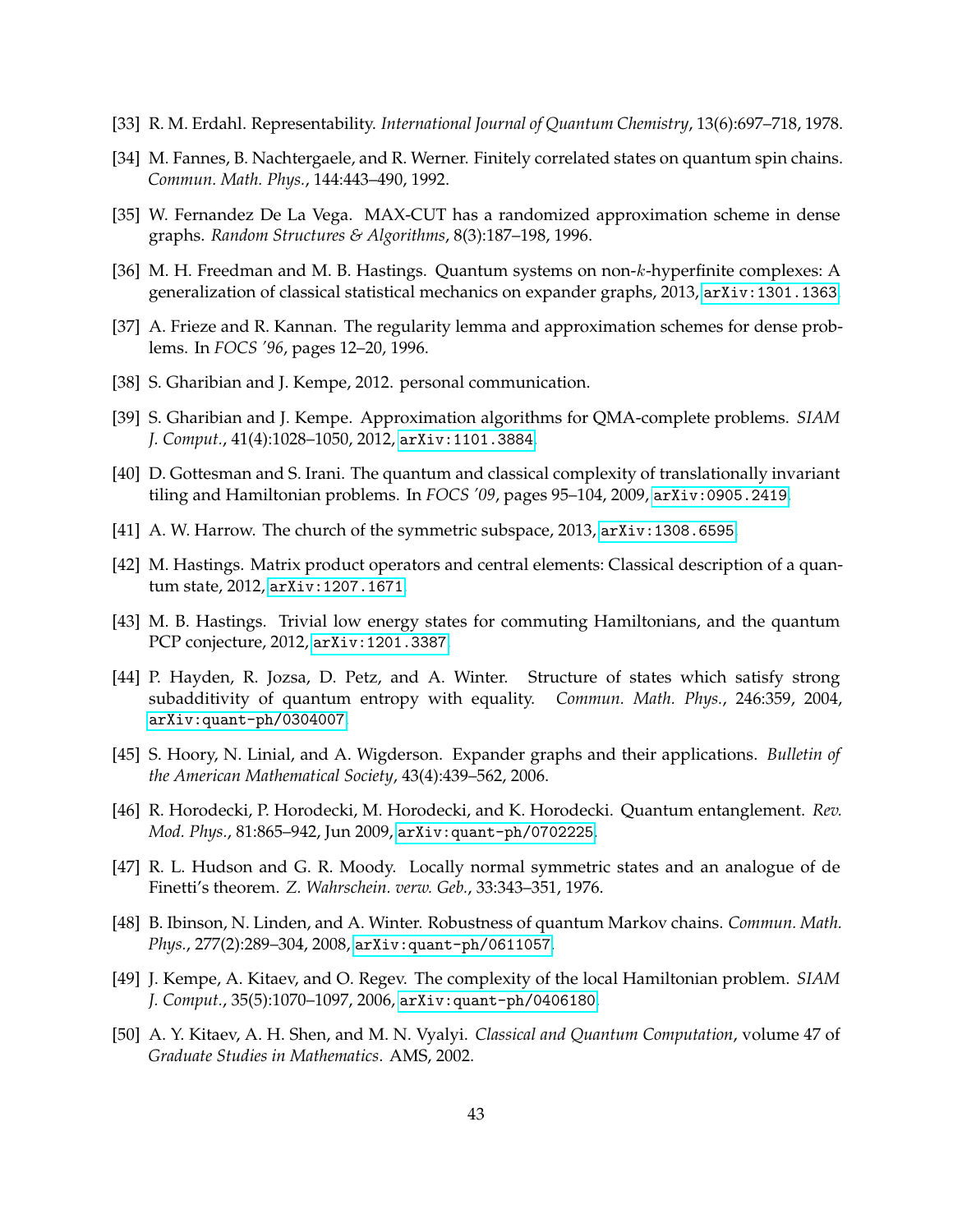- <span id="page-43-9"></span>[51] R. Koenig and R. Renner. A de Finetti representation for finite symmetric quantum states. *J. Math. Phys.*, 46(12):122108, 2005, [arXiv:quant-ph/0410229](http://arxiv.org/abs/quant-ph/0410229).
- <span id="page-43-7"></span>[52] B. Kraus, M. Lewenstein, and J. Cirac. Ground states of fermionic lattice Hamiltonians with permutation symmetry. 2013, [arXiv:arXiv:1305.4577](http://arxiv.org/abs/arXiv:1305.4577).
- <span id="page-43-13"></span>[53] C. Lancien and A. Winter. Distinguishing multi-partite states by local measurements, 2012, [arXiv:1206.2884](http://arxiv.org/abs/1206.2884).
- <span id="page-43-5"></span>[54] D. A. Mazziotti. Realization of quantum chemistry without wave functions through firstorder semidefinite programming. *Phys. Rev. Lett.*, 93:213001, Nov 2004.
- <span id="page-43-14"></span>[55] A. Montanaro. Some applications of hypercontractive inequalities in quantum information theory. *Journal of Mathematical Physics*, 53(12):122206, 2012, [arXiv:1208.0161](http://arxiv.org/abs/1208.0161).
- <span id="page-43-4"></span>[56] H. Nakatsuji and K. Yasuda. Direct determination of the quantum-mechanical density matrix using the density equation. *Phys. Rev. Lett.*, 76:1039–1042, Feb 1996.
- <span id="page-43-12"></span>[57] M. Navascues, A. Garcia-Saez, A. Acin, S. Pironio, and M. Plenio. A paradox in bosonic energy calculations via semidefinite programming relaxations, 2012, [arXiv:1203.3777](http://arxiv.org/abs/1203.3777).
- <span id="page-43-0"></span>[58] R. Oliveira and B. M. Terhal. The complexity of quantum spin systems on a two-dimensional square lattice. *Quantum Info. Comput.*, 8(10):900–924, Nov. 2008, [arXiv:quant-ph/0504050](http://arxiv.org/abs/quant-ph/0504050).
- <span id="page-43-1"></span>[59] T. Osborne. Hamiltonian complexity, 2011, [arXiv:1106.5875](http://arxiv.org/abs/1106.5875).
- <span id="page-43-11"></span>[60] S. Pironio, M. Navascues, and A. Acin. Convergent relaxations of polynomial optimization problems with noncommuting variables. *SIAM Journal on Optimization*, 20(5):2157–2180, 2010, [arXiv:0903.4368](http://arxiv.org/abs/0903.4368).
- <span id="page-43-2"></span>[61] D. Poulin and M. Hastings. Markov entropy decomposition: a variational dual for quantum belief propagation. *Physical review letters*, 106(8):80403, 2011, [arXiv:1012.2050](http://arxiv.org/abs/1012.2050).
- <span id="page-43-8"></span>[62] G. A. Raggio and R. F. Werner. Quantum statistical mechanics of general mean field systems. *Helv. Phys. Acta*, 62:980–1003, 1989.
- <span id="page-43-3"></span>[63] P. Raghavendra and N. Tan. Approximating CSPs with global cardinality constraints using SDP hierarchies. In *SODA '12*, pages 373–387, 2012, [arXiv:1110.1064](http://arxiv.org/abs/1110.1064).
- <span id="page-43-6"></span>[64] R. Raz. A parallel repetition theorem. *SIAM J. Comput.*, 27(3):763–803, 1998.
- <span id="page-43-10"></span>[65] R. Renner. Symmetry implies independence. *Nature Physics*, 3:645–649, 2007, [arXiv:quant-ph/0703069](http://arxiv.org/abs/quant-ph/0703069).
- <span id="page-43-16"></span>[66] I. Rodnianski and B. Schlein. Quantum fluctuations and rate of convergence towards mean field dynamics, 2007, [arXiv:0711.3087](http://arxiv.org/abs/0711.3087).
- <span id="page-43-15"></span>[67] M. Salavatipour. Label cover, hardness of set cover, 2011. http://webdocs.cs.ualberta.ca/m̃reza/courses/Approx11/week12.pdf.